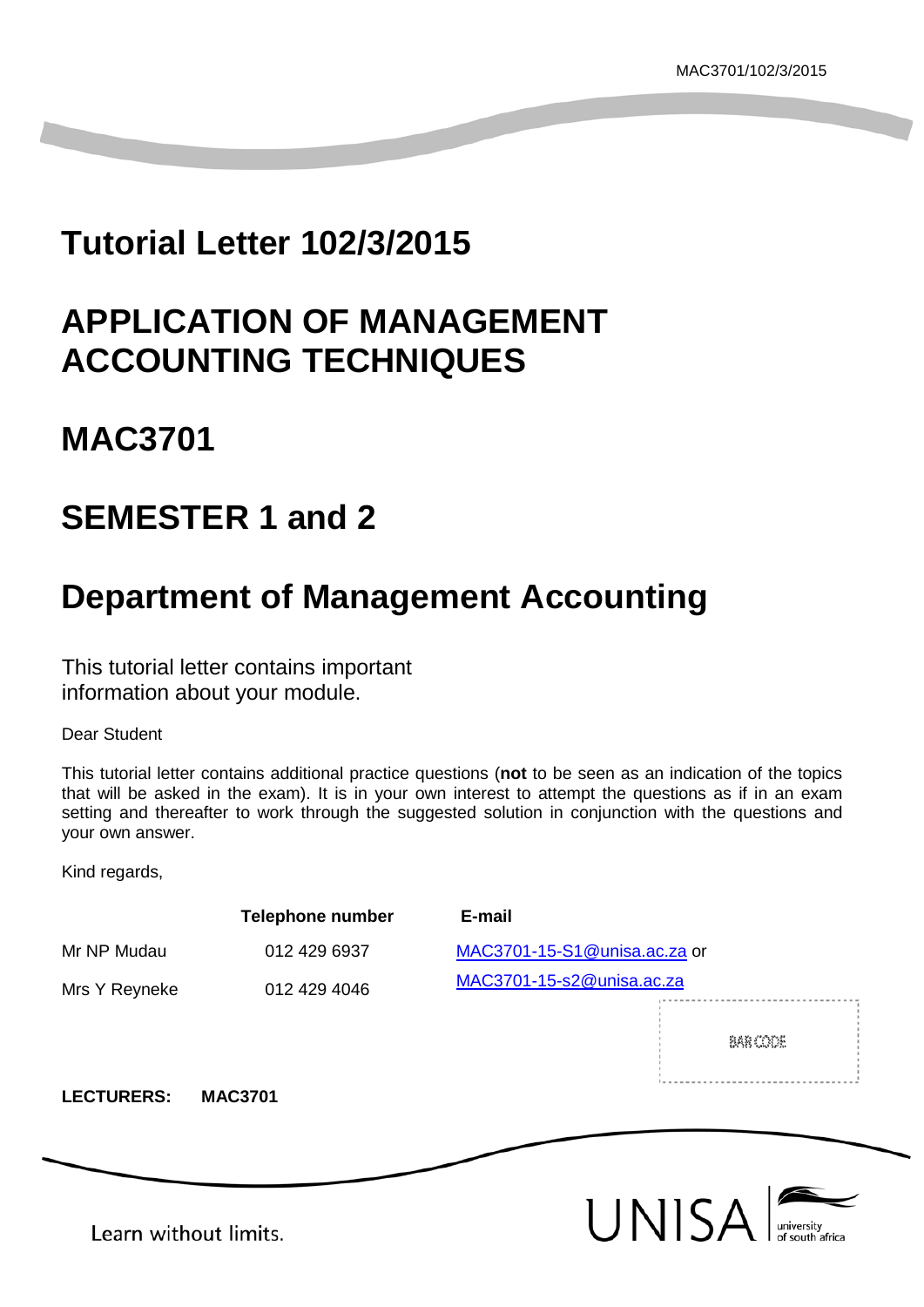## **QUESTION BANK:**

Module MAC3701 was available for the first time during 2014. This question bank was compiled from the questions in the 2014 assignments and the 2014 examinations and it's in your own best interest to work through these questions.

| 2014 Semester 1:                      |                                                  |  |  |
|---------------------------------------|--------------------------------------------------|--|--|
| Reference in TL101/2014:              | Reference in TL102/2015:                         |  |  |
| <b>Assignment 1:</b>                  |                                                  |  |  |
| <b>Question 1 and Question 2</b>      | Question 1                                       |  |  |
| Question 3 to Question 5              | Question 2                                       |  |  |
| Question 6 and Question 7             | Question 3                                       |  |  |
| Question 8                            | Question 4                                       |  |  |
| Question 9 and Question 10            | Question 5                                       |  |  |
| <b>Assignment 2:</b>                  |                                                  |  |  |
| Question 1                            | Self assessment Q6.1 Page 107 MO 001/2015.       |  |  |
| Question 2                            | Question 6a : Activity 7.4 Page 121 MO 001/2015  |  |  |
| Question 3                            | Question 6b                                      |  |  |
| Question 4                            | Question 7                                       |  |  |
| Question 5                            | Question 8                                       |  |  |
| Question 6                            | Question 9                                       |  |  |
| <b>Assignment 3:</b>                  |                                                  |  |  |
| <b>Question 1 and Question 2</b>      | Question 10                                      |  |  |
| Question 3 and Question 4             | Question 11                                      |  |  |
| Question 5 and Question 6             | Question 12                                      |  |  |
| <b>Question 7 and Question 8</b>      | Question 13                                      |  |  |
| Question 9                            | Question 14                                      |  |  |
| Question 10                           | Question 15                                      |  |  |
| 2014 Semester 2:                      |                                                  |  |  |
| <b>Assignment 1:</b>                  |                                                  |  |  |
| Question 1, Question 2 and Question 3 | Question 16 and Activity 1.2 Page 13 MO 001/2015 |  |  |
| Question 4 and Question 5             | Self-assessment Q3.3 Page 45 MO 001/2015         |  |  |
| Question 6 and Question 7             | Question 17                                      |  |  |
| <b>Question 8 and Question 9</b>      | Question 18                                      |  |  |
| Question 10                           | Question 19                                      |  |  |
| <b>Assignment 2:</b>                  |                                                  |  |  |
| Question 1                            | Activity 6.7 Page 97 MO 001/2015                 |  |  |
| Question 2                            | Question 20                                      |  |  |
| Question 3                            | Question 21                                      |  |  |
| Question 4                            | Question 22                                      |  |  |
| Question 5                            | Question 23                                      |  |  |
| <b>Assignment 3:</b>                  |                                                  |  |  |
| <b>Question 1 and Question 2</b>      | Question 24                                      |  |  |
| Question 3 and Question 4             | Question 25                                      |  |  |
| Question 5 and Question 6             | Question 26                                      |  |  |
| Question 7                            | Question 27                                      |  |  |
| Question 8                            | Question 28                                      |  |  |
| Question 9                            | Question 29                                      |  |  |
| Question 10                           | Question 30                                      |  |  |
| 2014 Examinations :                   |                                                  |  |  |
| May/June 2014 examination             | Annexure A                                       |  |  |
| (Question paper available on MyUnisa) |                                                  |  |  |
| October/November 2014 examination     | Annexure B                                       |  |  |
| (Question paper available on MyUnisa) |                                                  |  |  |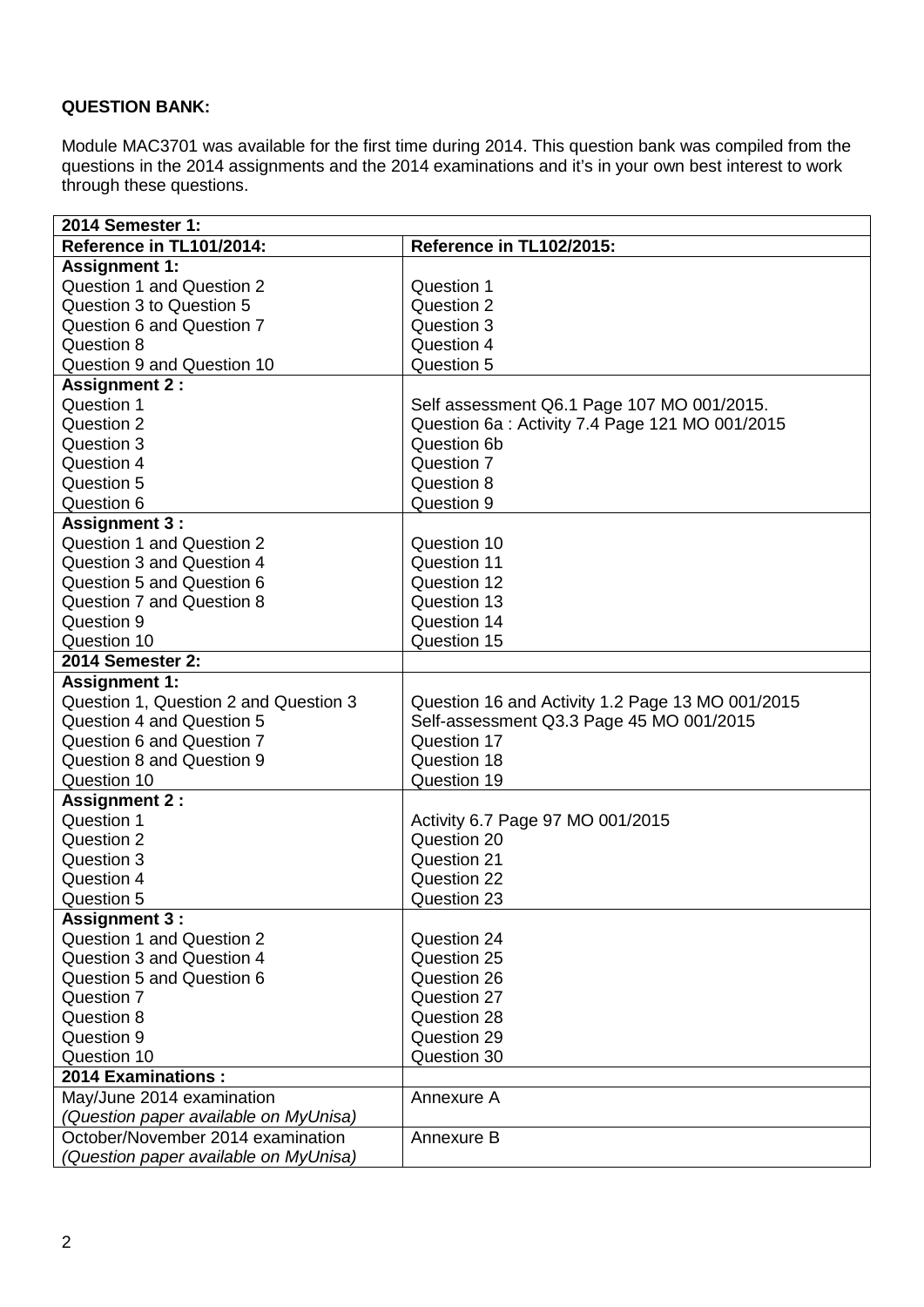## **1. ADDITIONAL QUESTIONS**

## **Question 1:**

Abelia (Pty) Ltd is a wholesaler of sporting equipment. The business sells approximately 8 500 tennis rackets per annum. Sales are evenly distributed throughout the year, and the business is operational for 330 days per annum.

### **Additional information:**

| Purchase price                   | R450             |
|----------------------------------|------------------|
| Order costs                      | R <sub>175</sub> |
| Lead time                        | 6 days           |
| Cost of capital (after taxation) | 20%              |
| Direct inventory holding costs   | R <sub>25</sub>  |

#### **Required:**

- a) Calculate the economic order quantity for the tennis rackets.
- b) Calculate the re-order point for the tennis rackets if 30 tennis rackets are kept as safety inventory.

#### **Question 2:**

Birch Ltd has just started manufacturing 10-seater dining tables with chairs, and to date has manufactured and sold four of these sets. Cedar PLC, a wholesaler, is interested in purchasing 12 of these dining tables and chairs sets and would like a quote from Birch Ltd.

The variable manufacturing costs for the first four dining table and chairs sets was as follows:

| Direct labour at R50 per labour hour                                        | 15.360  |
|-----------------------------------------------------------------------------|---------|
| Direct material costs                                                       | -23.210 |
| Overheads (variable at 40% direct labour hours, and 60% raw material costs) | 22 000  |

#### **Additional information:**

- 1. The total direct labour hours to manufacture the first set were 120 hours, and the total direct labour hours to manufacture the first two sets were 192 hours.
- 2. Fixed production overheads solely for the manufacture of the first 32 sets amount to R64 000.
- 3. Organisational overheads of the enterprise are to be apportioned at a rate of 5% of direct labour costs.
- 4. Raw material costs have increased by 10% since the first four sets were produced.
- 5. It is expected that the learning rate will be maintained for the manufacture of the first 32 sets.

In general, hours must be rounded off to 3 decimals. Final hours must, however, be rounded off to the nearest hour. All other calculations must be rounded off to the nearest rand or unit.

#### **Required:**

a) Calculate the learning curve.

Take note: If you express the learning curve as a **decimal**, it is referred to as a learning **rate**. If a question asks you to calculate a learning curve, your answer should be expressed as a **percentage**.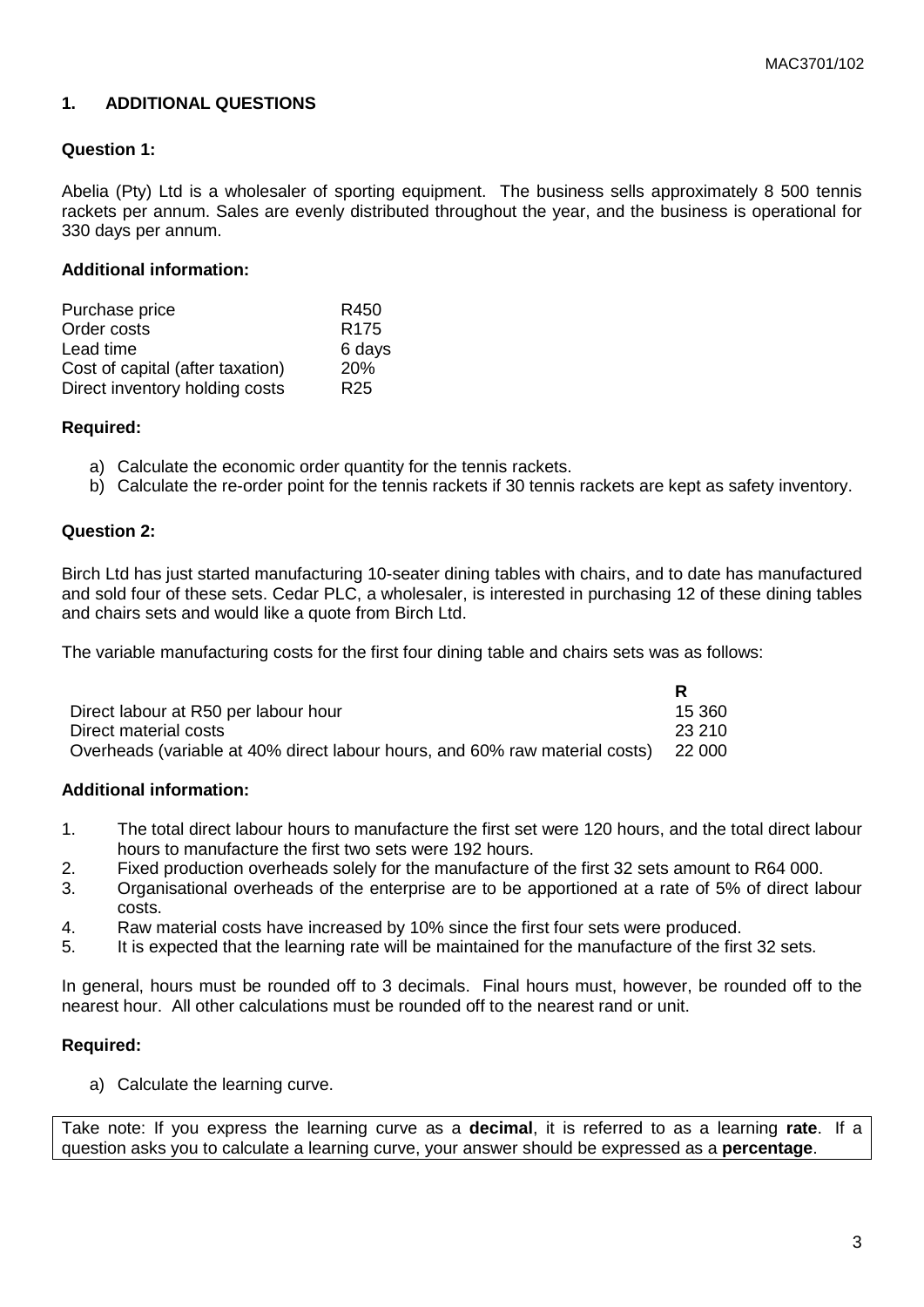b) Calculate the time required to manufacture 12 dining table and chair sets.

Please note that this question refers to the 12 dining table and chair sets that Cedar Plc is interested in buying (being the 12 sets that will be manufactured after the first 4 sets).

c) Calculate the minimum selling price that the company can quote for the 12 sets in order to recover the **relevant costs** and earn a profit of 25% based on the cost price.

### **Question 3:**

Dogwood Manufacturers process a single product into 2 separate products, Ebony and Fir. Both products can be sold at the split-off point, product Ebony at R12 per kilogram and product Fir at R6 per kilogram. During January 2014 15 000 kilograms of input was used to produce 6 000 kilograms of Ebony and 9 000 kg of Fir. The joint cost of the input was R52 500.

#### **Required:**

- a) Calculate the joint cost allocated to product Ebony and product Fir according to the physical measure method.
- b) Calculate the joint cost allocated to product Ebony and product Fir according to the sales value at split-off point method. Round the proportion of each product's sales value to sales value total to 1 decimal.

#### **Question 4:**

Consider the validity of the following statements with regard to cost systems:

- 1. Both traditional and ABC systems assign indirect costs to cost objects.
- 2. Volume-based cost drivers assume that a product's consumption of overhead resources is directly related to units produced.
- 3. A traditional costing system allocates overheads to production and service departments in the second stage of a two-stage process.
- 4. The disadvantage of direct costing systems is that systems are not in place to measure and assign indirect costs to cost objects.

#### **Required:**

Indicate which of the above statements are **true.**

## **Question 5:**

Redbay CC manufactures cardboard boxes in a single process. Material is added at the beginning of the process and conversion costs are incurred uniformly throughout the process.

Cost and production information for February 2014 is as follows:

| R       | Units  |
|---------|--------|
| 19689   | 12 000 |
| 16 230  |        |
| 3 4 5 9 |        |
| 101 745 | 90 000 |
| 19 041  |        |
|         | 79 200 |
|         | 15 000 |
|         |        |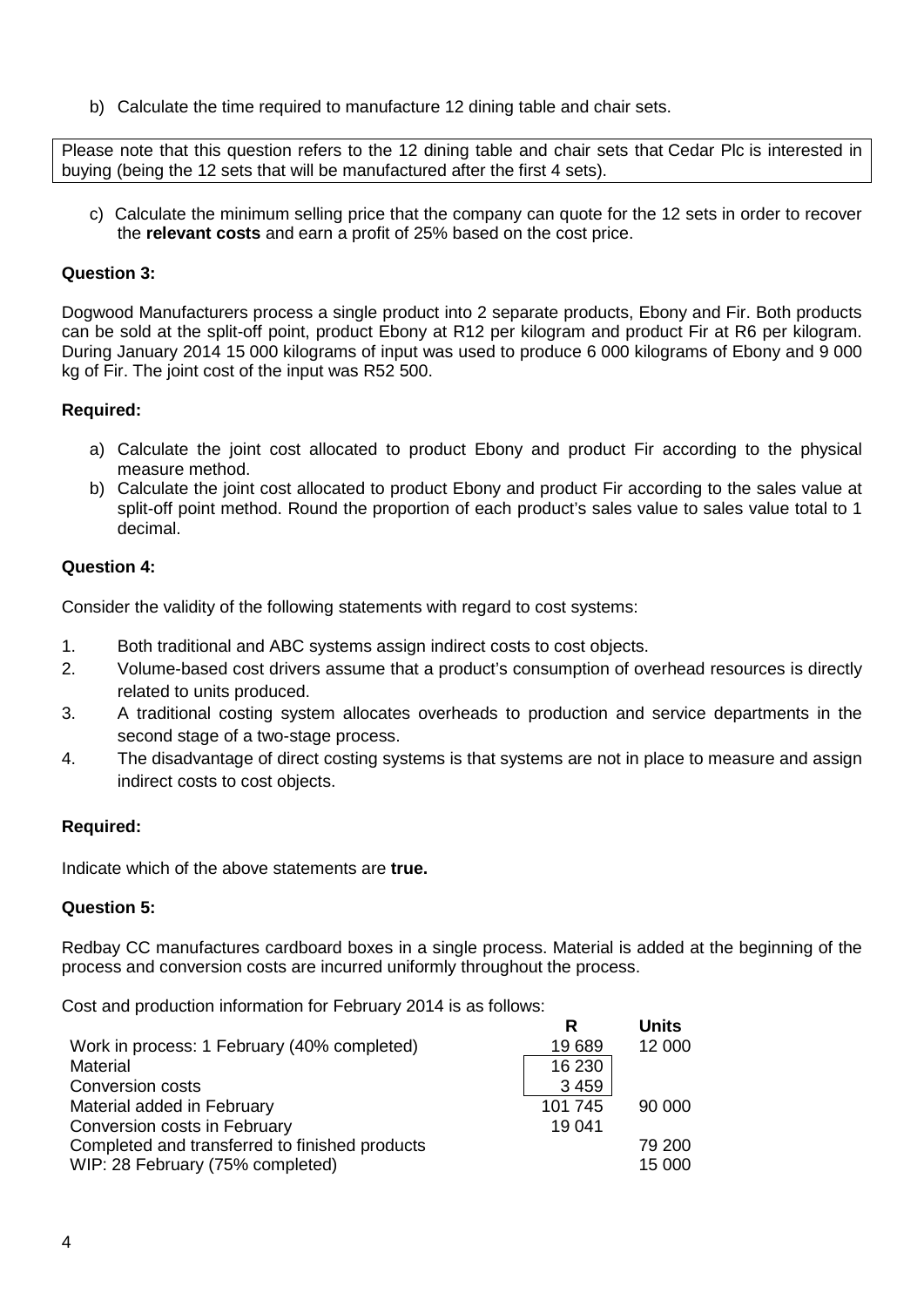- 1. The weighted average method is used for inventory valuations.
- 2. Normal wastage is 5% of input that reach the wastage point and there were 7 800 wasted units.<br>3. Wastage occurs at the end of the process
- Wastage occurs at the end of the process.

#### **Required:**

- a) Calculate the abnormal loss for February.
- b) Calculate the equivalent cost per unit in terms of material.

#### **Question 6:**

Alpha Limited manufactures a single product.

You are provided with the following information regarding the standard cost per unit:

| <b>Material Beta</b>   | 3 kg @ R10 per kg   | 30  |
|------------------------|---------------------|-----|
| <b>Material Gamma</b>  | 9 kg @ R15 per Kg   | 135 |
| Labour                 | 6 clock hours @ R12 | 72  |
| <b>Fixed overheads</b> |                     | 58  |
| Variable overheads     |                     | 30  |
|                        |                     | 325 |

Alpha Limited makes a 10% allowance for idle time.

Actual information for January 2014:

|  | 1. | Number of units produced: | 5 0 0 0 |
|--|----|---------------------------|---------|
|--|----|---------------------------|---------|

| 2. | Materials:    |        |                                                                         |
|----|---------------|--------|-------------------------------------------------------------------------|
|    | Purchased     | Beta:  | 20 000 kg for R209 000                                                  |
|    |               | Gamma: | 54 000 kg for R756 000                                                  |
|    | <b>Issued</b> | Beta:  | 18 500 kg                                                               |
|    |               | Gamma: | 45 500 kg                                                               |
| ົ  |               |        | Lake $\mu$ and $\mu$ DOO 4.000 for 20.000 hours also lead Mark hours of |

3. Labour cost: R294 000 for 30 000 hours clocked. Work hours amounted to 27 600.

#### **Required:**

a) Refer activity 7.4 Page 121 MO 001/2015. (13) b) Calculate the labour rate, idle time and efficiency variance. (9)

#### **Question 7:**

Define divisionalisation and discuss the advantages and disadvantages thereof. (10)

#### **Question 8:**

Medix Limited, a pharmaceutical company based in Gauteng is currently reviewing a research project involving a new anti-retroviral drug which to date has cost the company R750 000. Should the project be allowed to proceed, it is anticipated that it would take a period of 12 months to complete after which the results would be sold to a public entity for R1 000 000.

The managing director has provided you with the following expenses that are deemed necessary in order to complete the project: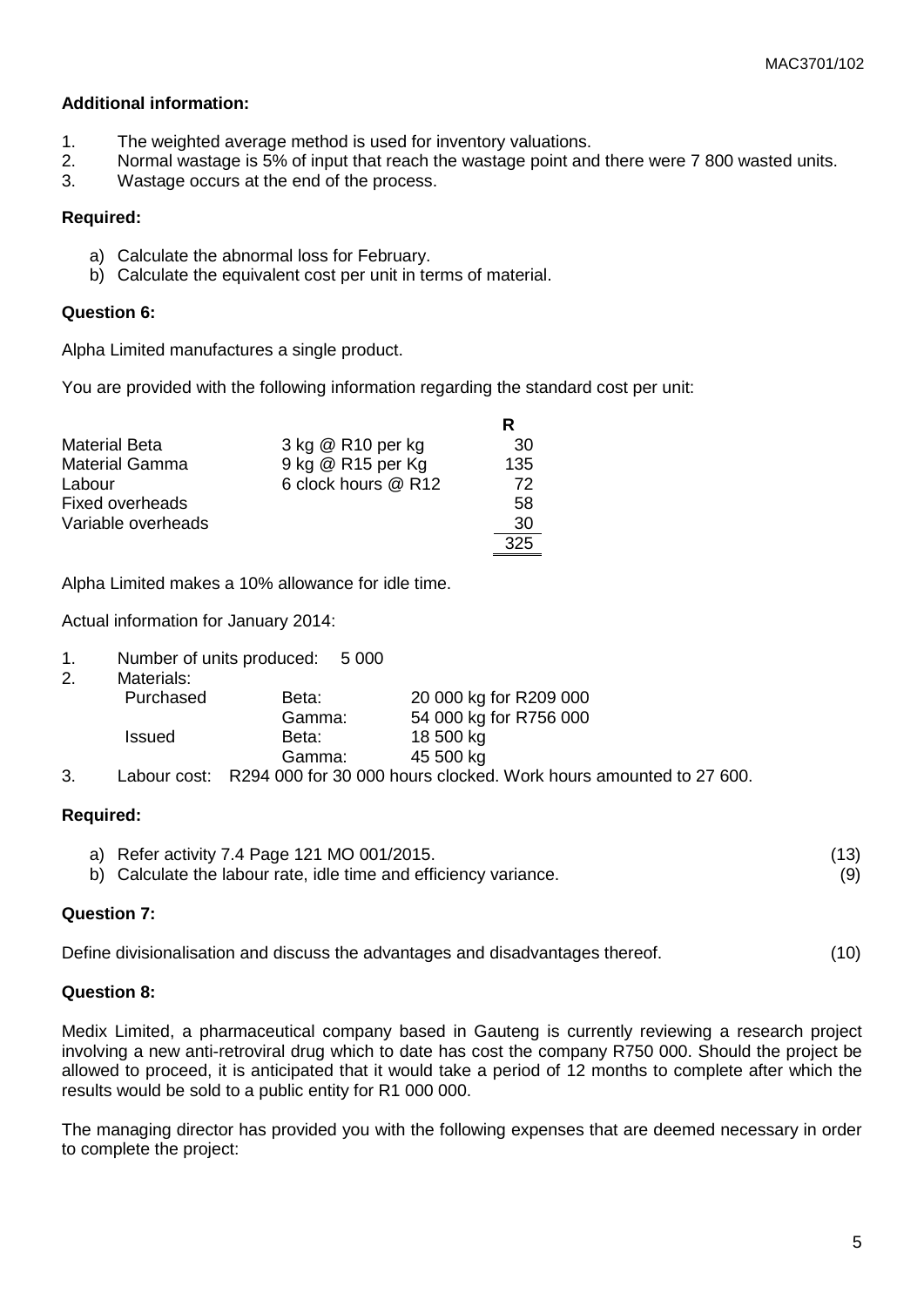#### 1. Material X R120 000

This material has recently been delivered. There is no other use for this material other than this research project. It would cost an estimated R8 000 to dispose of.

#### 2. Material Y R75 000

This material is in stock and used frequently by the company. The purchase price for this material has risen by 6% since the previous purchase.

#### 3. Skilled labour R300 000

These labour costs relate to workers that will be transferred to this project from another project. Extra labour will need to be recruited to the other project at a cost of R320 000.

#### 4. Research staff R200 000

A decision has already been taken that this will be the last major piece of research undertaken, and consequently, when work on the project ceases, the staff involved will be made redundant. Redundancy and severance pay has been estimated at R100 000.

5. General building expenses R60 000

This expense represents a general expense that is allocated annually by the accounts department to each department.

#### **Required:**

Advise the managing director on whether or not the research project should be completed. Your answer should include calculations of relevant costs and income as well as explanations as to each item excluded in the calculations. (10)

#### **Question 9:**

Use the information as contained in your Drury text book, IM25.1  $(8<sup>th</sup>$  or  $9<sup>th</sup>$  Edition).

#### **Required:**

Calculate the product mix that will maximise profit. (22)

#### **Question 10:**

**Statement of comprehensive and other income of Mango (Pty) Ltd for the year ended 28 February 2014**

|                                 | R       |
|---------------------------------|---------|
| Sales (90 000 units)            | 900 000 |
| Less: Cost of sales             | 561 000 |
| Direct material                 | 135 000 |
| Direct labour                   | 270 000 |
| Manufacturing overheads         |         |
| Variable                        | 36 000  |
| Fixed                           | 120 000 |
| Gross profit                    | 339 000 |
| Less: Operating expenses        | 364 000 |
| Selling expenses                |         |
| Variable (sales commission)     | 90 000  |
| Fixed                           | 134 000 |
| Advertising                     | 50 000  |
| - Salaries                      | 84 000  |
| Administrative expenses (fixed) | 140 000 |
| <b>Net loss</b>                 | 25 000  |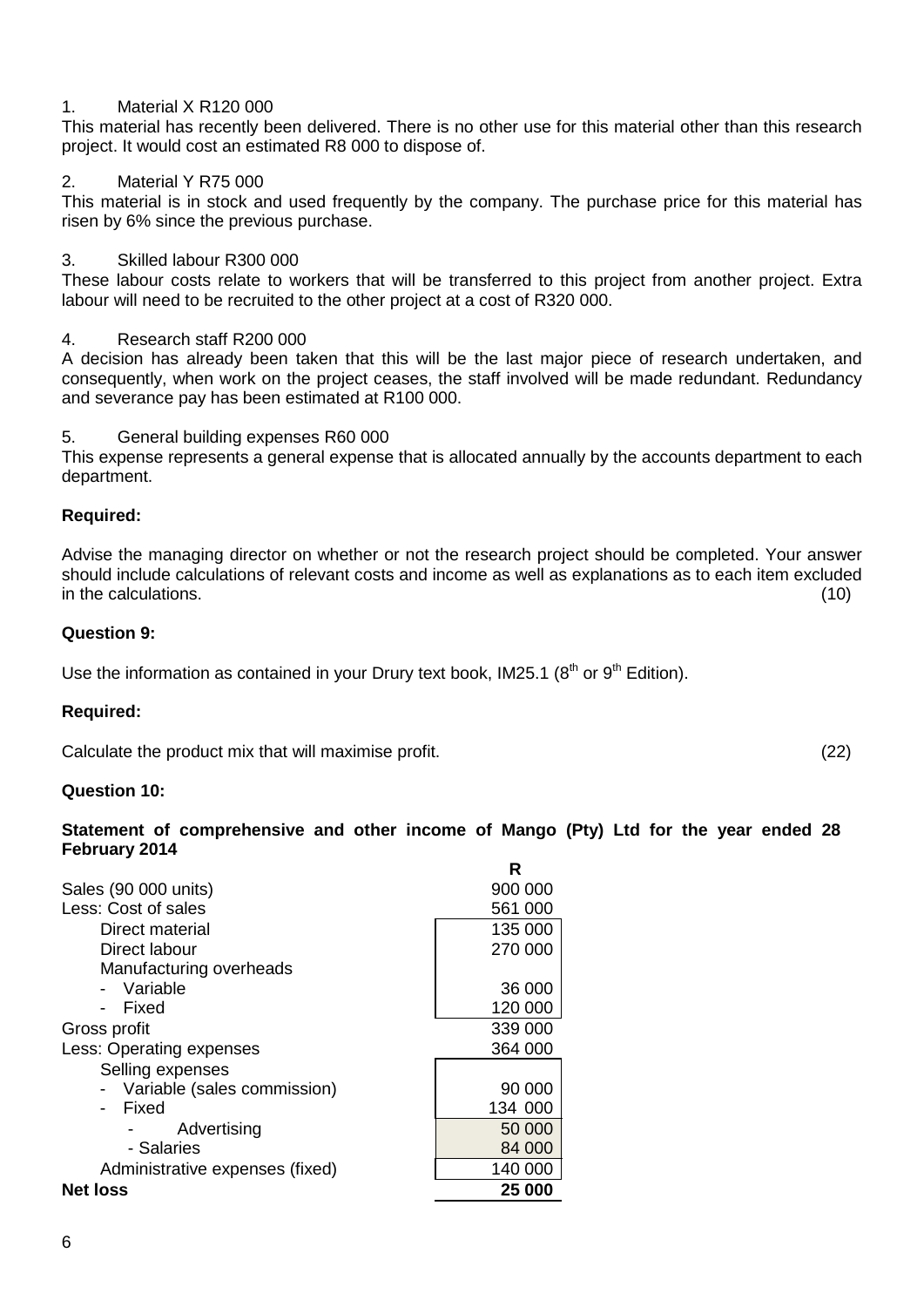It has been established that sales can be influenced by increasing or decreasing the amount spent on advertising.

#### **Required:**

- a) Calculate the break even sales in units.
- b) Calculate the amount by which advertising can be increased in order to increase the sales volume from 90 000 units to 150 000 units, and to make a simultaneous profit of 5%, based on turnover.

#### **Question 11:**

Optispec Limited manufactures spectacle frames. The following information relates to January 2014:

| <b>Products</b> | <b>Budgeted sales</b><br>in units | <b>Budgeted</b><br>production cost<br>per unit | <b>Budgeted</b><br>selling price<br>per unit | Actual<br>sales in<br>units | <b>Actual sales</b><br>revenue |
|-----------------|-----------------------------------|------------------------------------------------|----------------------------------------------|-----------------------------|--------------------------------|
| <b>SpecWise</b> | 700                               | R <sub>1</sub> 200                             | R <sub>1</sub> 800                           | 650                         | R1 131 000                     |
| EveWizz         | 300                               | R3 500                                         | R <sub>5</sub> 250                           | 500                         | R <sub>2</sub> 490 000         |

## **Required:**

- a) Calculate the sales mix variance, for the purpose of reconciling sales, based on sales revenue. (Round all calculations to the nearest rand and nearest complete unit)
- b) Calculate the sales price variance.

#### **Question 12:**

Branjo Limited produces joint products Bran and Jo with by-product Li. The following information applies:

|                     | <b>Production</b><br>(tons) | <b>Sales</b><br>(tons) | <b>Selling price</b><br>per ton |
|---------------------|-----------------------------|------------------------|---------------------------------|
| <b>Product Bran</b> | 1 200                       | 1 200                  | R80                             |
| Product Jo          | 800                         |                        |                                 |
| Product Li          | 500                         | 500                    | R50                             |

#### **Additional information:**

- 1. Raw materials of R45 000 and conversion costs of R55 000 make up the joint costs.
- 2. Product Li can be further processed at a cost of R15 000.
- 3. There was no opening or closing inventory.
- 4. Assume that the joint product is sold for cash and not on credit.

#### **Required:**

- a) What would the journal entry be for the sale of the by-product Li?
- b) Which one of the following statements is **true?**
	- 1) The joint costs allocated to products Bran and Jo will be R115 000.<br>2) The joint costs allocated to products Bran and Jo will be R100 000.
	- 2) The joint costs allocated to products Bran and Jo will be R100 000.
	- 3) The joint costs allocated to products Bran and Jo will be R90 000.
	- 4) The joint costs allocated to products Bran and Jo will be R15 000.

#### **Question 13:**

Blue Crane Limited is currently considering a special project. The managing director has provided you with the following information relating to the two types of material required for the project: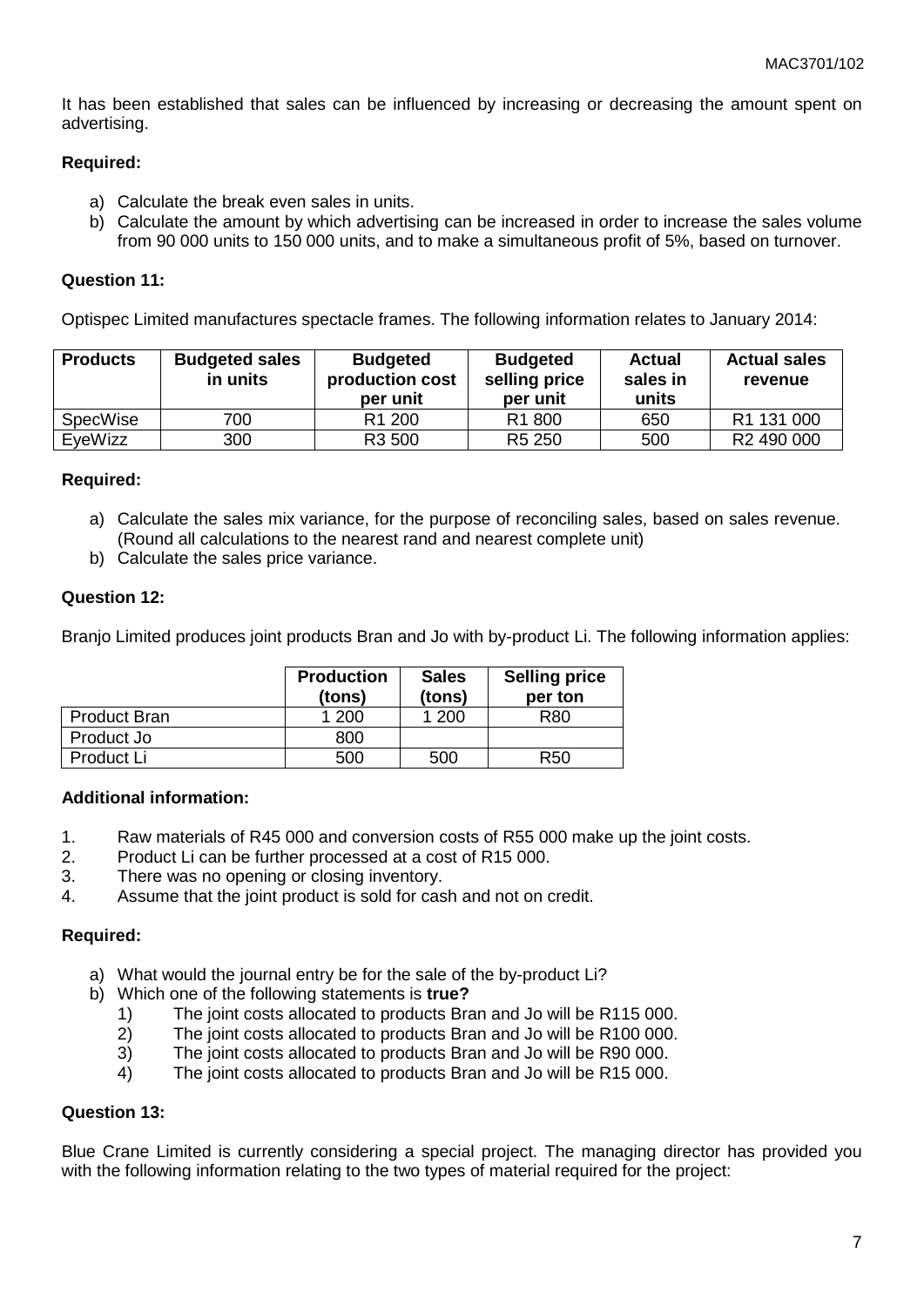| <b>Material</b> | Number of<br>units<br>required for<br>the contract | Number of<br>units<br>currently in<br>stock | Purchase price per<br>unit currently in<br>stock<br>(R) | <b>Current</b><br>purchase price<br>per unit<br>(R) | <b>Current</b><br>resale price<br>(R) |
|-----------------|----------------------------------------------------|---------------------------------------------|---------------------------------------------------------|-----------------------------------------------------|---------------------------------------|
| <u>r</u>        | 360                                                | 480                                         | 100                                                     | 108                                                 | 90                                    |
| B               | 1500                                               | 750                                         | 250                                                     | 220                                                 | 180                                   |

Material A is in regular use by the company. Material B is of a specialised nature and has no foreseeable use in the business.

### **Required:**

- a) What would the relevant cost for material A be in deciding on the viability of the special project?
- b) Calculate the relevant cost for Material B.

## **Question 14:**

Choose the most fitting option: A responsibility centre in which a manager is responsible for sales revenues, costs as well capital investment decisions is a(n):

- 1) Cost or expense centre
- 2) Revenue centre
- 3) Profit centre
- 4) Investment centre

## **Question 15:**

Consider the following statements and determine which statements are **true?**

- 1) A regression equation identifies an estimated relationship between a dependent variable and one or more independent variables.
- 2) The least-squares method is a mathematical method of determining the regression line of best fit.
- 3) The correlation coefficient (r) represents the degree of association between two variables, such as cost and activity.
- 4) A cost function is normally only valid within the range of the actual observations that were used to establish the cost function equation.

#### **Question 16:**

Palm (Pty) Ltd is a supplier of woodworking tools. One of its products is a sanding machine selling at R4 900. The company sells on average approximately 20 sanding machines per week. Sales take place evenly throughout the year which consists of 50 weeks.

The company purchases the sanding machines at a cost of R3 430 each. The cost to place an order amounts to R300 and orders are executed within 5 weeks.

Safety inventory should amount to the sales requirement for 3 weeks.

Direct inventory holding costs are R35,00 per unit and insurance on the sanding machines amounts to 10% of the unit cost per year.

The supplier has offered a quantity discount of 5% per sanding machine on orders of 150 units. The company implemented the economic order quantity type to manage its inventory.

The current required after tax cost return on capital is 4% per annum.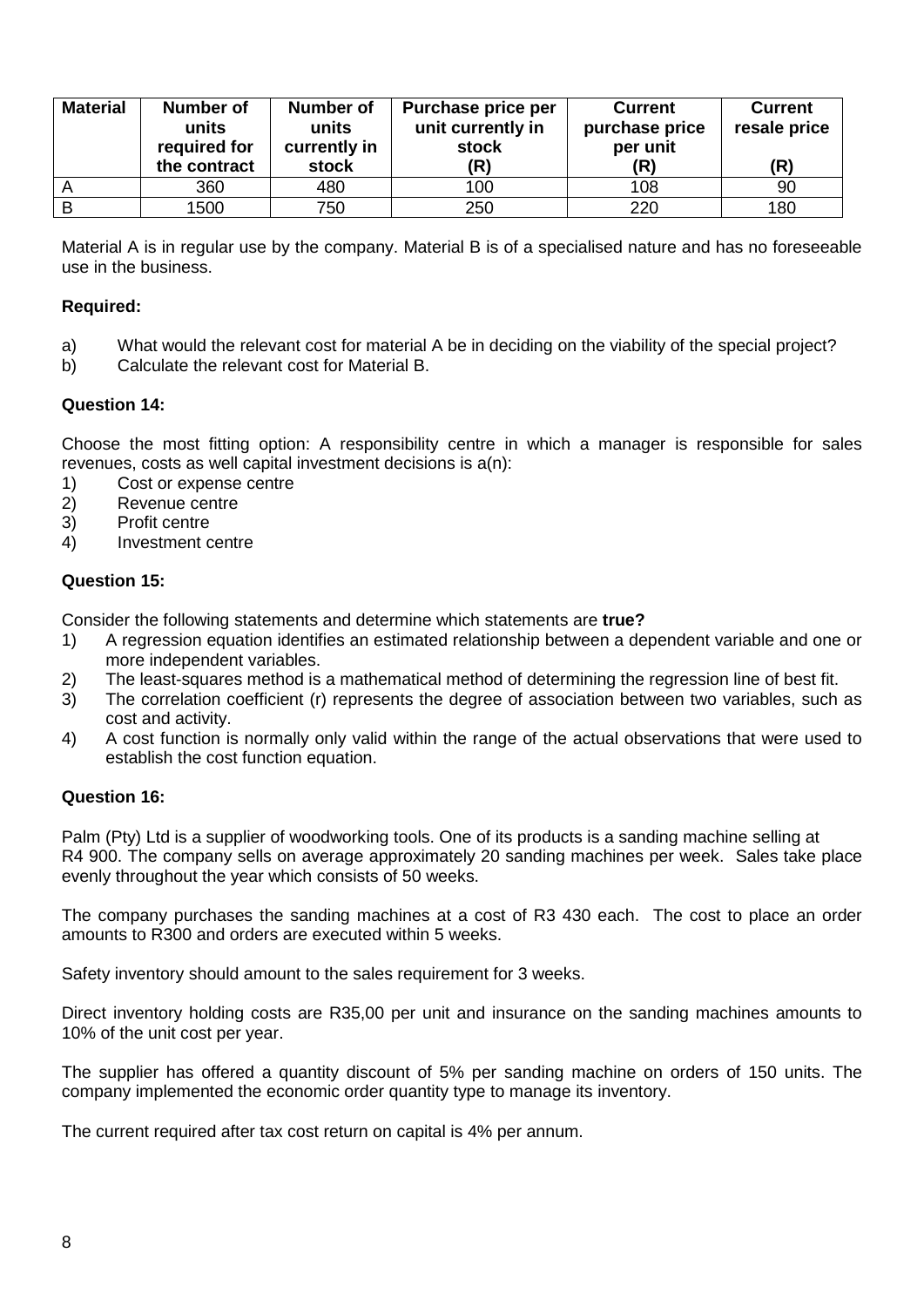#### **Required:**

- a) Calculate the economic order quantity (EOQ) for the sanding machines.
- b) Calculate the inventory holding costs for the EOQ. Remember that safety stock should be taken into account. Refer to Drury,  $8<sup>th</sup>$  edition page 642 (Drury  $9<sup>th</sup>$  edition page 661) where the assumption that safety stock is *maintained* (thus average safety stock = total safety stock) is stated.
- c) Calculate the ordering cost for the EOQ.

#### **Question 17:**

Use the information of IM6.5 at the back of chapter 6 in your Drury text book ( $8<sup>th</sup>$  or  $9<sup>th</sup>$  edition).

- a) Calculate the joint costs allocated to product Q using the net realisable sales value method.
	- b) Calculate the estimated profit of product T using the net realisable sales value method. Assume that 1 pound equals 1 Rand for purposes of this question. Round the proportion of net sales value (percentage) per product to the total net sales value to 1 decimal. You need to allocate the joint cost based on the proportion of net sales value (xx,x%) of the specific product.

#### **Question 18:**

You are an accounting clerk at Mahogany Limited. Mr Elder, one of the sales representatives, requested your department to estimate the expected maintenance cost of his vehicle for August 2014. He gave a summary of the average number of kilometres travelled per day for the past seven months, as well as of the average daily maintenance costs for the corresponding period.

Your departmental head, being in a hurry, supplied you with only the following information:

#### **Period: August 2013 - February 2014**

| Σχ                      | $=$ | 1 980   |
|-------------------------|-----|---------|
| Σγ                      | $=$ | 1 324   |
| $\Sigma x^2$            | =   | 563 400 |
| $\Sigma$ y <sup>2</sup> | =   | 251 676 |
| $\Sigma$ xy             | =   | 376 510 |
|                         | =   | 0.9816  |

#### **Relevant formulae:**

| v   | =   | $a + bx$                  |
|-----|-----|---------------------------|
| Σγ  | =   | $na + b\Sigma x$          |
| Σχγ | $=$ | $a\Sigma x + b\Sigma x^2$ |

The 'average daily kilometres travelled' for each month represents one observation. Seven months therefore means that seven observations apply.

#### **Required:**

- a) Determine the value of a, assuming that  $b = 0.6004$ .
- b) Determine the average daily maintenance cost if 250 kilometres per day are travelled.

#### **Question 19:**

Sycamore Ltd manufactures a single product in one process. The following information for July 2013 is available: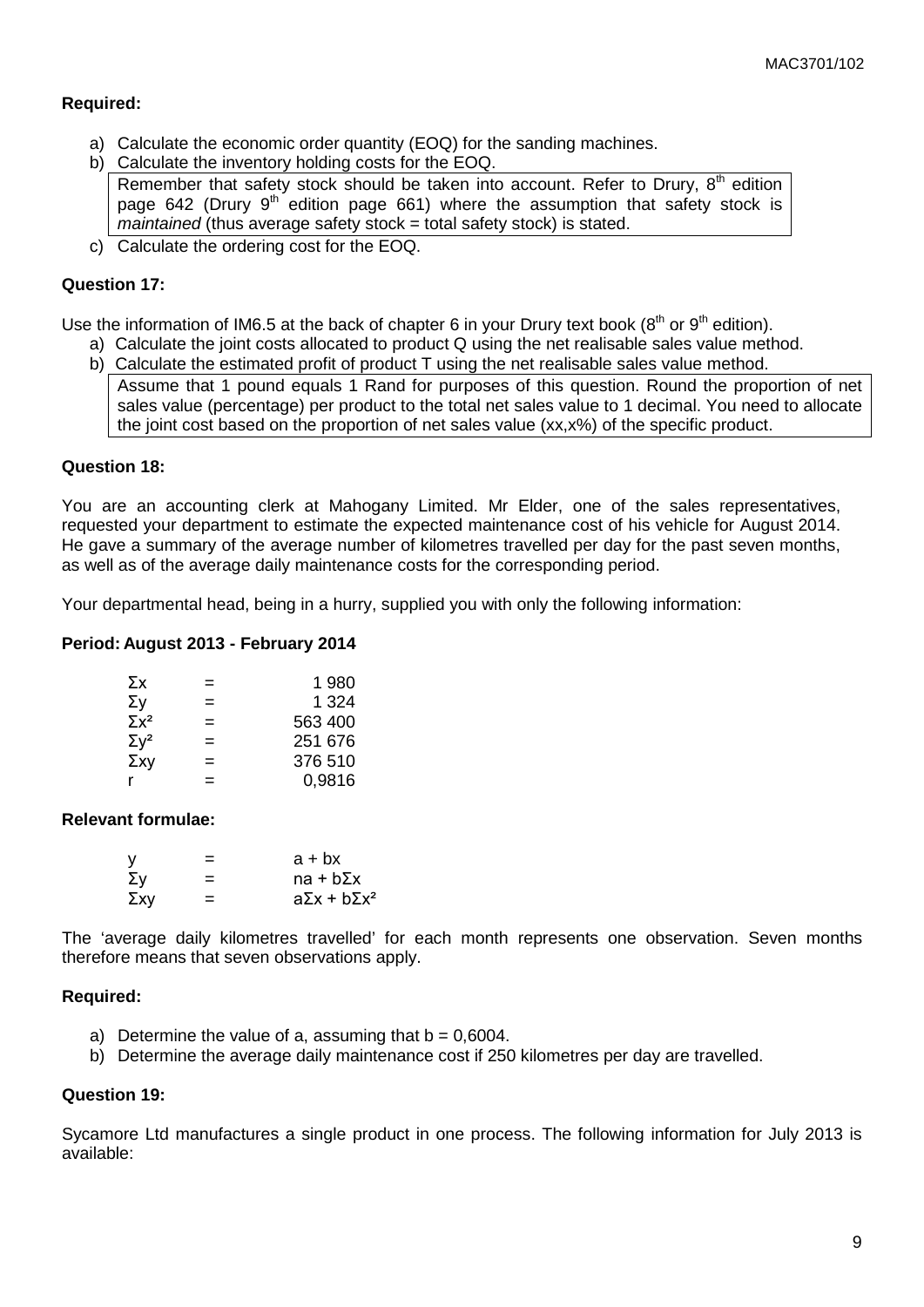|                                     | <b>Units</b> | Raw<br>material | <b>Conversion</b><br>costs |
|-------------------------------------|--------------|-----------------|----------------------------|
| WIP $-$ 1 July 2013 (40% completed) | 20 000       | 72 000          | 33 100                     |
| Finished products transferred       | 71 000       |                 |                            |
| Put into production                 | 80 000       | 266 500         | 155 400                    |
| WIP - 31 July 2013 (75% completed)  | 16 000       |                 | 2                          |

- 1. Raw material is added at the beginning of the process and conversion costs are incurred evenly throughout the process.
- 2. Normal loss is estimated at 10% of the units that have reached the wastage point.
- 3. Losses occur when the process is 50% completed.
- 4. The FIFO method of inventory valuation is used.

#### **Required:**

Calculate the equivalent units of abnormal loss in terms of conversion costs for July 2013. You are required to make use of the short-cut method if the requirements for its use are met.

Can you see here that we can force you to use a certain method – it is therefore important that you have to know both the long method (as taught in MAC2601) as well as the short-cut method. The most important point to remember is that the requirement to make use of the short-cut method is that **all of the units** (including opening- and closing wip) should have reached/passed the wastage point in the period under review.

#### **Question 20:**

SA Slabs Limited specialised in the manufacturing of concrete slabs which are used in the building of houses. Only one size slab was manufactured during the past financial year. The company makes use of a standard costing system and stock records are kept at standard cost.

The budgeted information for the past financial year ended 31 March 2014, at a capacity utilisation of 20 000 labour hours, was as follows:

|                                                    | <b>Production cost</b><br>(per slab)<br>R |
|----------------------------------------------------|-------------------------------------------|
| Material-10kg "Ready mix" concrete at R1,70 per Kg | 17                                        |
| Labour - 2 hours at R6 per hour                    | 12                                        |
| Variable manufacturing overheads                   | 16                                        |
| Fixed manufacturing overheads                      | 20                                        |
|                                                    | 65                                        |

Overheads are allocated to production on the basis of labour hours.

The actual results for the year ended 31 March 2014 were as follows:

| Total<br>production<br>cost<br>R |
|----------------------------------|
| 176 400                          |
| 165 000                          |
| 171 600<br>205 000               |
|                                  |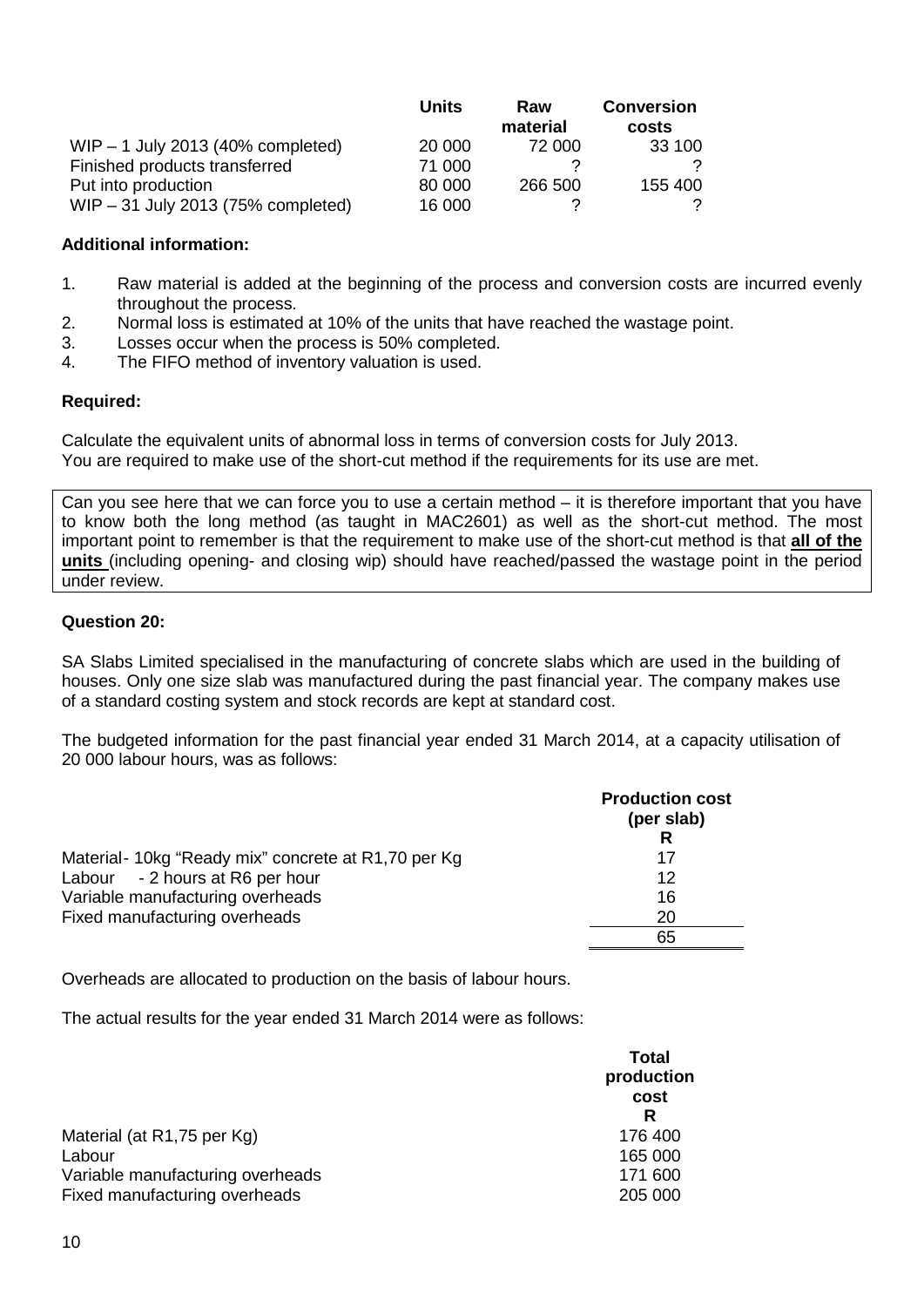- 1. 10 500 slabs were actually manufactured.
- 2. The change in inventory levels of materials and finished goods during the year was insignificant.
- 3. Due to wild cat strikes and after negotiations with trade unions, a 25% wage increase for all the production workers came into being from 1 April 2013. The effect being that the actual wage rate for the budgeted period differed from the budgeted wage rate. The budget for the past year had already been finalised and the standard labour rate was left as initially shown in the budget.

#### **Required:**

- a) Determine the total variable production cost as budgeted for the past financial year which ended on 31 March 2014. (3)
- b) Calculate the appropriate variances in respect of each of the following production cost elements:

|     | Material                             | (6)              |
|-----|--------------------------------------|------------------|
| ii) | Labour                               | $(7\frac{1}{2})$ |
|     | iii) Variable manufacturing overhead | $(5\frac{1}{2})$ |
|     | iv) Fixed manufacturing overhead     | (10)             |
|     |                                      | [32]             |

#### **Question 21:**

Bunting Limited has two divisions, namely Sparrow and Thrush. The performance of these divisions is currently under review.

You are provided with the following information:

|                | Net assets | <b>Profit</b> |
|----------------|------------|---------------|
|                | R          | R             |
| <b>Sparrow</b> | 300 000    | 70.000        |
| <b>Thrush</b>  | 650 000    | 140 000       |

Bunting Limited has a current cost of capital of 15%.

#### **Required:**

- a) Calculate the return on investment (ROI) and residual income (RI). (5)
- b) State which method of performance evaluation (ROI or RI) would be more useful when comparing the performance of each divison and why. (2)
- c) Using ROI as a basis, discuss whether the manager of the Sparrow division should invest in a proposed project offering a 22% return. Your answer should state whether he/ she is acting in the best interests of Bunting Limited. (4)

**Question 22:**

Kid Buzz is a family owned business specialising in the manufacture of electronic children's toys. The company currently produces a circuit board that is used in its most popular line of children's computers. Recently, they have been approached by an outside supplier offering to sell 8 000 circuit boards to Kid Buzz at a price of R19 each.

The financial manager has provided you with the following information relating to the costs of producing 8 000 circuit boards annually:

**[11]**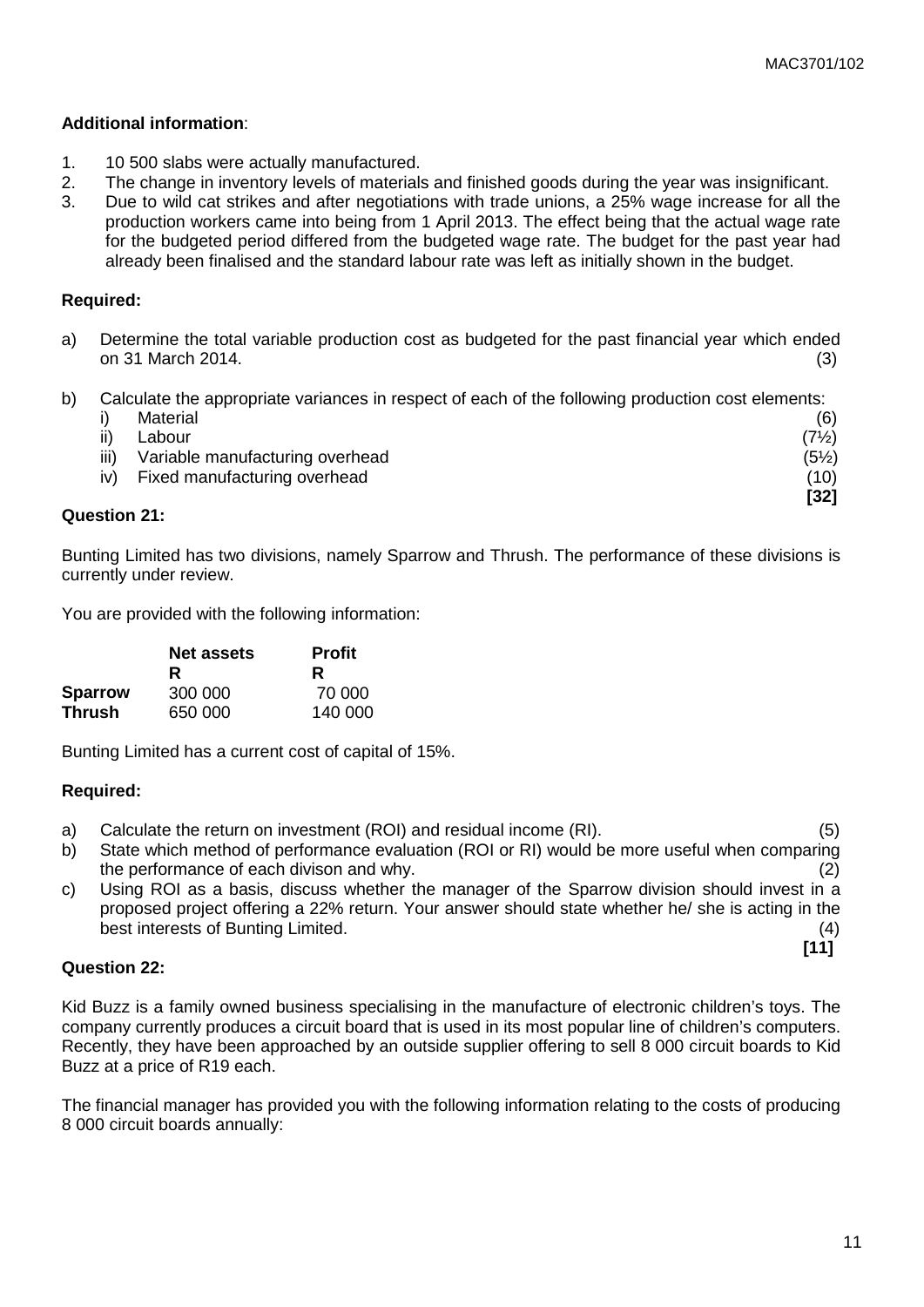|                                       | Total for 8 000 | <b>Unit</b> |
|---------------------------------------|-----------------|-------------|
|                                       | circuit boards  | cost        |
|                                       | R               | R           |
| Direct materials                      | 48 000          | 6           |
| Direct labour                         | 32 000          | 4           |
| Variable overhead                     | 8 0 0 0         |             |
| Supervisor's salary                   | 24 000          | 3           |
| Depreciation of specialised equipment | 16 000          | 2           |
| Allocated general overheads           | 40 000          | 5           |
| <b>Total cost</b>                     | 168 000         | 21          |

- 1. It is expected that the cost of all labour will increase by 10% in the following financial year. All other costs are expected to remain unchanged in the foreseeable future if Kid Buzz continues to manufacture the circuit boards.
- 2. If Kid Buzz outsources the circuit boards, the labour currently employed can be utilised in other departments.
- 3. Should Kid Buzz no longer produce these circuit boards, the specialised equipment which has no other use could be sold for R30 000.

## **Required:**

Advise Kid Buzz on whether they should continue manufacturing the circuit boards (You should use the comprehensive approach and explanations for each item included in your calculations). (11)

## **Question 23:**

Oceana Ltd produces two different products namely the Coral and Shell. Both products require processing in the machining and finishing department.

|       | <b>Contribution</b><br>per unit<br>R | <b>Machining</b><br>time<br>required<br>per unit | <b>Finishing</b><br>time<br>required<br>per unit | Raw<br>material<br>(Silica)<br>required<br>per unit |
|-------|--------------------------------------|--------------------------------------------------|--------------------------------------------------|-----------------------------------------------------|
|       |                                      | (minutes)                                        | (minutes)                                        | (Kg)                                                |
| Coral |                                      |                                                  | 10                                               |                                                     |
| Shell | 2,50                                 | 12                                               |                                                  | 3 kg                                                |

#### **Additional information:**

- 1. The daily capacities of each department are 1 200 minutes each.
- 2. Silica, the raw material required in the production of Shell, is a scarce resource and is limited to 270kg per day.
- 3. The demand for Coral and Shell are unlimited.

#### **Required:**

By making use of linear programming techniques, specify the product mix that will maximise daily contribution. contribution. (13)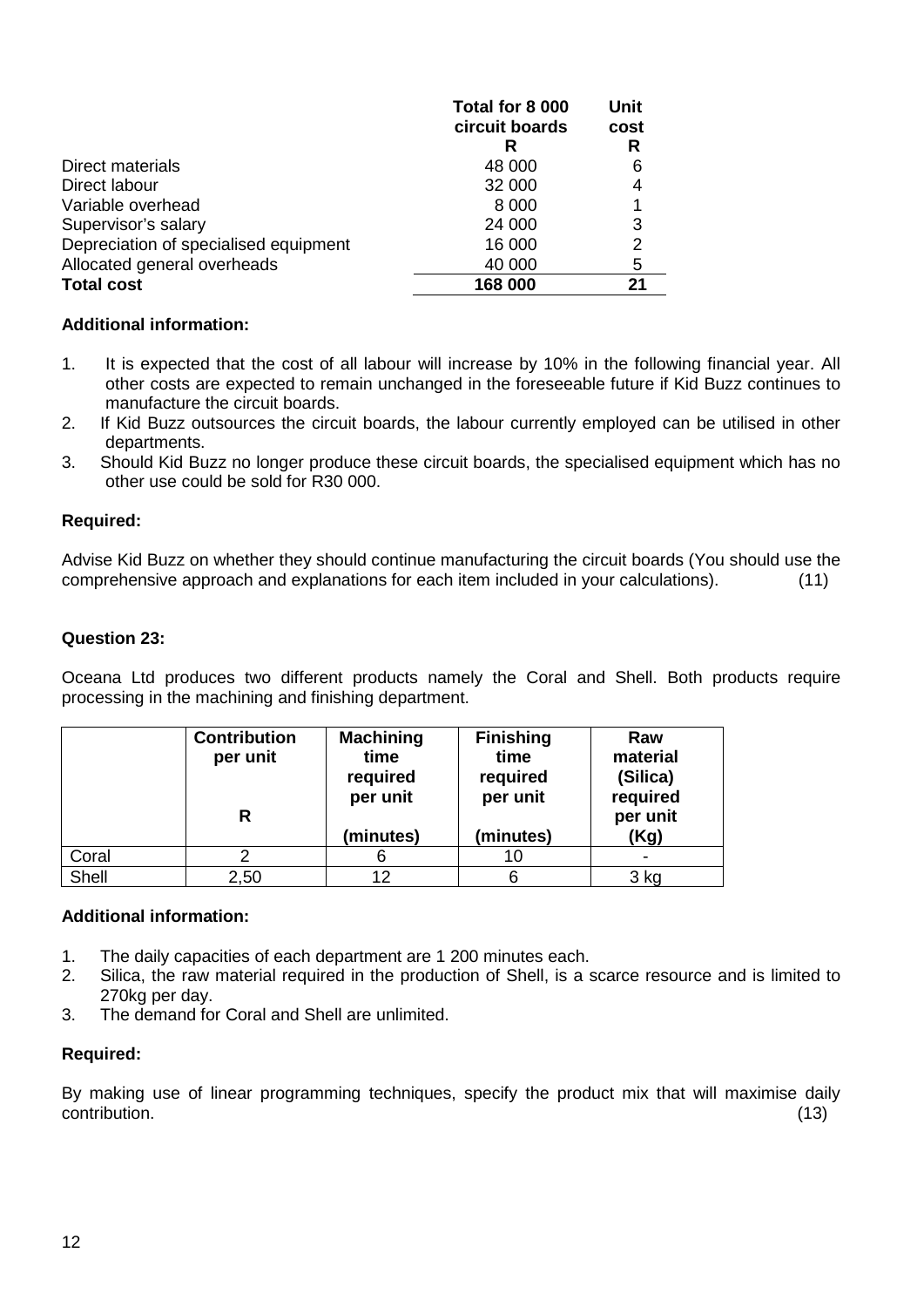#### **Question 24:**

The following budgeted information relates to Tanugo Plc:

|                        | <b>Product TA</b> | <b>Product NU</b> | <b>Product GO</b> |
|------------------------|-------------------|-------------------|-------------------|
| Sales in units         | 10.000            | 20 000            | 25 000            |
| Selling price per unit | R <sub>180</sub>  | R <sub>120</sub>  | R <sub>100</sub>  |
| Variable cost per unit | R90.              | R64               | R60               |
| Direct fixed costs     | R80 000           | R65 000           | R50 000           |

Common fixed costs amount to R825 000.

#### **Required:**

- a) Calculate the budgeted profit for Product GO.
- b) Calculate the total budgeted profit for Tanugo Plc.

#### **Question 25:**

The following information was obtained from Dango Limited for the year ended 31 May 2014 about two of its subsidiaries:

|                    | Dan CC  | Goli Ltd  |
|--------------------|---------|-----------|
|                    | R       | R         |
| Net profit         | 500 000 | 1 200 000 |
| <b>Fixed costs</b> | 180 000 | 900 000   |

#### **Required:**

- a) Calculate the operating leverage of Dan CC and Goli Ltd.
- b) Which one of the following statements is correct?
	- 1) Dan CC is more at risk to negative market changes because it has a lower profit.
	- 2) Dan CC is more at risk to negative market changes because it has a lower operating leverage.
	- 3) Dan CC is more at risk to negative market changes because it has both a lower operating leverage and a lower profit.
	- 4) Goli Ltd is more at risk to negative market changes because it has a higher profit.
	- 5) Goli Ltd is more at risk to negative market changes because it has a higher operating leverage.

#### **Question 26:**

The raw material specification for product Toy shows that 2 units of Toy can be manufactured from the following mixture of raw materials:

| <b>Raw material</b> | <b>Quantity required</b><br>(Kg) | Standard cost per   Total material cost<br>Kg | (R)  |
|---------------------|----------------------------------|-----------------------------------------------|------|
| Rubber              | .5                               | 5,00                                          | 7,50 |
| Plastic             | 0.5                              | 2,00                                          | 1,00 |
|                     | 2,0                              |                                               | 8,50 |

During a particular production run, the following results were obtained:

Raw material used: Rubber 1 800 kg<br>Plastic 2 200 kg 2 200 kg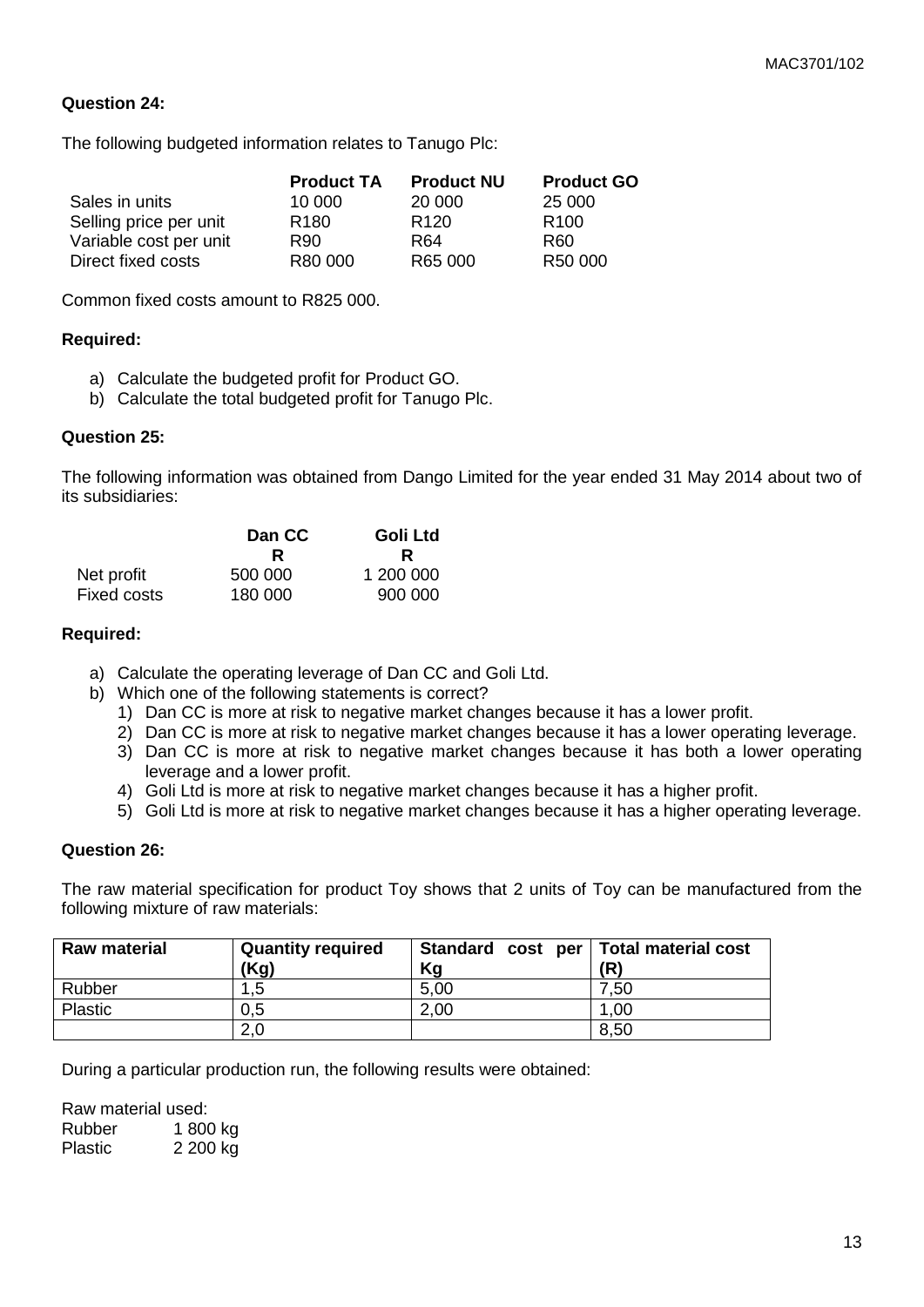## **Required:**

- a) Calculate the raw material mixture variance.
- b) If three thousand (3 000) units (Toys) were completed during the production run, calculate the raw material yield variance.

## **Question 27:**

Consider the following statements:

- 1. The mission of an organisation describes in very general terms the broad purpose and reason for an organisations existence.
- 2. Strategic planning begins with the specification of objectives towards which future operations should be directed.
- 3. Corporate objectives relate to the specific objectives of individual units within the organisation, such as a division or one company within a holding company.
- 4. Unit objectives are normally set for the organisation as a whole and are then translated into corporate objectives.

Which of the above statements is **true?**

## **Question 28:**

Which one of the following is not considered as a holding cost?

- 1) Incremental material holding costs
- 2) Cost of obsolescence and deterioration of inventory
- 3) Opportunity cost of investment in inventories
- 4) Incremental cost of placing an order

#### **Question 29:**

Falcon Limited operates three divisions from their head office in Cape Town. Organisational overheads relating to head office costs are charged to the divisions based on their turnover. One of these divisions has been making losses for the past two financial years. A decision needs to be taken on whether or not to close it down. In your decision, allocated general expenses from head office will be:

- 1) Included because they represent the division's fair share of costs
- 2) Included because they are incremental
- 3) Ignored because they are not caused/ incurred by the division
- 4) Ignored because they are fixed

#### **Question 30:**

Shearwater Limited has to decide on the optimal product mix for the next period. During this period, machine time will be limited to 1 500 hours. You have been provided with the following information:

| <b>Product</b> | <b>Demand</b> | <b>Machine time per</b><br>unit | <b>Contribution per</b><br>unit |  |  |
|----------------|---------------|---------------------------------|---------------------------------|--|--|
|                | (units)       | (minutes)                       | (R)                             |  |  |
| Product A      | 1800          | 30                              | 1 500                           |  |  |
| Product B      | 600           | 45                              | 1 200                           |  |  |
| Product C      | 1 2 7 5       | 67,5                            | 1 912,50                        |  |  |

#### **Required:**

If the total budgeted fixed costs for the next period amount to R1 275 000, calculate the optimal product mix for the next year.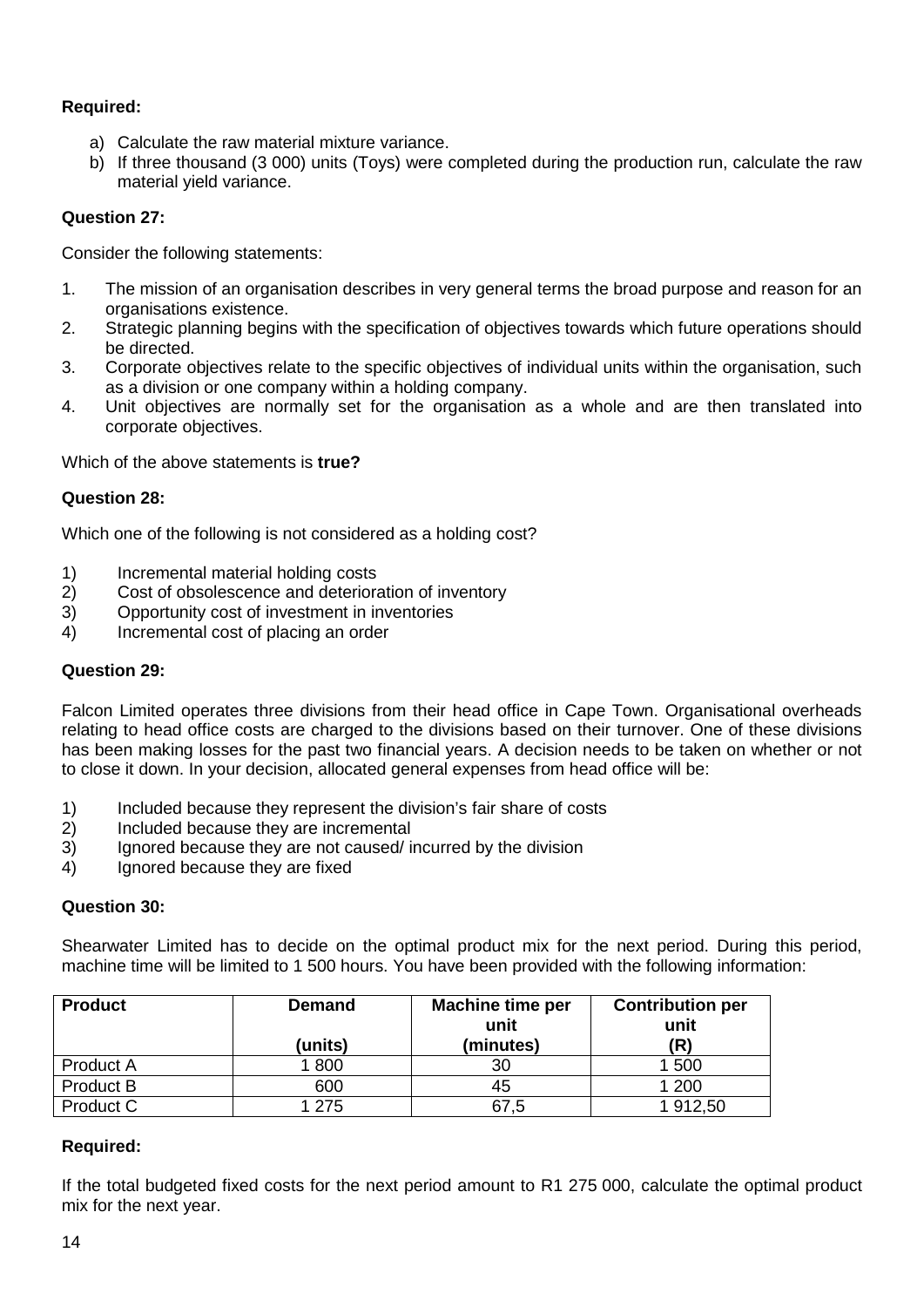## **2. SOLUTIONS TO ADDITIONAL QUESTIONS**

#### **Question 1:**

a) Economic order quantity

$$
= \sqrt{\frac{2 \times U \times C}{H + (P \times i)}}
$$

| 2 x 8 500 x R175                |
|---------------------------------|
| $\sqrt{R25+(R450 \times 20\%)}$ |

$$
= \sqrt{\frac{R2\,975\,000}{R115}}
$$

$$
= 160,840
$$

≈ 161

| b) Reorder point | $=$ $-$            | (average rate of usage x lead time) $+$ safety stock |
|------------------|--------------------|------------------------------------------------------|
|                  | $=$                | $(8\,500/330) \times 6 + 30$                         |
|                  | $=$ $\blacksquare$ | 184.545                                              |
|                  | $\approx$          | 185                                                  |
|                  |                    |                                                      |

## **Question 2:**

| Learning curve<br>a) | Cumulative average time per unit<br>x 100<br>Previous cumulative average time per unit |
|----------------------|----------------------------------------------------------------------------------------|
|                      | <u>(192/2)</u><br><u> 100</u><br>X<br>120                                              |
|                      | 80%                                                                                    |

Please take note of the following:

If you express the "learning curve" as a decimal, it is 0,80. This refers to the learning **rate**. If you are asked to calculate a learning curve, your answer will have to be expressed as a percentage.

b) Time required to manufacture the 12 sets of dining tables and chairs:

| Average time | $=$<br>= | $120 \times 0.80^{4}$<br>49,152 hours |
|--------------|----------|---------------------------------------|
| Total time   | $=$<br>= | 49,152 x 16<br>786,432 hours          |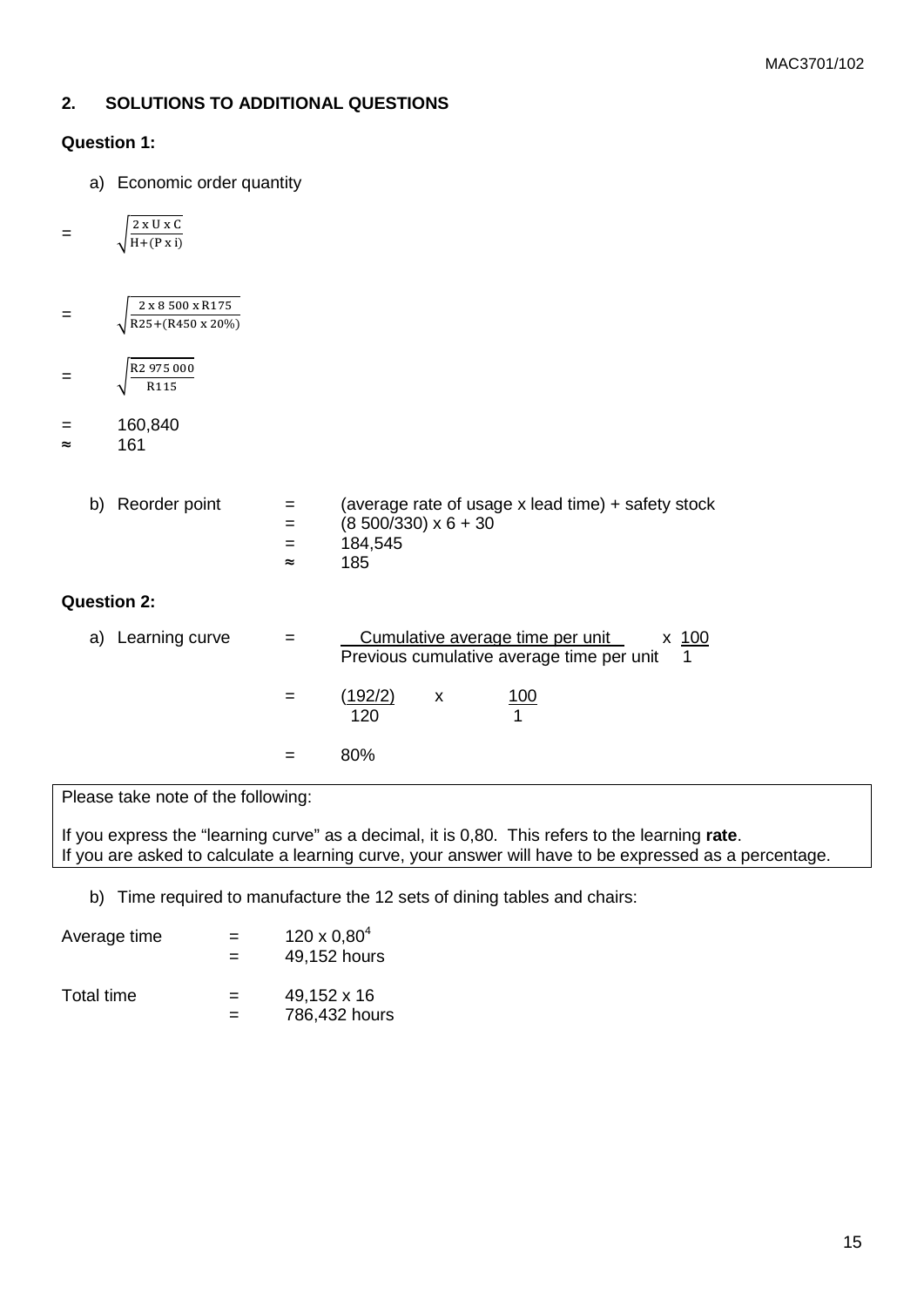| <b>Doubling</b> | <b>Total</b><br>units | Average time per unit<br><b>Hours</b> | <b>Total time</b><br><b>Hours</b> |
|-----------------|-----------------------|---------------------------------------|-----------------------------------|
|                 |                       | 120,00                                | 120,00                            |
| 11              | 2                     | 96,00                                 | 192,00                            |
| $\overline{2}$  | 4                     | 76,80                                 | 307,20                            |
| 4               | 8                     | 61,44                                 | 491,52                            |
| 8               | 16                    | 49,152                                | 786,432                           |

Time required to manufacture the 12 dining tables and chairs:

|                                                   | <b>Hours</b>  |
|---------------------------------------------------|---------------|
| Total time to manufacture 16 units                | 786,432       |
| Less: Total time to manufacture the first 4 units | 307,200       |
| Total time to manufacture the next 12 units       | 479,232       |
|                                                   | $\approx 479$ |

c) Direct cost of manufacturing 12 sets of dining tables and chairs:

|                                                                         | R       |
|-------------------------------------------------------------------------|---------|
| Direct labour R(15 360/307,20 X 479) or R50 x 479                       | 23 950  |
| Direct material R(23 210/4 X 12 X 110%)                                 | 76 593  |
| Variable overheads:                                                     |         |
| Variable to labour R(22 000 X 40% /307,2 X 479)                         | 13721   |
| Variable to direct material R(22 000 X 60%/4 X 12 X 110%)               | 43 560  |
| Fixed costs (Usually irrelevant in the short term)                      |         |
| Organisational fixed costs (not relevant as can be allocated elsewhere) |         |
| Total relevant cost                                                     | 157 824 |
| Mark-up 25% x R157 824                                                  | 39 45 6 |
| Quotation price                                                         | 197 280 |
|                                                                         |         |

Students could possibly have interpreted the 40% and 60% as overhead rates. If you are ever uncertain in an exam, please state your assumption and carry on with the question.

## **Question 3:**

a) Joint cost allocated to product Ebony and Fir according to the physical measure method

| <b>Product</b> | Κa<br>produced | Proportion to Joint costs<br>total | allocated<br>R | Cost per<br>unit   |
|----------------|----------------|------------------------------------|----------------|--------------------|
| Ebony          | 6 0 0 0        | 40%                                | 21 000         | R <sub>3</sub> ,50 |
| Fir            | 9 0 0 0        | 60%                                | 31 500         | R3,50              |
|                | 15 000         |                                    | 52 00          |                    |

OR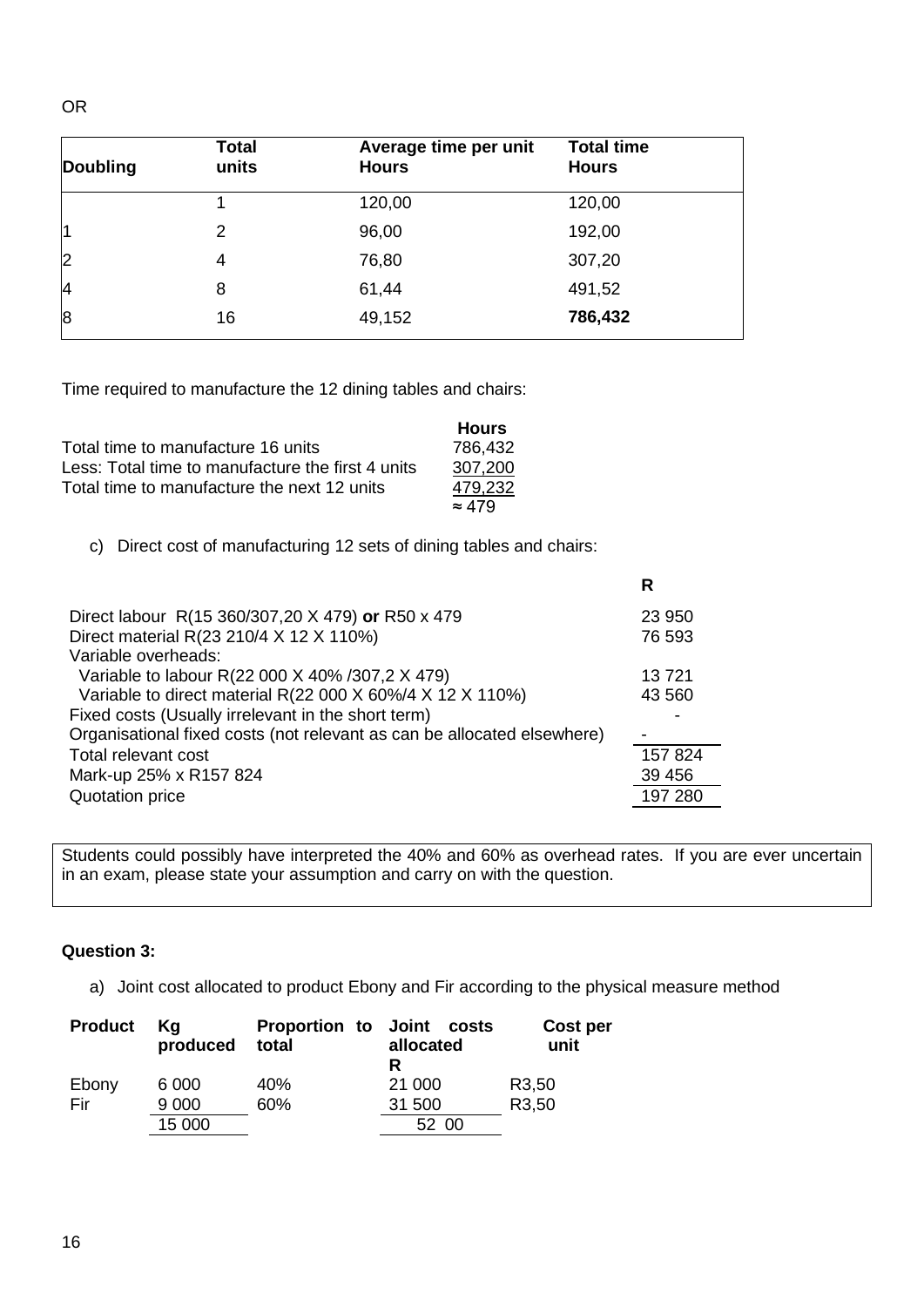b) Joint cost allocated to product Ebony and product Fir according to the sales value at split-off point method.

| <b>Product</b> | Kq<br>produced | R       | Sales value Proportion of Joint costs<br>sales value to allocated<br>total |           |
|----------------|----------------|---------|----------------------------------------------------------------------------|-----------|
| Ebony          | 6 0 0 0        | 72 000  | 57,1%                                                                      | 29 977,50 |
| Fir            | 9 0 0 0        | 54 000  | 42,9%                                                                      | 22 522,50 |
|                |                | 126 000 |                                                                            | 52 500,00 |

## **Question 4:**

Evaluation of statements:

Statements 1, 2 and 4 are correct.

Statement 3 – traditional costing system allocates overheads to production and service departments in the **first stage** of a two-stage process.

#### **Question 5:**

a) The abnormal loss for February.

#### **QUANTITY STATEMENT**

| <b>Physical units</b> |                           |               | <b>Equivalent units</b> |     |              |                        |
|-----------------------|---------------------------|---------------|-------------------------|-----|--------------|------------------------|
| Input                 |                           | <b>Output</b> | <b>Raw materials</b>    |     |              | <b>Conversion cost</b> |
| (units)               | <b>Details</b>            | (units)       | <b>Units</b>            | %   | <b>Units</b> | $\%$                   |
| 12 000                | Opening WIP               |               |                         |     |              |                        |
| 90 000                | Put into production       |               |                         |     |              |                        |
|                       | Completed and transferred | 79 200        | 79 200                  | 100 | 79 200       | 100                    |
|                       | Normal loss 1             | 4 3 5 0       | 4 3 5 0                 | 100 | 4 3 5 0      | 100                    |
|                       | Abnormal loss             | 3450          | 3450                    | 100 | 3 4 5 0      | 100                    |
|                       | Closing WIP               | 15 000        | 15 000                  | 100 | 11 250       | 75                     |
| 102 000               |                           | 102 000       | 102 000                 |     | 98 250       |                        |

 Normal loss is calculated as 5% of the input that reaches the wastage point. As wastage occurs at the end of the process, only the closing WIP units will not reach the wastage point. Total input = 102 000 units, less 15 000 closing WIP units = 87 000 units that reach the wastage point.

| Normal loss             | = | 5% x 87 000     | 4 350 |
|-------------------------|---|-----------------|-------|
| Therefore abnormal loss |   | $7800 - 4350 =$ | 3450  |

Abnormal wastage is 3 450 units.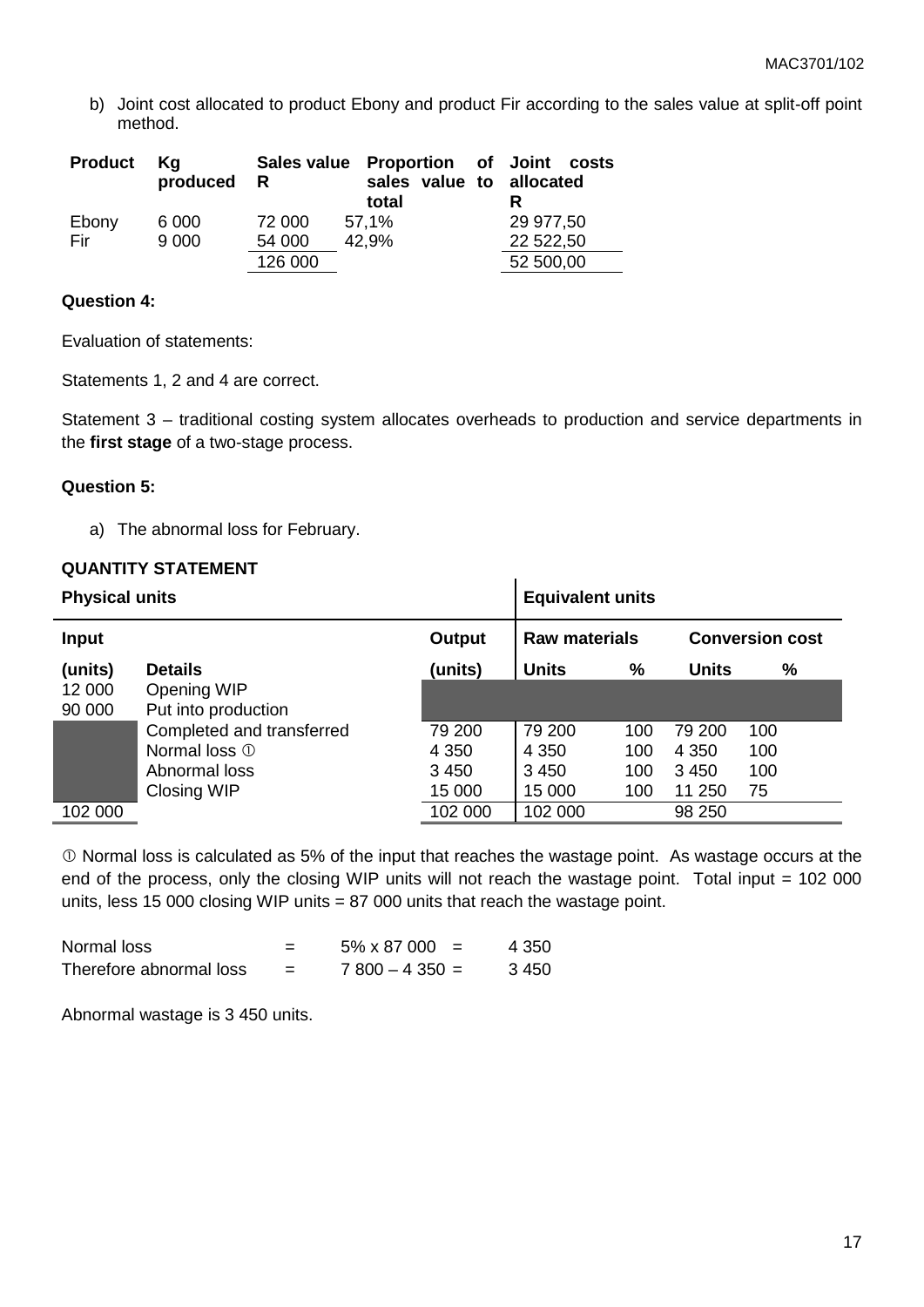b) Calculate the equivalent cost per unit in terms of material.

## **PRODUCTION COST STATEMENT**

|                                           | Total<br>R | <b>Material</b> | <b>Conversion</b><br><b>Cost</b> |
|-------------------------------------------|------------|-----------------|----------------------------------|
| Opening work-in-process                   | 19689      | 16 230          | 3459                             |
| Current production cost                   | 120 786    | 101 745         | 19 041                           |
| Total                                     | 140 475    | 117 975         | 22 500                           |
| Equivalent units - per quantity statement |            | 102 000         | 98 250                           |
| Equivalent cost per unit                  | R1,385     | R1,156          | R <sub>0</sub> ,229              |

## **Question 6a: Refer activity 7.4 Page 121 MO 001/2015**

#### **Question 6b: Labour rate, idle time and efficiency variance**

#### **Variance analysis:**

| Labour rate variance | $=$ (standard wage rate per hour $-$ actual wage rate) x actual labour hours |                  |
|----------------------|------------------------------------------------------------------------------|------------------|
|                      | worked                                                                       |                  |
|                      | = [R12 – (R294 000 ÷ 30 000)] x 30 000 $\sqrt{v}$                            |                  |
|                      | $=$ [R12 - R9,80] x 30 000                                                   |                  |
|                      | $=$ R66 000 (F) ^                                                            | $(2\frac{1}{2})$ |



Note:

Do not get confused by the "actual labour hours worked" in the labour rate variance calculation. It represents the **actual clock hours** in this instance, and **not** the actual productive hours.

Idle time variance  $=$  (actual productive hours – standard hours  $\mathcal{D}$ ) x standard work hour rate  $\mathcal{D}$  $=$  [27 600 – 27 000] x R13,333  $\sqrt{$  $=$  R8 000 (F) (rounded)  $\wedge$ 

 $\degree$  Standard hours = actual clock hours x (1 – allowed idle time %)  $= 30000 \times 90\%$  $= 27000 \sqrt{x}$ 

 $\oslash$  Standard clock hour rate = R12 Standard work hour rate = R12/ 90% = R13,333 (rounded)  $\sqrt{ }$  (4)

Alternative 1 (idle time variance):

(Actual clock hours x standard clock hour rate) – (actual work hours x standard work hour rate)  $=(30 000 \times R12) - (27 600 \times R12/0, 9)$  $=$  R360 000 – R368 000  $=$  R8 000 (F)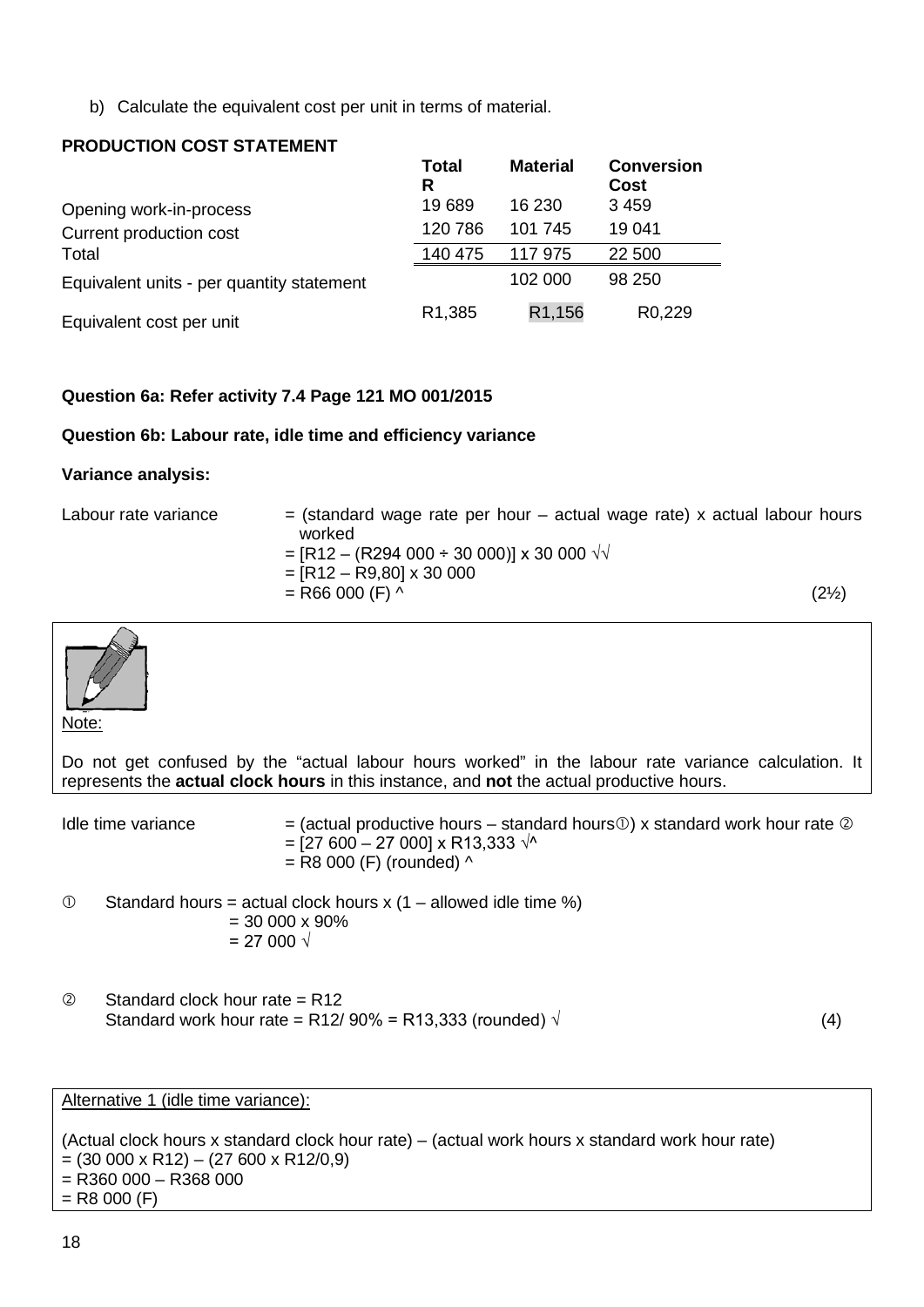Proving that actual clock hours x standard clock hour rate = standard work hours x standard work hour rate:

Actual clock hours x standard clock hour rate

**= 30 000 x R12**

**= R360 000**

Standard work hours (allowed for actual production) x standard work hour rate

 $= 6 \times 0.9 \times 5\,000 \times 12/0.9$ 

- $= (30,000 \times 0.9) \times (12/0.9)$
- $= 27000 \times R13,333$

= R359 991 (differs from R360 000 only due to rounding off the standard work hour rate)

The (30 000 x 0,9) x (12/0,9) can also be rewritten as: **= 30 000 x R12** (the x 0,9 and the /0,9 cancels out) **= R360 000**

Thus: Actual clock hours x standard clock hour rate  $=$  R360 000  $=$  standard work hours x standard work hour rate.



Note:

Remember that the "standard work/productive hours" in the idle time variance refer to the standard work/productive hours **allowed for actual production**.

Alternative 2 (idle time variance):

(Standard (allowed) idle hours – actual idle hours) x standard work hour rate  $= ([5 000 \times 10\% \times 6] - [30 000 - 27 600]) \times 12/0,9$  $= (3000 - 2400) \times 13,333$  $= 600 \times 13.333$ = R8 000 (F) (rounded)

| <b>Efficiency variance</b> | $=$ (standard quantity of labour hours for actual production $-$ actual labour<br>hours) x standard work hour rate |                  |
|----------------------------|--------------------------------------------------------------------------------------------------------------------|------------------|
|                            | $= [(5\ 000\ x\ 6\ x\ 0,9) - 27\ 600] \times R13,333 \ \sqrt{10}$                                                  |                  |
|                            | $=$ R8 000 (A) (rounded) $\wedge$                                                                                  | $(2\frac{1}{2})$ |
|                            |                                                                                                                    | [9]              |

Alternative layout of the solution (similar to MAC2601 basket method):

Actual clock hours x standard clock hour rate

 $= 30000 \times R12$ 

 $=$  R360 000

**Idle time variance** = R7 991 (F) (differs from the R8 000 (F) only due to rounding off the standard work hour rate)

Actual work hours x standard work hour rate  $= 27600 \times R13.333$ = R367 991 (differs from the R368 000 only due to rounding off the standard work hour rate)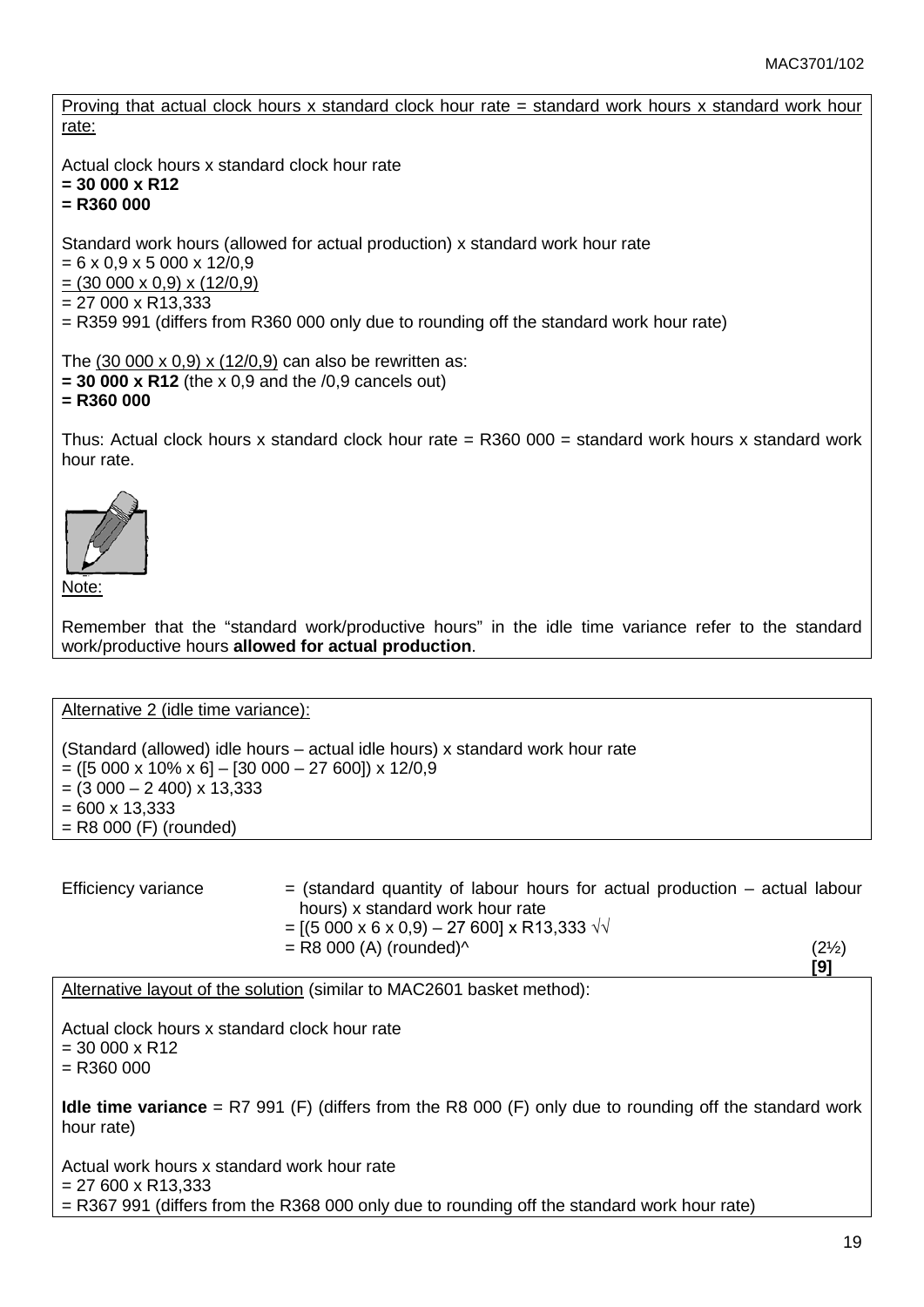**Efficiency variance** = R8 000 (A)

Actual output x standard hours x standard rate  $= 5000 \times (6 \times 0.9) \times R13,333$ = R359 991 (differs from the R360 000 only due to rounding off the standard work hour rate)

### **Question 7:**

Divisionalisation of an organisation occurs where divisions or operations are segmented, with decisionmaking powers **decentralised** to the divisions. √

#### or

Breaking the organisation up into **separate, smaller, independently manageable (self-contained) units** (divisions).

#### Advantages:

- Improves the decision-making process in terms of quality. Decisions are made by people more familiar with problems (they make more informed decisions). (Drury, 2012:486; Drury, 2015:499)  $\sqrt{ }$
- Decisions are made quicker. (Drury, 2012:486; Drury, 2015:499)  $\sqrt{ }$
- Fop management are freed and allowed to focus on strategic decisions.  $\sqrt{ }$
- Divisional managers are more motivated and achieve a higher level of self-fulfilment. (Drury, 2012:486; Drury, 2015:499) √
- Unprofitable activities will be identified quickly and will either be eliminated or turned around.  $\sqrt{ }$

#### Disadvantages:

- Duplication of activities and costs.  $\sqrt{ }$
- It can lead to excessive competition between divisions, which can be to the detriment of the organisation. (Drury, 2012:486; Drury, 2015:499) √
- Divisional managers could make decisions that are not congruent with overall company policy. (Drury, 2012:486; Drury, 2015:499) √
- Top management loses control to some extent.  $\sqrt{ }$

#### **[10]**

#### **Question 8:**

|                             | R         | <b>Comment</b>                                                |
|-----------------------------|-----------|---------------------------------------------------------------|
| Income                      | 1 000 000 | V                                                             |
| Cost to date (the R750 000) |           | Irrelevant as this is a sunk cost<br>$\sqrt{ }$               |
| Material X                  |           | $\sqrt{ }$<br>Purchase price of R120 000 is irrelevant as     |
|                             |           | this represents a sunk cost                                   |
| <b>Material X</b>           | 8 0 0 0   | $\sqrt{2}$<br>Opportunity saving if this material is used (we |
|                             |           | do not spend this)                                            |
| Material Y (R75 000 x 1,06) | (79 500)  | Replacement cost<br>$\sqrt{}$                                 |
| <b>Skilled labour</b>       | (320 000) | $\sqrt{ }$<br>Hiring of labour on another project represents  |
|                             |           | the additional cash flows of completing this                  |
|                             |           | project                                                       |
| Research staff              | (200 000) | $\sqrt{ }$                                                    |
| Redundancy and severance    |           | Irrelevant as these are committed costs<br>$\sqrt{ }$         |
| pay                         |           |                                                               |
| General building expenses   |           | $\sqrt{ }$<br>Irrelevant as this represents an accounting     |
|                             |           | allocation (common fixed costs)                               |
| $=$ Relevant net income     | 408 500   |                                                               |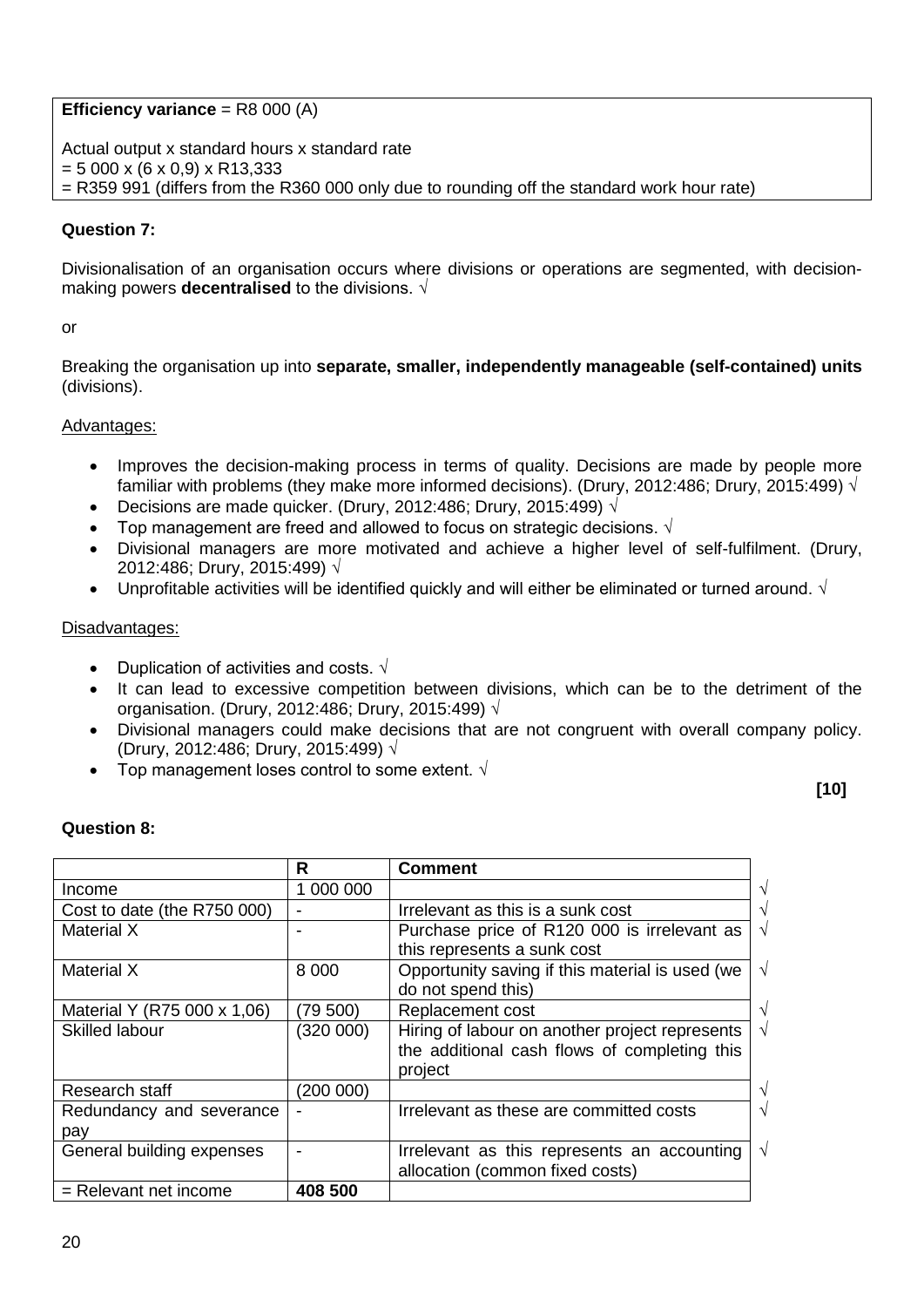Based on the above calculations, the research project should be continued as Medix Limited will earn a relevant net income of R408 500.  $\sqrt{ }$  (10)

### **Question 9:**

Calculation of contribution per unit:

|                                      | <b>Pixie</b> | Elf  | Queen | King  |
|--------------------------------------|--------------|------|-------|-------|
|                                      | R            | R    | R     | R     |
| Selling price                        | 111          | 98   | 122   | 326   |
| Less: Variable costs                 | 82)          | (83) | (112) | (216) |
| Direct materials                     | 25           | 35   | 22    | 25    |
| Direct labour                        | 40           | 30   | 75    | 175   |
| Pixie: $8 \times R5 \sqrt{ }$        |              |      |       |       |
| Elf: $6 \times R5 \sqrt{ }$          |              |      |       |       |
| Queen: $(10 + 5) \times R5 \sqrt{x}$ |              |      |       |       |
| King: $(10 + 25) \times R5 \sqrt{x}$ |              |      |       |       |
| Variable overhead                    | 17           | 18   | 15    | 16    |
| $=$ Contribution per unit            | 29∗          | 15√  | 10∿   | 110∆  |



• We can sell more units of Pixie and Elf than we can produce, as the available Type 1 hours are limited and both Pixie and Elf require Type 1 hours to be produced.

- To satisfy the demand for 1 500 units of Queen and 1 000 units of King, we will need (1 500 x 10) + (1 000 x 10) = 25 000 hours of Type 2 labour. As only 20 000 hours of Type 2 labour are available, Type 2 labour hours are also a limiting factor.
- To satisfy the demand for 1 500 units of Queen and 1 000 units of King, we will need (1 500 x 5) +  $(1\ 000 \times 25) = 32\ 500$  hours of Type 3 labour. As only 25 000 hours of Type 3 labour are available, Type 3 labour hours are also a limiting factor.

• Pixie and Elf do not require Type 2 or Type 3 hours, whilst Queen and King do not require Type 1 hours. We can therefore separate Pixie and Elf from Queen and King in our calculations.

#### Type 1 labour:

Only utilised by Pixie and Elf.

Contribution per hour:

|       | <b>Contribution per unit</b><br>R | Hours per unit | <b>Contribution</b><br>per hour | Ranking         |
|-------|-----------------------------------|----------------|---------------------------------|-----------------|
| Pixie | 29                                |                | R3.63                           | $(1)$ $\Lambda$ |
| Elf   | 15                                |                | 50                              |                 |

Therefore, the maximum number of units of Pixie that can sell in the market should be produced. As there is an unlimited demand for Pixie, all 8 000 hours of Type 1 labour available should be used to produce Pixie. √

8 000 hours  $\div$  8 hours per unit = 1 000 units Therefore 1 000 units of Pixie must be produced and no units of Elf.  $\sqrt{ }$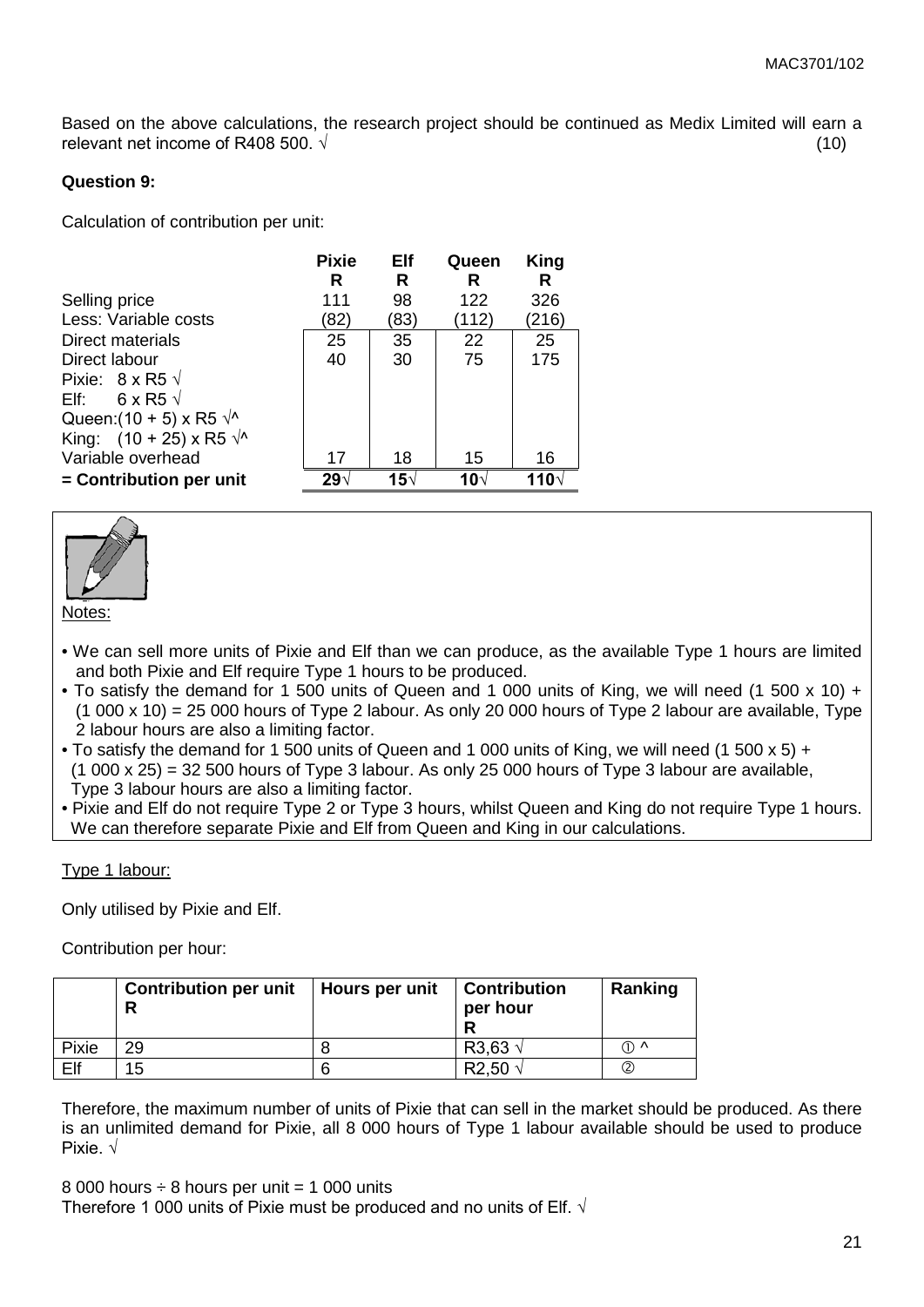### Type 2 and 3 labour:

| Type 2 labour |                                 |                |                                         |         |
|---------------|---------------------------------|----------------|-----------------------------------------|---------|
|               | <b>Contribution</b><br>per unit | Hours per unit | <b>Contribution</b><br>per<br>hour<br>R | Ranking |
| Queen         | 10                              | 10             | 1,00 $\sqrt{ }$                         | 2       |
| King          | 110                             | 10             | 11,00 $\vee$                            | ∩∧      |

| Type 3 labour |                                      |                |                                         |         |
|---------------|--------------------------------------|----------------|-----------------------------------------|---------|
|               | <b>Contribution</b><br>per unit<br>R | Hours per unit | <b>Contribution</b><br>per<br>hour<br>R | Ranking |
| Queen         | 10                                   |                | 2,00v                                   | 2       |
| King          | 10                                   | 25             | $4.40\sqrt{ }$                          | ⊕^      |

King ranks first in terms of both constraints, therefore produce the maximum amount of King units that the company can sell and thereafter produce Queen.√

|                                 | Type 2 labour<br>(hours) | Type 3 labour<br>(hours) |
|---------------------------------|--------------------------|--------------------------|
| Available                       | 20 000                   | 25 000                   |
| Less: required for King         |                          |                          |
| 1 000 x 10 hours                | 10 000√                  |                          |
| 1 000 x 25 hours                |                          | 25 000√                  |
| Remaining for the production of | 10 000                   | <b>NIL</b>               |
| Queen                           |                          |                          |

Queen cannot be produced with only Type 2 labour. Therefore 1 000 units of King must be produced and no units of Queen.  $\sqrt{ }$  (22)

#### Alternative 1: Linear programming using the graphical method

Although King ranks first in terms of both the relevant limiting factors and this eliminated the need for linear programming, we can also arrive at the (same) answer using linear programming.

Let Q be the number of units of Queen and K the number of units of King.

Q and K are subject to the following constraints:

| $\leq$ | 20 000 |
|--------|--------|
| <=     | 25 000 |
| <=     | 1.500  |
| <=     | 1 000  |
|        |        |

Also, we cannot sell less than 0 units of King or Queen, therefore the following "constraints" also apply:  $K \ge 0$ 

 $Q >= 0$ 

(non-negativity constraints)

The individual lines that confine Q and K based on the above constraints were drawn in the graph below. If you are unsure as to how to draw the straight lines, revisit the section called "graphical method" in Chapter 25 of your text book.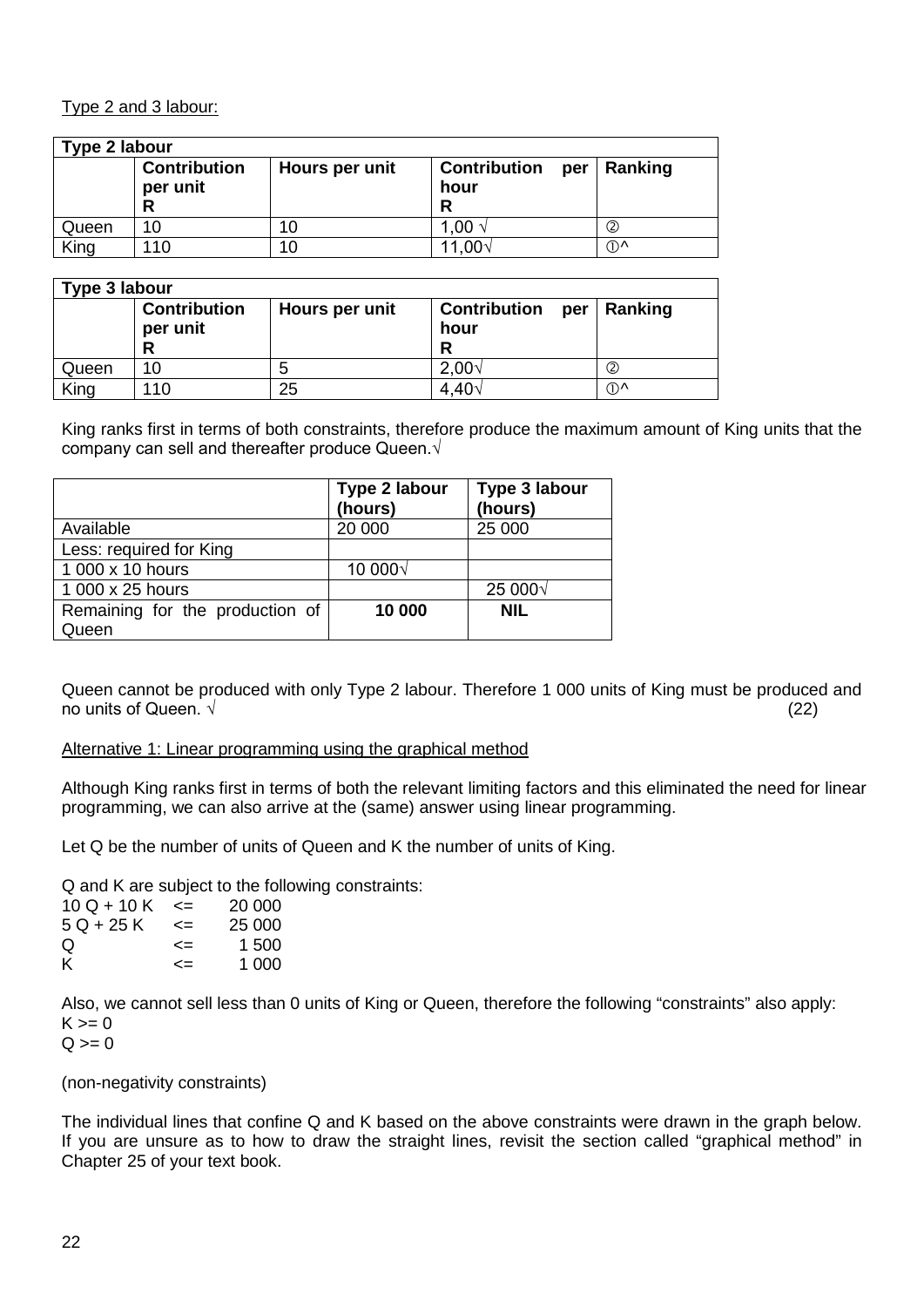We want to maximise the contribution of 10 Q + 110 K. The contribution line will be represented by a straight line with a slope of -110/10 if Q is represented on the y axis and K on the x axis.

Let's assume 1 100 units of Queen are produced and no units of King. This will render a contribution of  $10(1 100) + 110(0) = R11 000.$ 

If we want to earn a contribution of R11 000 producing only K and no Q, we will have to produce (and sell) 11 000 / 110 = 100 units of King.

We can therefore draw a contribution line that intersects the y axis at 1 100 and intersects the x axis at 100. Note that the graph has not been drawn exactly 100% to scale.



The optimal production mix of Queen and King has to be part of the shaded area. In fact, it will be at one of the corner points of the shaded area. The contribution line can be "moved" by means of holding a ruler on the line and shifting it carefully to the right (and parallel to the original line).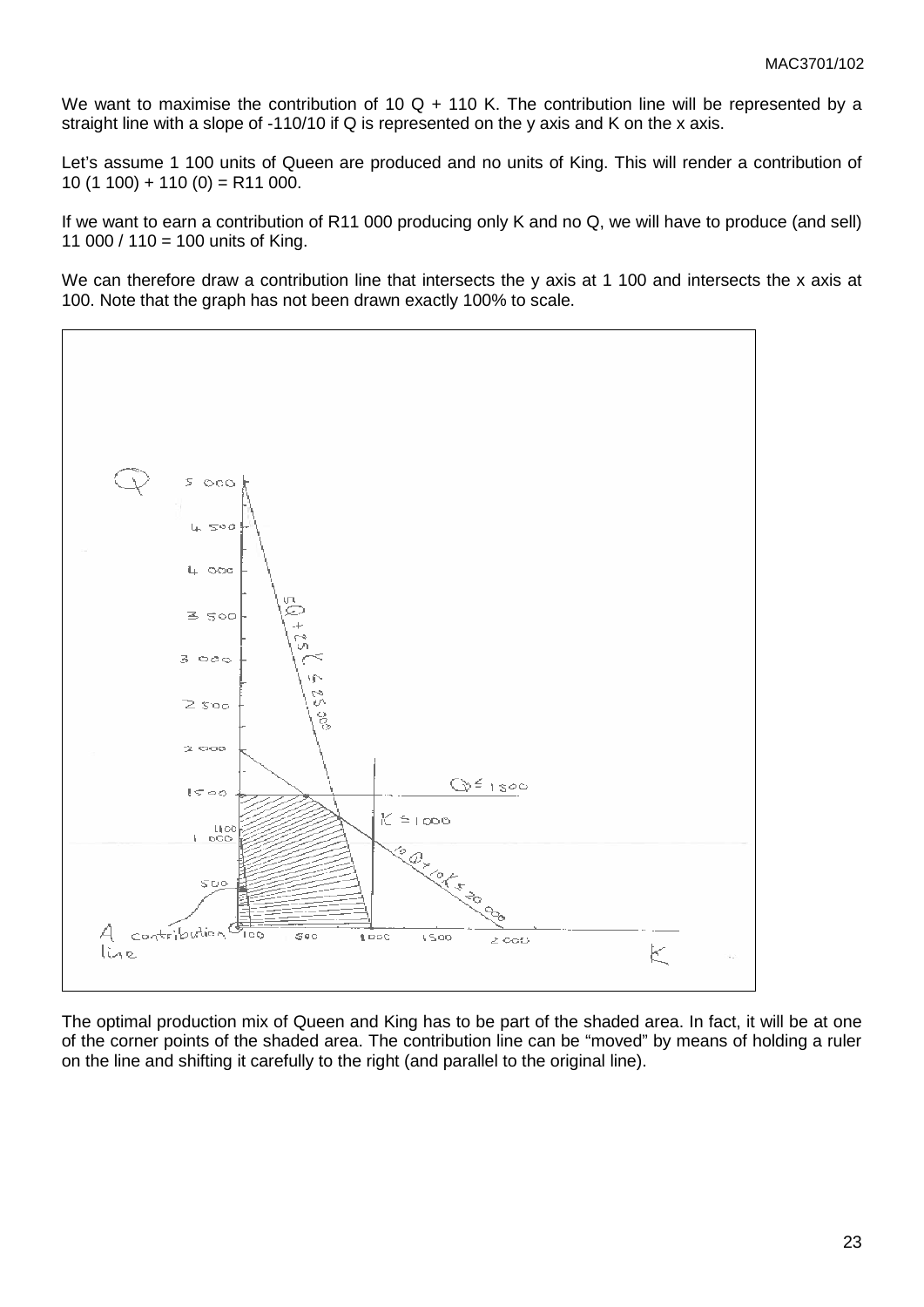The corner point of the shaded area that you cross with your ruler last will render the largest contribution (maximise contribution). If you do this carefully, you will see that you will cross the corner points in the following order:

- 1. (0; 1500)
- 2. Approximately (500; 1500) if we read it off the graph.
- 3. The intersection of the lines that represent 10 Q + 10 K = 20 000 and 5 Q + 25 K = 25 000 (approximately (750; 1 250) if we read it off the graph).
- 4. (1 000; 0)

(0; 0) is another corner point of the feasible area, but contribution and profit will clearly not be maximised at this point.

Thus, we cross the point where  $K = 1000$  and  $Q = 0$  last, so the contribution will be maximised at this point. We therefore have to sell 1 000 units of King and 0 units of Queen to maximise contribution and profit.

#### Alternative 2 (enrichment):

If you are familiar enough with linear programming, you could identify the corner points of the feasible area without drawing the graph. For this, you will have to consider where all the intersections will occur on the graph. We can then calculate the contribution at each of these points and select the point rendering the highest contribution.

This is how we reasoned in identifying the corner points (in bold are the actual corner points):

**1. As there are no minimum number of units of Queen or King that have to be sold, we can identify our first corner as (0; 0): producing no units of Queen and no units of King. This is the intersection of the two axes. At this point our contribution will also be zero.**

Using the equation 10 Q + 10 K  $\leq$  20 000, we can calculate the two points where the straight line 10  $\overline{Q}$  + 10 K = 20 000 will intersect with the x and y axes. There is a possibility that these points can be part of our feasible area, but we will have to test them first.

- 2. If  $K = 0$ , Q will be 20 000 / 10 = 2 000. Therefore we have an intersection with the y axis at 2 000 units of Q. However, our demand for Q is only 1 500, so (0; 2 000) will not fall into our feasible area.
- 3. If  $Q = 0$ , K will be 20 000 / 10 = 2 000. Therefore we have an intersection with the x axis at 2 000 units of K. Our demand for K is only 1 000, so (2 000; 0) will also not fall into our feasible area.

Using the equation  $5 \Omega + 25 K \le 25000$ , we can calculate the two points where the straight line 5  $Q + 25 K = 25 000$  will intersect with the x and y axes. There is a possibility that these points can be part of our feasible area, but we will have to test them first.

- 4. If  $K = 0$ . Q will be 25 000 / 5 = 5 000. Therefore we have an intersection with the y axis at 5 000 units of Q. However, our demand for Q is only 1 500, so (0; 5 000) will not fall into our feasible area.
- **5. and 6. If Q = 0, K will be 25 000 / 25 = 1 000. Therefore we have an intersection with the x axis at 1 000 units of K. Our demand for K is 1 000, so (1 000; 0) will be a corner point of our feasible area. At this same corner point, the line K = 1 000 will meet the x axis.**
- **7. Because the maximum number of Queen (1 500 units) is smaller than the other points where the y axis is intersect (5 000 and 2 000 – see above), (0; 1 500) will be a corner point of our feasible area.**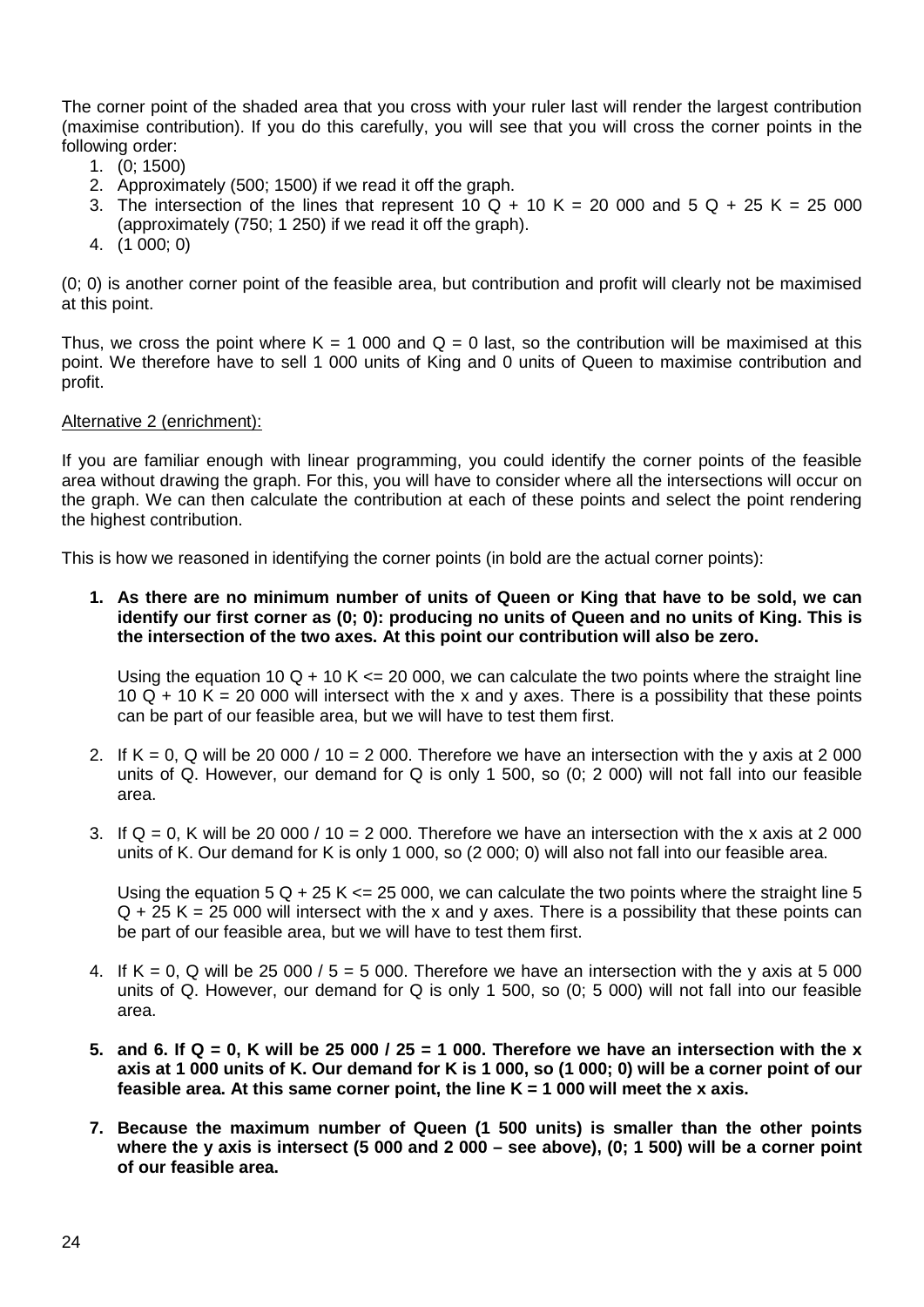- 8. Where  $5 \text{ Q} + 25 \text{ K} = 25000$  intersects with  $\text{Q} = 1500$ . K will be  $[25000 5(1500)]/25 = 700$ . 10(1 500) + 10(700) = 15 000 + 7 000 = 22 000, which does not meet the criterium of 10 Q + 10 K  $\epsilon$  = 20 000 and therefore (700; 1 500) will not be a corner point of our feasible area.
- **9. We can use the simultaneous equations method to determine where 5 Q + 25 K = 25 000 and 10 Q + 10 K = 20 000 will intersect. If you solve the simultaneous equations correctly, you will arrive at Q = 1 250 and K = 750. These units are within the levels of demand for Q and K (1 500 and 1 000 respectively). This point (750; 1250) will thus be a corner point of the feasible area.**
- **10. Finally, where 10 Q + 10 K = 20 000 intersects with Q = 1 500, K will be [20 000 – 10(1 500)]/10 = 500. 5(1 500) + 25(500) = 7 500 + 12 500 = 20 000, which meets the criterium of 5 Q + 25 K <= 25 000 and therefore (500; 1 500) will be a corner point of our feasible area.**

Now we calculate the contribution at each of the corner points:

| <b>Corner point</b> | <b>Contribution</b>              |
|---------------------|----------------------------------|
| (0; 0)              | $10(0) + 110(0) = R0$            |
| (1 000; 0)          | $10(0) + 110(1 000) = R110 000$  |
| (0; 1500)           | $10(1 500) + 110(0) = R15 000$   |
| (750; 1250)         | $10(1 250) + 110(750) = R95 000$ |
| (500; 1500)         | $10(1 500) + 110(500) = R70 000$ |

The maximum contribution will be at (1 000; 0) and as there are no differences in fixed costs at the different points, the highest profit will also be rendered at this point. G Limited therefore has to sell 1 000 units of King and no units of Queen.

#### **Question 10:**

- 
- a) Breakeven sales (in units)  $=$  fixed costs / contribution per unit
	- $=$  R394 000 ① / R4,10 ②
	- $= 96097.56...$
	- = 96 098 units (Round upwards as a partial unit cannot be manufactured.)



As no inventory is given in the question, the loss (R25 000) implies that the breakeven quantity has to be more than the 90 000 sales units.

#### **Fixed Costs:**

|                               | R394 000             |
|-------------------------------|----------------------|
| Fixed administrative expenses | R140 000             |
| Fixed selling expenses        | R <sub>134</sub> 000 |
| Fixed manufacturing overheads | R <sub>120</sub> 000 |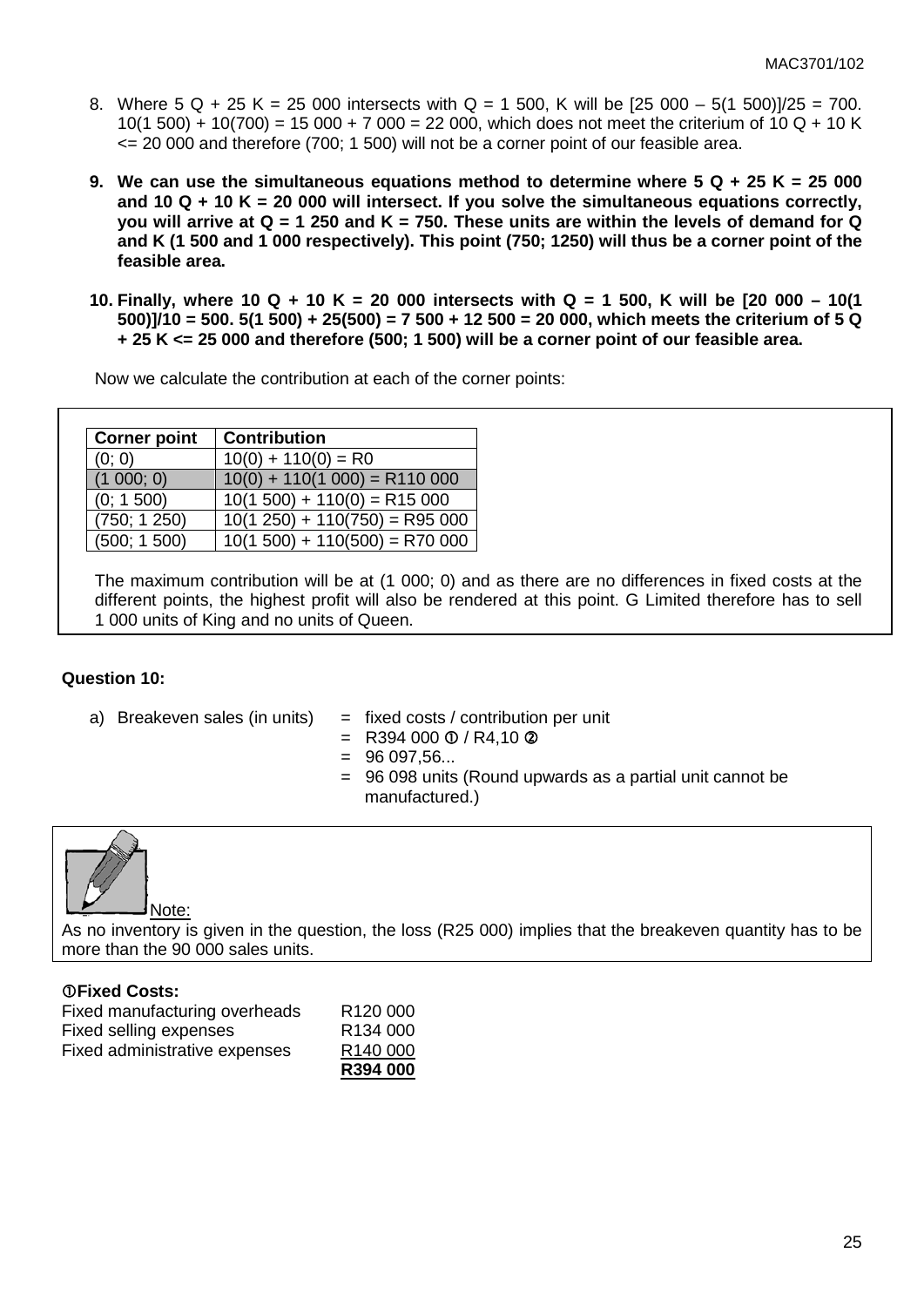| @Contribution per unit:          | R        |
|----------------------------------|----------|
| Sales                            | 900 000  |
| Less: Variable costs             | (531000) |
| Direct materials                 | 135 000  |
| Direct labour                    | 270 000  |
| Variable manufacturing overheads | 36 000   |
| Variable selling expenses        | 90 000   |
| Contribution                     |          |

Contribution per unit  $=$  R369 000 / 90 000 units  $= R4,10$ 



- We calculate the contribution per unit as the calculation of breakeven **units** is required.
- Assume direct labour is always a variable cost for purposes of MAC3701 unless information to the contrary is given.
- b) The amount by which advertising can be increased in order to increase the sales volume from 90 000 units to 150 000 units, and to make a simultaneous profit of 5%, based on turnover.

 $Fixed cost after increase = contribution - profit$ 

- 
- $= 150 000$  units x R4,10 (150 000 units x R10 x 5%)
- $=$  R615 000 R75 000
- $=$  R540 000



The contribution per unit of R4,10 remains the same if the variable cost per unit and the selling price per unit do not change when the volume (level of activity) changes.

Fixed costs before increase  $=$  R394 000 (Refer question (a))

Therefore advertising expenses need to be increased by R146 000 (R540 000 – R394 000)

Alternative: Let the increase in advertising expenses be *x*

 $Sales - variable costs - fixed costs = net profit$ (150 000 units x R10) – (150 000 units x R5,90) – (394 000 + *x*) = 0,05 x 150 000 x 10  $1,500,000 - 885,000 - 394,000 - x = 75,000$ *x* = 1 500 000 – 885 000 – 394 000 – 75 000 *x* = R146 000



Remember, there are often a few alternatives to get to an answer. Always show the formulae used and all your workings clearly (in a written question).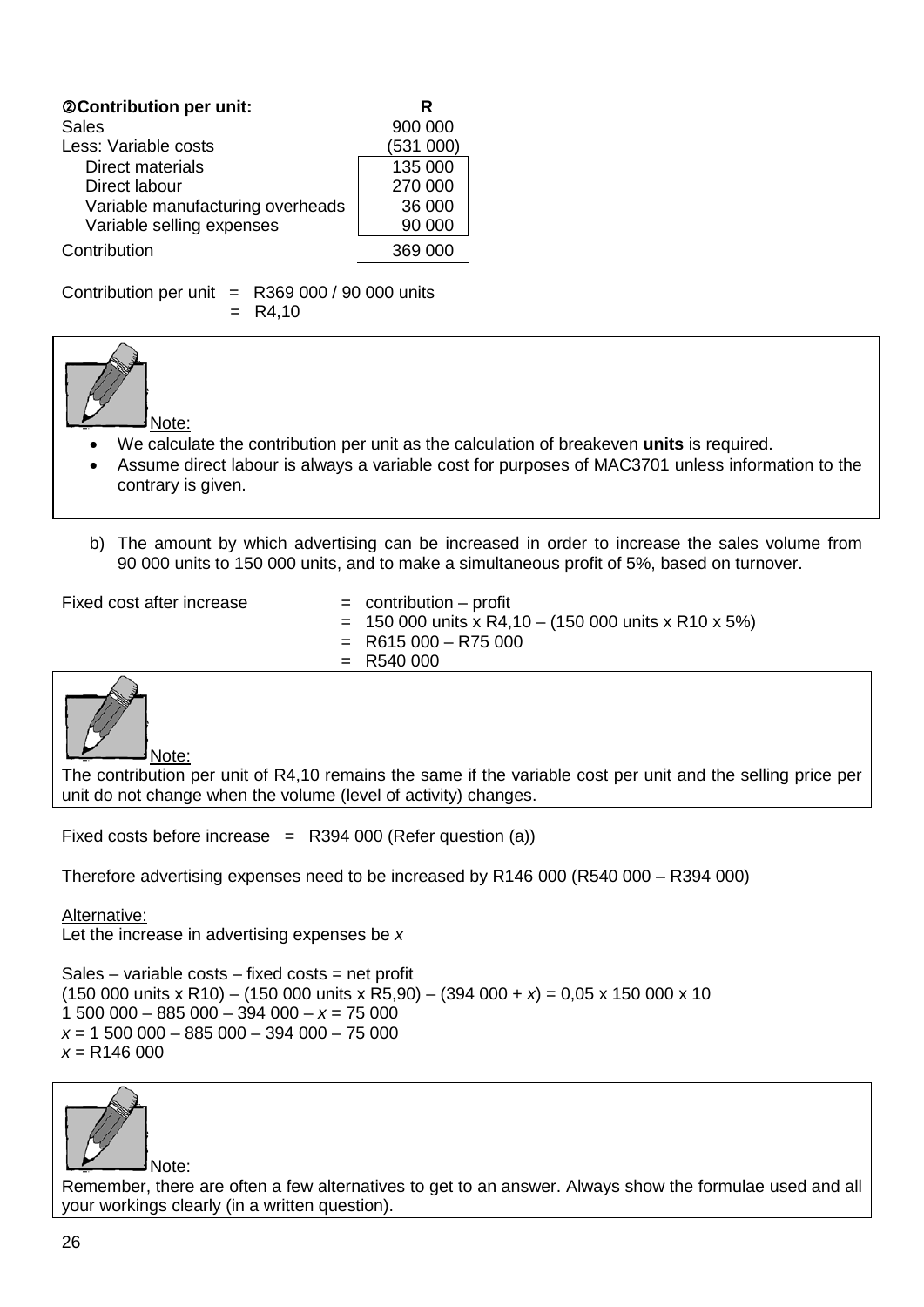#### **Question 11:**

a) The sales mix variance, for the purpose of reconciling sales, based on sales revenue.

 $A =$  Adverse

F = Favourable

| <b>Product</b>  | <b>Actual sales</b><br>quantity | <b>Actual sales</b><br>quantity in<br>budgeted<br>proportions | <b>Difference</b> | <b>Standard</b><br>selling price | Sales mix<br>variance |
|-----------------|---------------------------------|---------------------------------------------------------------|-------------------|----------------------------------|-----------------------|
| <b>SpecWise</b> | 650                             | 1 150 0 x 700 /                                               | (155)             | R <sub>1</sub> 800               | R279 000 (A)          |
|                 |                                 | $1000 \text{ } \textcircled{2} = 805$                         |                   |                                  |                       |
| EyeWizz         | 500                             | 150 ① x 300 /                                                 | 155               | R <sub>5</sub> 250               | R813750 (F)           |
|                 |                                 | $1000 \text{ } \textcircled{2} = 345$                         |                   |                                  |                       |
|                 | 1 150                           | 150                                                           |                   |                                  | R534 750 (F)          |

 650 + 500 **= 1 150** (Total budgeted sales units) 700 + 300 **= 1 000** (Total actual sales units)

#### Alternative:

(Actual sales quantity in budgeted proportions – actual sales quantity) x standard selling price

SpecWise ((1 150 x 7/10) – 650)) x R1 800 = R279 000 **(A)** EyeWizz ((1 150 x 3/10) – 500)) x R5 250 = R813 750 **(F) R534 750 (F)**

b) The sales price variance.

| <b>Product</b>  | <b>Actual sales</b>    | <b>Actual sales volume x</b><br>standard selling price | <b>Sales price</b><br>variance |
|-----------------|------------------------|--------------------------------------------------------|--------------------------------|
| <b>SpecWise</b> | R1 131 000             | $650 \times R1800 = R1170000$                          | R39 000 (A)                    |
| EveWizz         | R <sub>2</sub> 490 000 | $500 \times R5250 = R2625000$                          | R135 000 (A)                   |
|                 |                        |                                                        | R174 000 (A)                   |

Alternative:

(Actual selling price – standard selling price) x actual sales volume

SpecWise ((R1 131 000 / 650) – R1 800)) x 650 = R39 000 **(A)** EyeWizz ((R2 490 000 / 500) – R5 250)) x 500 = R135 000 **(A) R174 000 (A)**

#### **Question 12:**

a) Sales value is 500 tonnes x R50 = **R25 000**

Cash sales journal entry will be Dr Bank and Cr Inventory Li with R25 000 (Refer Drury 2012:138; Drury 2015:143)

- b) Total (adjusted) joint costs
	- $=$  Raw materials + conversion costs + (Li conversion costs proceeds from sales of Li)
	- $=$  R45 000 + R55 000 + (R15 000 R25 000)
	- $=$  R90 000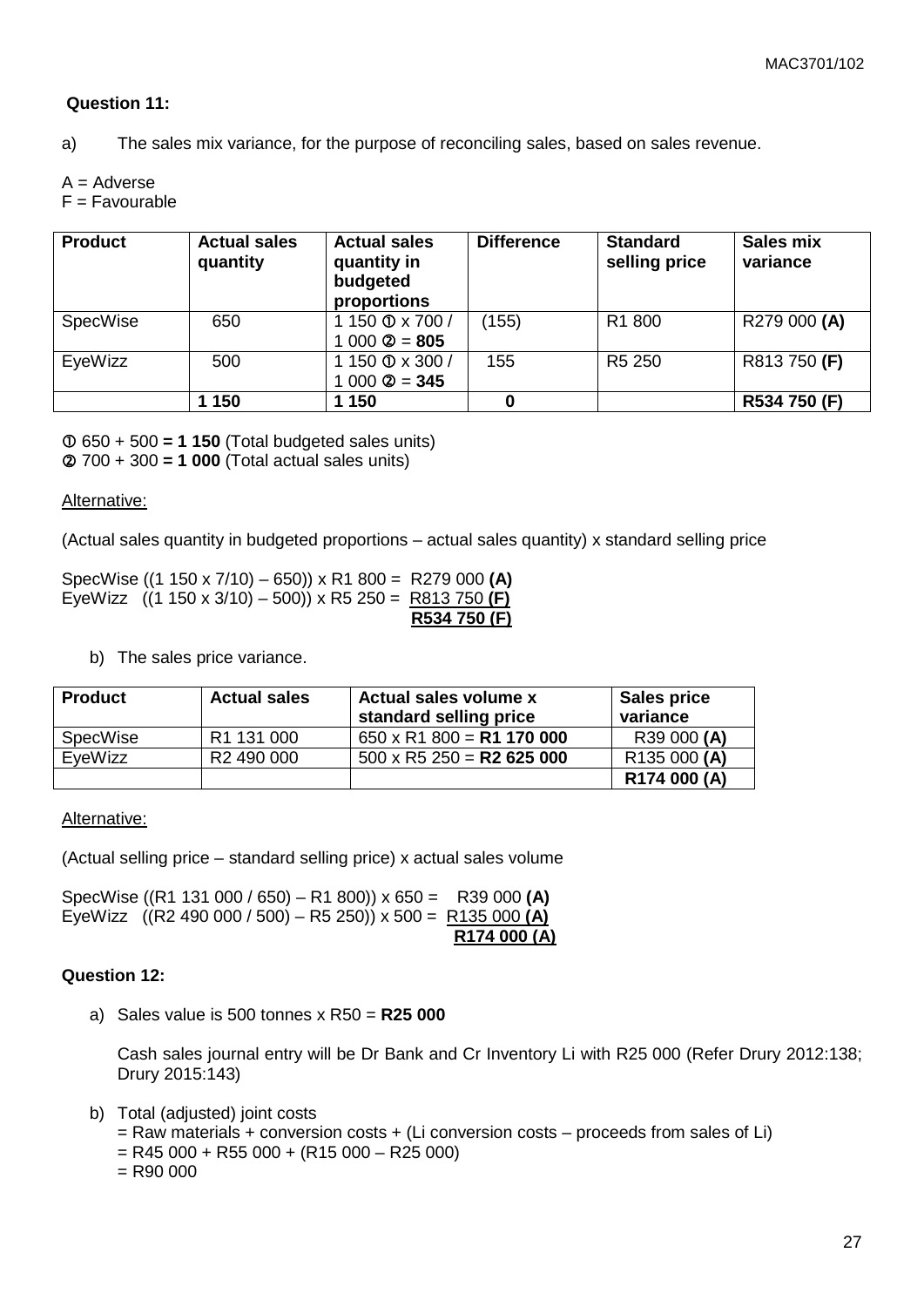

Remember that total joint costs are reduced by the net proceeds from the sale of by-product. (Drury 2012:138; Drury 2015:143).

## **Question 13:**

a) The relevant cost for material A in deciding on the viability of the special project:

As the company uses Material A regularly, the relevant cost must be calculated by using the current purchase price (replacement cost) per unit multiplied by the number of units for the contract. This is because the units used for the contract from current inventory will need to be replaced.

#### 360 units x R108 = **R38 880**

b) The relevant cost for Material B:

The relevant cost for material B consists of the resale value of the units currently in inventory as this material has no foreseeable use in the company (This is an opportunity cost of not selling the 750 units currently in inventory at the current resale price of R180), plus the current purchase price of the units required for the project that are not in inventory, which will therefore have to be bought.

(750 units x R180) + (750 units x R220)  $=$  R135 000 + R165 000 = **R300 000**

#### **Question 14:**

"**Investment centres** [own emphasis] are responsibility centres whose managers are responsible for both sales revenues and costs and, in addition, have the responsibility and authority to make capital investment decisions." (Drury 2012:402; Drury 2015:413)

Option (4) is therefore correct.

#### **Question 15:**

All these statements are correct. (Refer Drury 2012:609, 614, 617, 623 and 689; Drury 2015:629, 634, 637 and 708).

#### **Question 16:**

- a) Refer to Activity 1.2 Page 13 MO 001/2015.
- b) The inventory holding costs for the EOQ.

Remember that safety stock should be taken into account. Refer to Drury,  $8<sup>th</sup>$  edition page 642 (Drury 9<sup>th</sup> edition page 661) where the assumption that safety stock is *maintained* (thus average safety stock = total safety stock) is stated.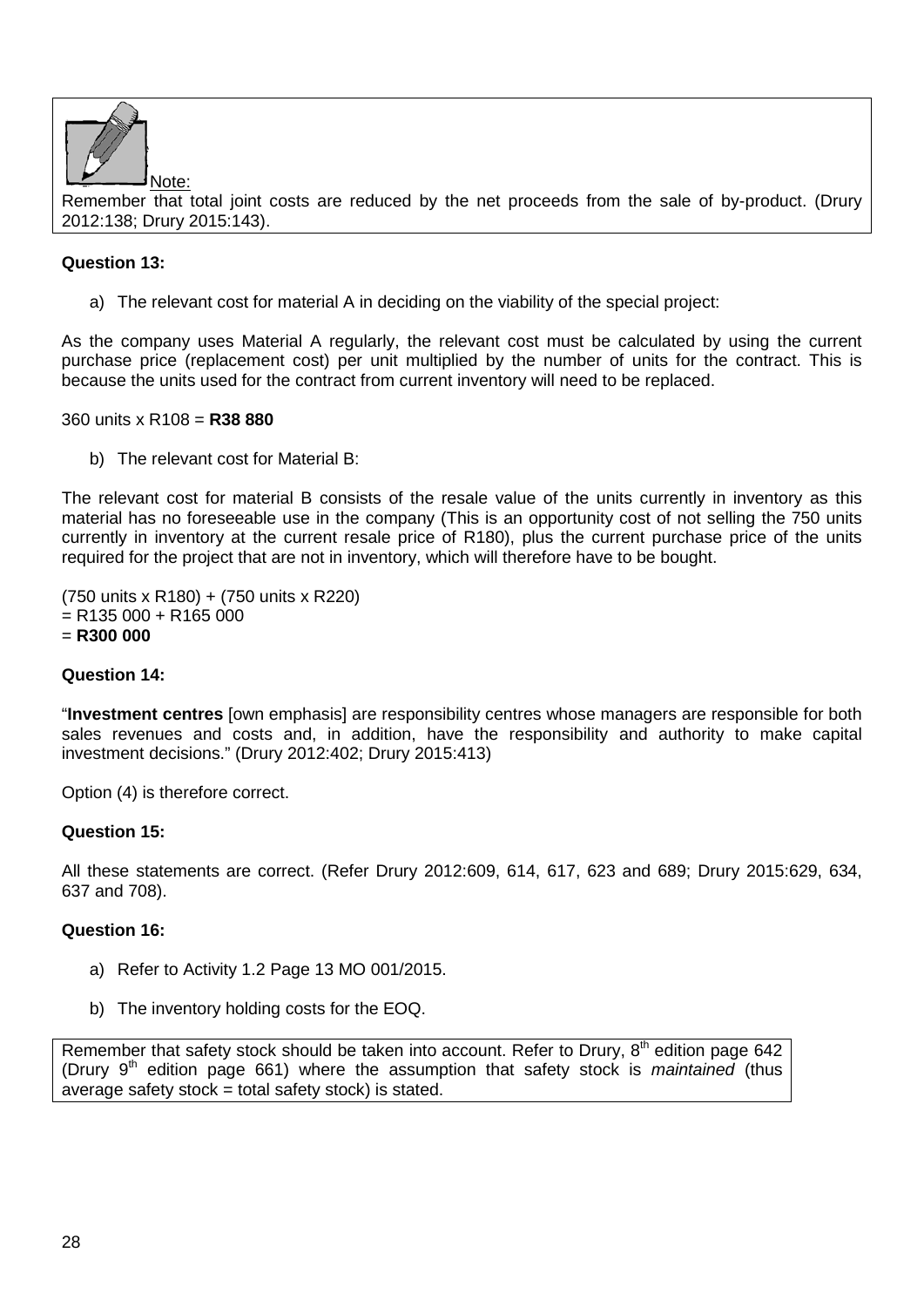- $=$  ((Economic order quantity  $/ 2$ ) + Safety inventory) x inventory holding cost per unit
- $=$  ((35 / 2) + (20 x 3)) x R515,20 (from question 1 above)
- $= 78 \times R515.20$
- $=$  R40 185,60



In terms of the EOQ, 35 units are ordered and received. By the time the next order arrives, the 35 units of inventory would have been reduced to nil. Therefore, the average inventory on hand at any time is half of the quantity ordered plus the full safety inventory required.

- c) The total ordering cost for the economic order quantity (EOQ).
- = Number of orders x Variable cost of placing an order
- = (Annual demand / Economic order quantity) x Variable cost of placing an order
- $=$  (1 000 / 35) x R300
- $= 290 \times R300$
- $=$  R8 700,00



Note:

Remember that it is not possible to place "half an order" – you either place an order or you don't. The ordering cost should thus be multiplied with a (full round number (integer)) number of orders.

 $01 000/35 = 28.57$  orders, rounded to 29 orders.

#### **Question 17:**

a)The joint costs allocated to product Q using the net realisable sales value method.

#### **QR LIMITED**

| <b>Products</b> | <b>Sales</b><br>value | <b>Additional</b><br>processing cost | <b>Net realisable</b><br>value | <b>Proportion</b><br>to total | <b>Joint costs</b><br>allocated | <b>Profit</b> |
|-----------------|-----------------------|--------------------------------------|--------------------------------|-------------------------------|---------------------------------|---------------|
|                 | R                     |                                      |                                | %                             |                                 | R             |
| Q               | 768 000               | 160 000                              | 608 000                        | 62,3                          | 456 036                         | 151 964       |
| R               | 232 000               | 128 000                              | 104 000                        | $10,6*$                       | 77 592                          | 26 408        |
| ິ               | 32 000                | $\overline{\phantom{a}}$             | 32 000                         | 3,3                           | 24 15 6                         | 7844          |
|                 | 240 000               | 8 0 0 0                              | 232 000                        | 23,8                          | 174 216                         | 57 784        |
|                 | 1 272 000             | 296 000                              | 976 000                        | 100,0                         | 732 000                         | 244 000       |

\* Rounding adjusted slightly in order to get to a total of 100%.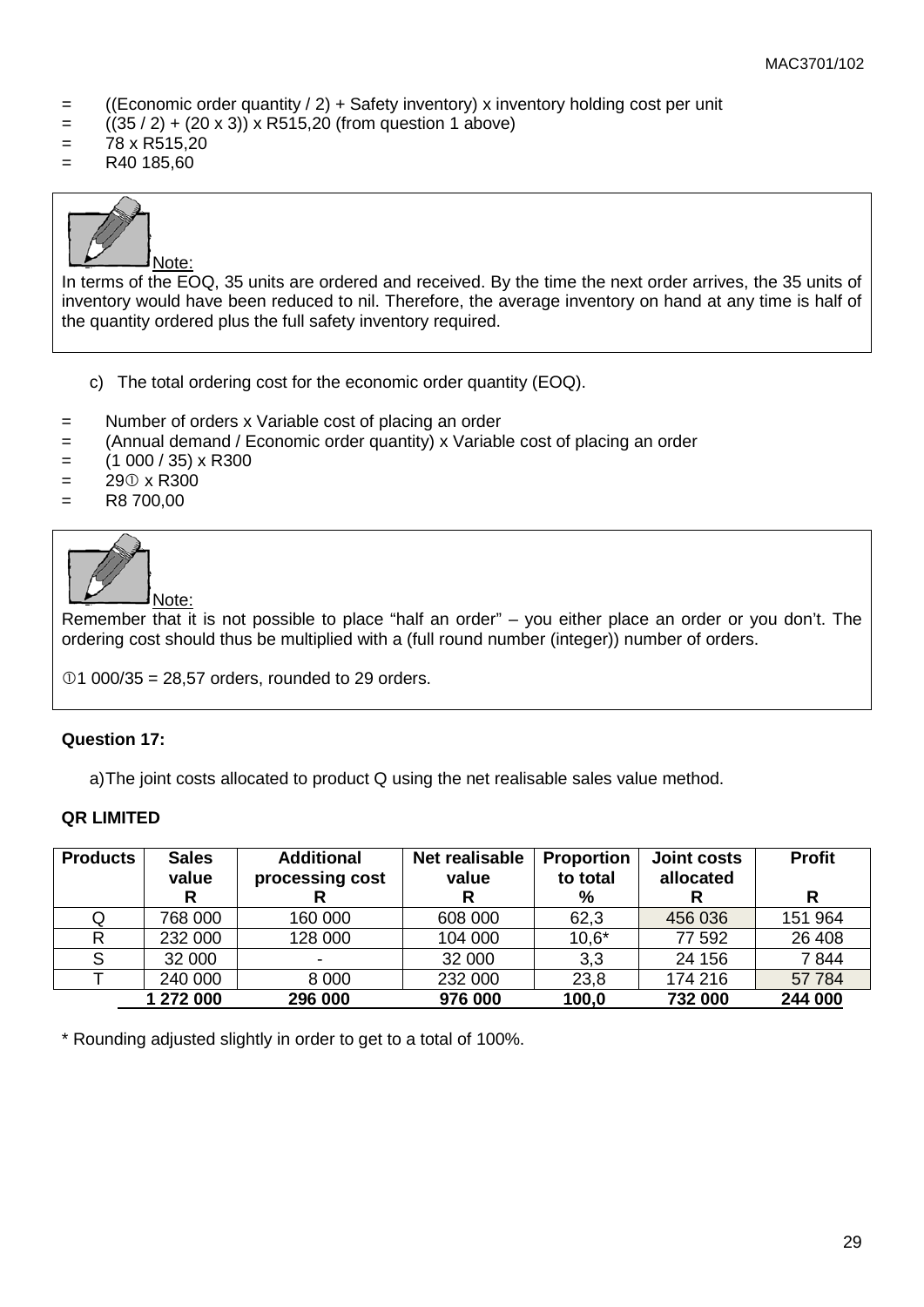

Joint costs are all the common costs incurred up to the split-off point. These include all materials, labour and overheads incurred to yield the products at the split-off point. The joint cost in this question is thus made up as follows: Raw materials cost R268 000  $+$  initial processing cost R464 000 = R732 000.

The method for allocating joint cost in this question has been given as the net realisable sales value (NRV at split-off) method. According to this method, the market value of the final product is taken and reduced by any costs incurred for processing of the product beyond the split-off point and by any selling and distribution costs incurred to sell the final product. These NRV values are then used to establish the ratio in which the joint costs are to be apportioned. In this way an estimated market value (net of all further costs) for the product at the split-off point is achieved. One therefore has to work back from the market value of the final product to determine an estimated market value at the split-off point (refer to study unit 19 of MAC2601 for revision purposes).

Please also note that some of the calculations above were shown for illustrative purposes and were not required in order for students to arrive at the correct answer.

b) The estimated profit of product T using the net realisable sales value method is R57 784 as per the above calculations.

## **Question 18:**

a) The value of a, assuming that  $b = 0,6004$ .

| Substitute b |     | 0,6004 into the following equation: |
|--------------|-----|-------------------------------------|
| Σу           | $=$ | $na + b\Sigma x$                    |
| 1 324        | $=$ | 7a + 1 980b                         |
| 1 324        | $=$ | $7a + 1980(0,6004)$                 |
| 1 324        | $=$ | 7a + 1 188,792                      |
| 7a           | $=$ | 1 324 - 1 188,792                   |
| 7a           | $=$ | 135,208                             |
| a            | $=$ | 19,3154 (rounded)                   |
| Alternative: |     |                                     |
| Substitute b | =   | 0,6004 into the following equation: |
| Σxy          | $=$ | $a\Sigma x + b\Sigma x^2$           |
| 376 510      | $=$ | $a(1 980) + 0,6004(563 400)$        |
| 376 510      | $=$ | 1 980a + 338 265,36                 |
| 1980a        | $=$ | 376 510 - 338 265,36                |
| 1 980a       | $=$ | 38 244,64                           |
| a            | $=$ | 19,3155 (rounded)                   |
|              |     |                                     |

The difference between the two alternatives is due to rounding only.

- b) The average daily maintenance cost if 250 kilometres per day are travelled.
- $y =$  average daily maintenance cost for a given month
- $y = a + bx$
- $y = 19,3154 + 0,6004(250)$
- $y = 19,3154 + 150,1$
- $y = 169,42$  (rounded)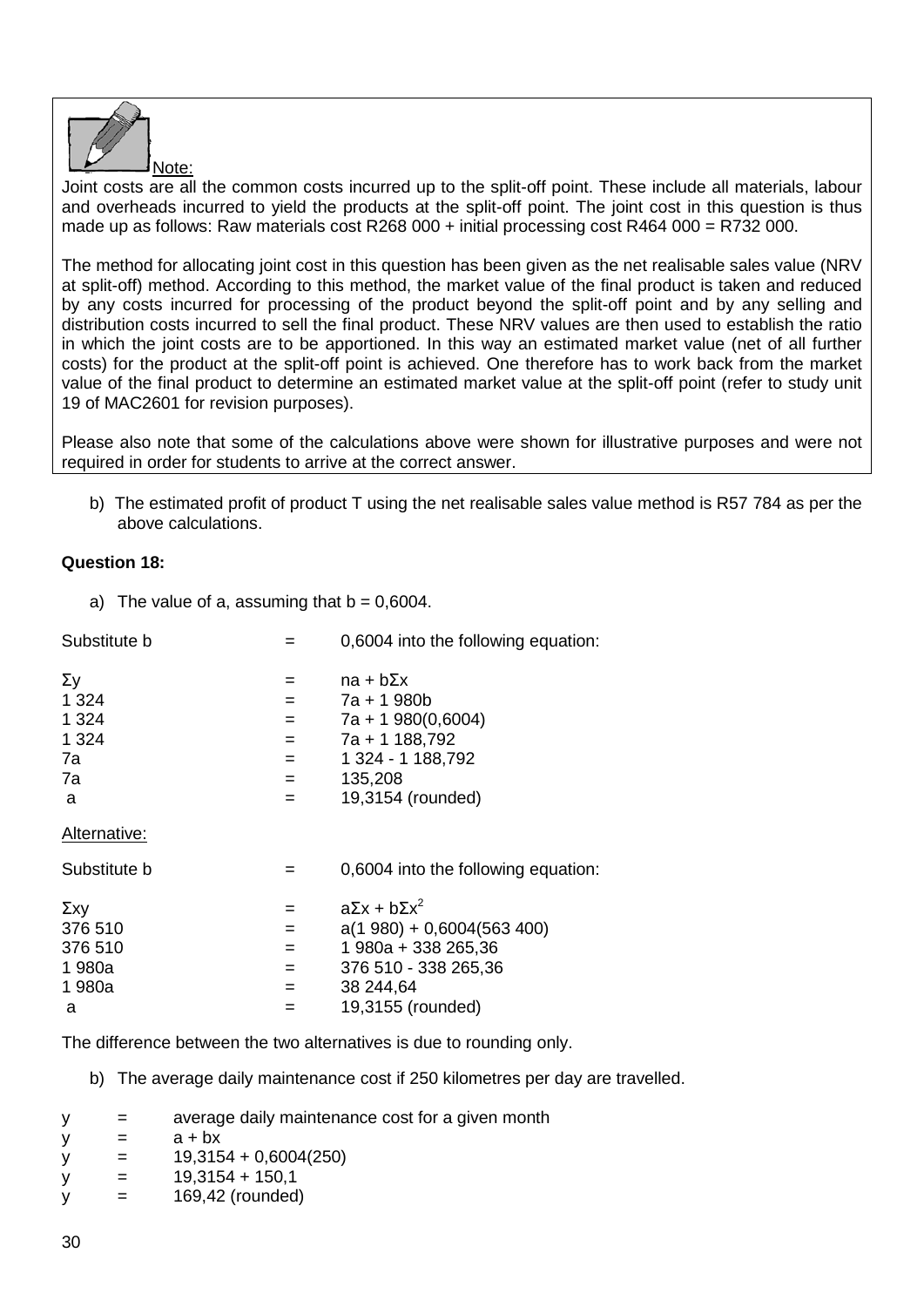#### **Question 19:**

# **Quantity statement for the month ended 31 July 2013**

| <b>Physical units</b> |                           |                | <b>Equivalent units</b> |          |                   |     |
|-----------------------|---------------------------|----------------|-------------------------|----------|-------------------|-----|
| <b>Input</b>          |                           | Output         | <b>Raw materials</b>    |          | <b>Conversion</b> |     |
| (units)               | <b>Details</b>            | (units)        | <b>Units</b>            | %        | <b>Units</b>      | %   |
| 20 000                | Opening work-in-process   |                |                         |          |                   |     |
| 80 000                | Put into production       |                |                         |          |                   |     |
|                       | Completed from:           |                |                         |          |                   |     |
|                       | Opening inventory         | <b>18 000</b>  | -                       | $\Omega$ | 210800            | 60  |
|                       | Current production        | 53 000         | 53 000                  | 100      | 53 000            | 100 |
|                       | Completed and transferred | 71 000         | 53 000                  |          | 63 800            |     |
|                       | Normal loss               | <b>310 000</b> |                         |          |                   |     |
|                       | Abnormal loss             | @3000          | <b>53 000</b>           | 100      | <b>\$1500</b>     | 50  |
|                       | Closing work-in-process   | 16 000         | <b>616000</b>           | 100      | <b>612000</b>     | 75  |
| 100 000               |                           | 100 000        | 72 000                  |          | 77 300            |     |

#### **Explanatory notes:**

- Since the opening WIP passed the wastage point during the current period, only 90% of the opening WIP ended up as finished products: 20 000 x 90% = 18 000. Normal loss is 10% of the units that reach the wastage point.
- A further 60% of conversion work was done for the completion of the units of opening WIP that ended up as finished products:  $18000 \times 60\% = 10800$ .
- All 100 000 units that are being accounted for reached the wastage point in the current period: 100 000 x 10% = 10 000. We selected to use the short-cut method to calculate the equivalent units for this normal loss. We are allowed to make this selection, as **all** units reach the wastage point in the **current** period **and** the question did not explicitly disallow use of the short-cut method.
- $\textcircled{4}$  Balancing figure: 100 000 (71 000 + 10 000 + 16 000) = 3 000.
- Raw material is added at the beginning of the process and was therefore 100% wasted. Conversion takes place evenly throughout the process and conversion work is therefore lost up to the wastage point (50%). Only 50% of conversion work will therefore be lost: 3 000 x 50% = 1 500.
- Closing work-in-process contains 100% raw material, but is only 75% complete in respect of conversion: 16 000 x 75% = 12 000.

#### **Question 20:**

a) Budgeted total variable production cost

| Budgeted number of slabs | $= 20000$ hours $\div$ 2 hours |
|--------------------------|--------------------------------|
|                          | = 10 000 slabs $\sqrt{ }$      |

|                                       | R  |           |
|---------------------------------------|----|-----------|
| Material                              | 17 | ∧         |
| Labour                                | 12 | ∧         |
| Variable overheads                    | 16 | $\lambda$ |
| $=$ Variable production cost per slab | 45 |           |

| Total budgeted variable production costs |  |
|------------------------------------------|--|
|------------------------------------------|--|

 $=$  R450 000 (3)

 $= 10000 \times R45$  ^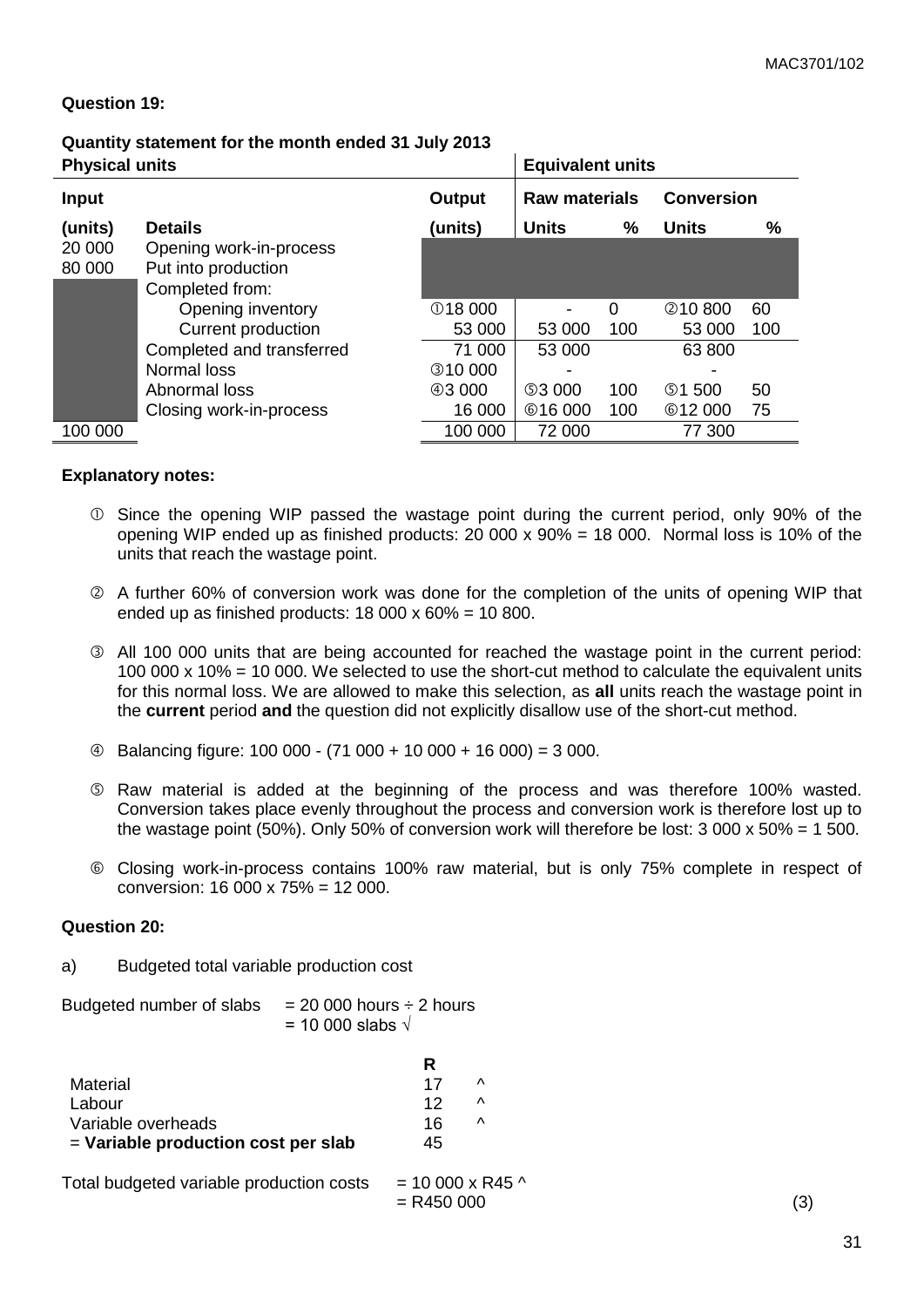## (b) Variance analysis:



## (i) **Material**

Material price variance  $=$  (standard price – actual price) x actual quantity purchased  $=$  (R1,70 – R1,75) x (R176 400 ÷ R1,75)  $\sqrt{v}$  $=(R1,70 - R1,75) \times 100\,800\,kg$  $=$  R5 040 (A)  $\sqrt{ }$ 



Note: In MAC3701, we use the actual quantity of material *purchased* in our calculation of the material price variance. This is the recommended method as per your text book (Drury, 2012: page 434; Drury, 2015: page 445).

Material usage variance  $=$  (standard quantity of materials for actual production – actual quantity used) x standard price  $=$  [(10kg x 10 500 slabs) - 100 800kg] x R1,70 √√  $=$  (105 000kg  $-$  100 800kg) x R1,70

$$
=
$$
 R7 140 (F) √

#### **Note:**

As there is no stock, the standard cost of actual purchases equals the standard cost of actual input. (6)



Note: On a thirdyear-level, you should also be able to calculate a material mix- and material yield variance. For these variances to exist, two different types of material are needed in the production of a product.

Work through Activity 7.4 on page 121 of your study guide (MO 001/2015).

(ii) **Labour**

| Labour rate variance                   | worked<br>= R33 000 (A) $\sqrt{}$ | $=$ (standard wage rate per hour $-$ actual wage rate) x actual labour hours<br>= $(R6 - R7,500)$ x 22 000 hours $\otimes \sqrt{10}$ |
|----------------------------------------|-----------------------------------|--------------------------------------------------------------------------------------------------------------------------------------|
| 10 Actual wage rate after 25% increase |                                   | $=$ R6 x 1,25 ^<br>$= R7.50$                                                                                                         |
| 2 Actual hours                         |                                   | = R165 000 ÷ R7,50 $\sqrt{ }$<br>$= 22000$ hours                                                                                     |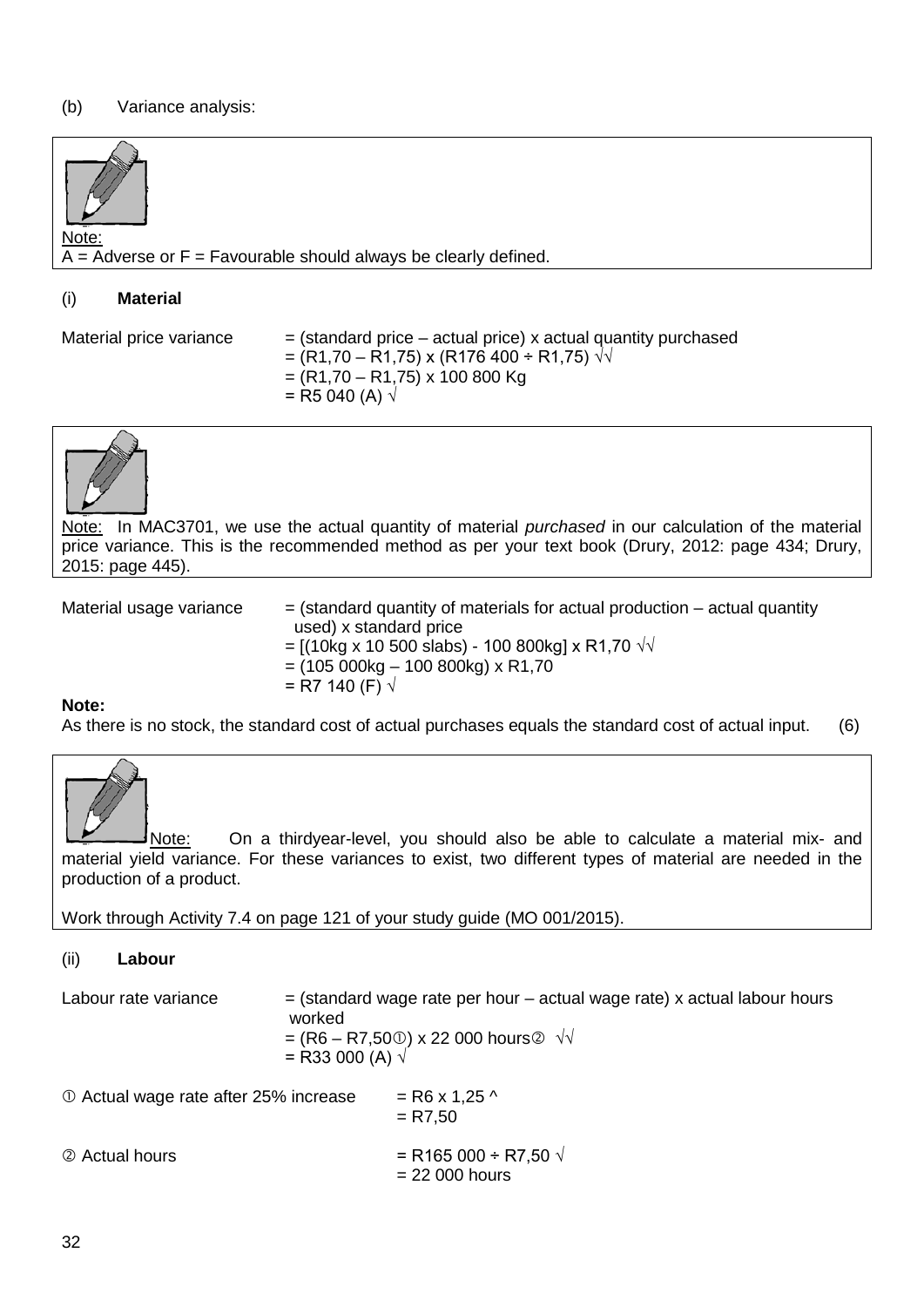- Labour efficiency variance  $=$  (standard quantity of labour hours for actual production actual labour hours) x standard wage rate
	- $=$  [(10 500 x 2 hours) 22 000 hours] x R6 √√
	- $=$  (21 000 hours 22 000 hours) x R6
	- $=$  R6 000 Adverse  $\sqrt{7/2}$



On a thirdyear-level, you should also be able to split the efficiency variance into an idle time variance and an efficiency variance. In order to calculate idle time variance, information should be supplied about the clock- and work-/operating-/production hours.

| (iii) Variable manufacturing overhead          |                                                                                                                                                                                                                                                      |
|------------------------------------------------|------------------------------------------------------------------------------------------------------------------------------------------------------------------------------------------------------------------------------------------------------|
| Variable overhead expenditure variance         | $=$ (Budgeted variable overheads for actual input volume $-$<br>actual variable overhead cost)<br>= (22 000 hours x R8) – R171 600 √√<br>$=$ R176 000 - R171 600<br>$=$ R4 400 (F) $\land$                                                           |
| Variable overhead efficiency variance          | $=$ (standard quantity of input hours for actual production $-$<br>actual input hours) x variable overhead rate<br>$=$ [(10 500 x 2) – 22 000] x R8 $\sqrt{v}$<br>$= (21 000 - 22 000) \times R8$<br>= R8 000 (A) $\sqrt{}$<br>$(5\%)$               |
| (iv) Fixed manufacturing overhead              |                                                                                                                                                                                                                                                      |
| Fixed overhead expenditure variance            | = Budgeted fixed overheads - actual fixed overheads<br>= (R20 x 10 000 slabs) – R205 000 $\sqrt{v}$<br>$=$ R200 000 $-$ R205 000<br>$=$ R5 000 (A) $\land$                                                                                           |
| Volume capacity variance                       | $=$ (actual hours of input – budgeted hours of input) x standard<br>fixed overhead rate<br>= (22 000 hours - 20 000 hours) x R10 $\sqrt{v}$<br>$=$ R20 000 (F) $\wedge$                                                                              |
| Volume efficiency variance                     | $=$ (standard quantity of input hours for actual production $-$<br>actual input hours) x standard fixed overhead rate<br>= [(10 500 slabs x 2 hours) – 22 000 hours] x R10 $\sqrt{v}$<br>$= (21 000 - 22 000) \times R10$<br>$=$ R10 000 (A) $\land$ |
| Fixed overhead volume variance                 | $=$ (actual production units – budgeted production units) $x$<br>standard fixed overhead rate<br>$=$ (10 500 – 10 000) x R20 $\sqrt{v}$<br>$=$ R10 000 (F) $\land$                                                                                   |
| Alternative:<br>Fixed overhead volume variance | $=$ volume capacity variance $+$ volume efficiency variance<br>= R20 000 (F) + R10 000 (A) $\sqrt{v}$<br>$=$ R10 000 (F) $\land$<br>(10)<br>[32]                                                                                                     |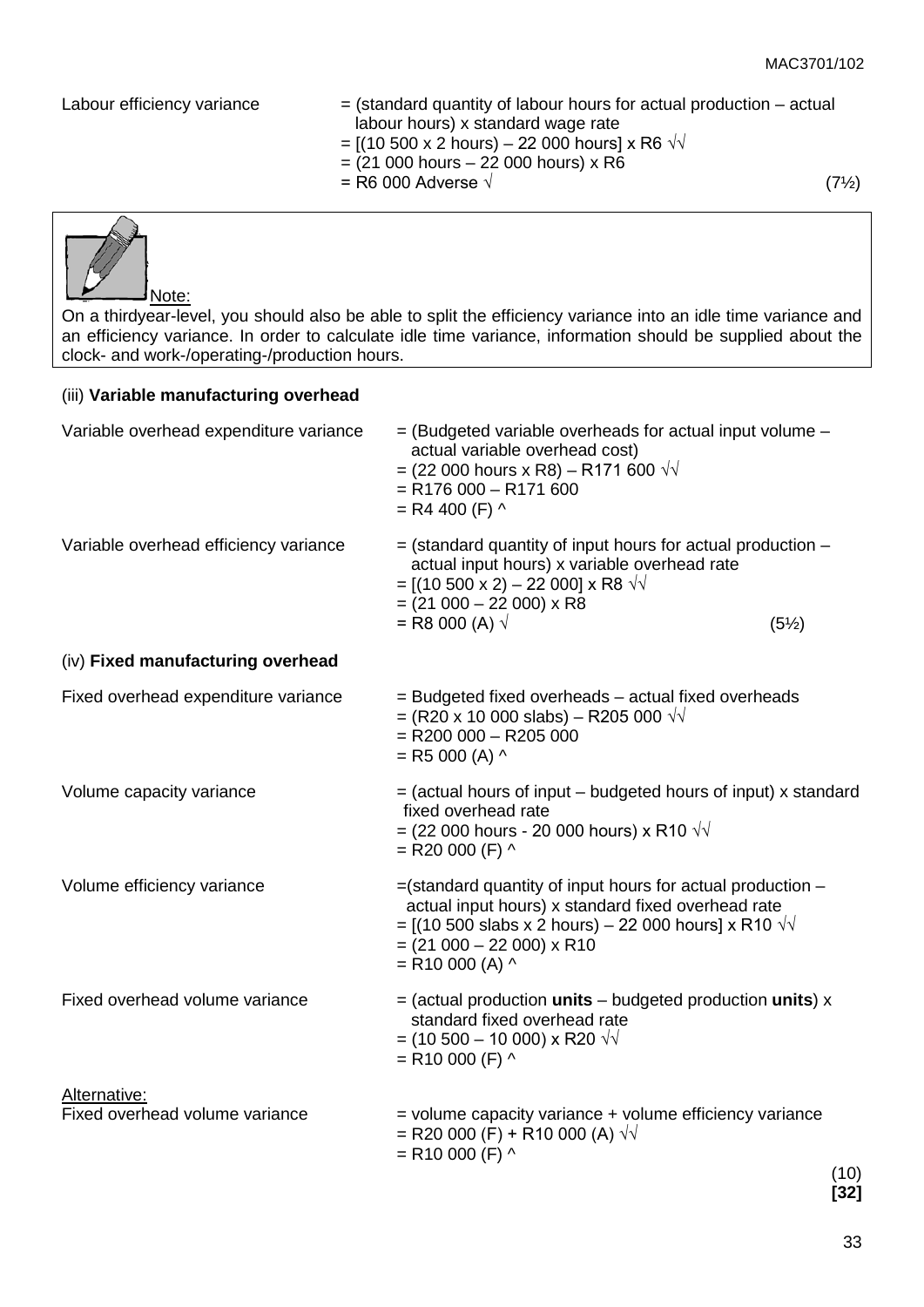

When a company makes use of an absorption costing system, additional variances occur. A fixed overhead expenditure and volume variance can be calculated. The expenditure variance is the same as that calculated for the variable costing system.

The volume variance arises due to the fact that fixed overheads are allocated to products based on predetermined fixed overhead recovery rates. The volume variance can also be made up of the volume capacity variance and the volume efficiency variance.

Exhibit 17.5 in your Drury textbook illustrates the fixed overhead variances and sub-variances that you can calculate for an absorption costing system.

When we calculate the fixed overhead volume variance, we work with budgeted and actual **output** units and cost per unit. When we calculate the **volume capacity** and the **volume** efficiency variances, we work with **direct labour hours (or another allocation base)** and the cost per labour hour.

VERY IMPORTANT: The fixed overhead volume variance is **part of the sales margin volume variance**, as discussed in section 3.4 of your study guide. Remember that the sales **margin** volume variances are expressed in standard unit **contribution** margins for a **variable** costing system and standard unit **profit**  margins for an **absorption** costing system. This is multiplied in both cases by the difference between the actual units sold and the budgeted units to be sold.

**It is important that you understand the difference between variances in an absorption costing system and variances in a variable/direct costing system.** 

## **Question 21:**

a) **Return on investment (ROI)** = controllable 'operating' profit / controllable investment

Sparrow = R70 000/ R300 000 = 23,33%  $\sqrt{ }$ Thrush = R140 000/ R650 000 = 21,54%  $\sqrt{ }$ 



**Return on investment:** Only operating controllable profit and operating controllable assets/liabilities should be taken into account in the calculation of ROI. Net operating profit is profit before interest and taxes and is sometimes referred to as EBIT (earnings before interest and taxes).

**Residual income** = Controllable profit less cost of capital of controllable investment

Sparrow = R70 000 – (R300 000 x 15%) = R25 000  $\sqrt{4}$ Thrush = R140 000 – (R650 000 x 15%) = R42 500  $\sqrt{ }$  (5)

b) -ROI would be a better measure when comparing the performance of these 2 divisions as it is a **relative measure** (based on a percentage returns). *√* -ROI is particularly useful when **comparing** the performance of divisions of different sizes.√ (2)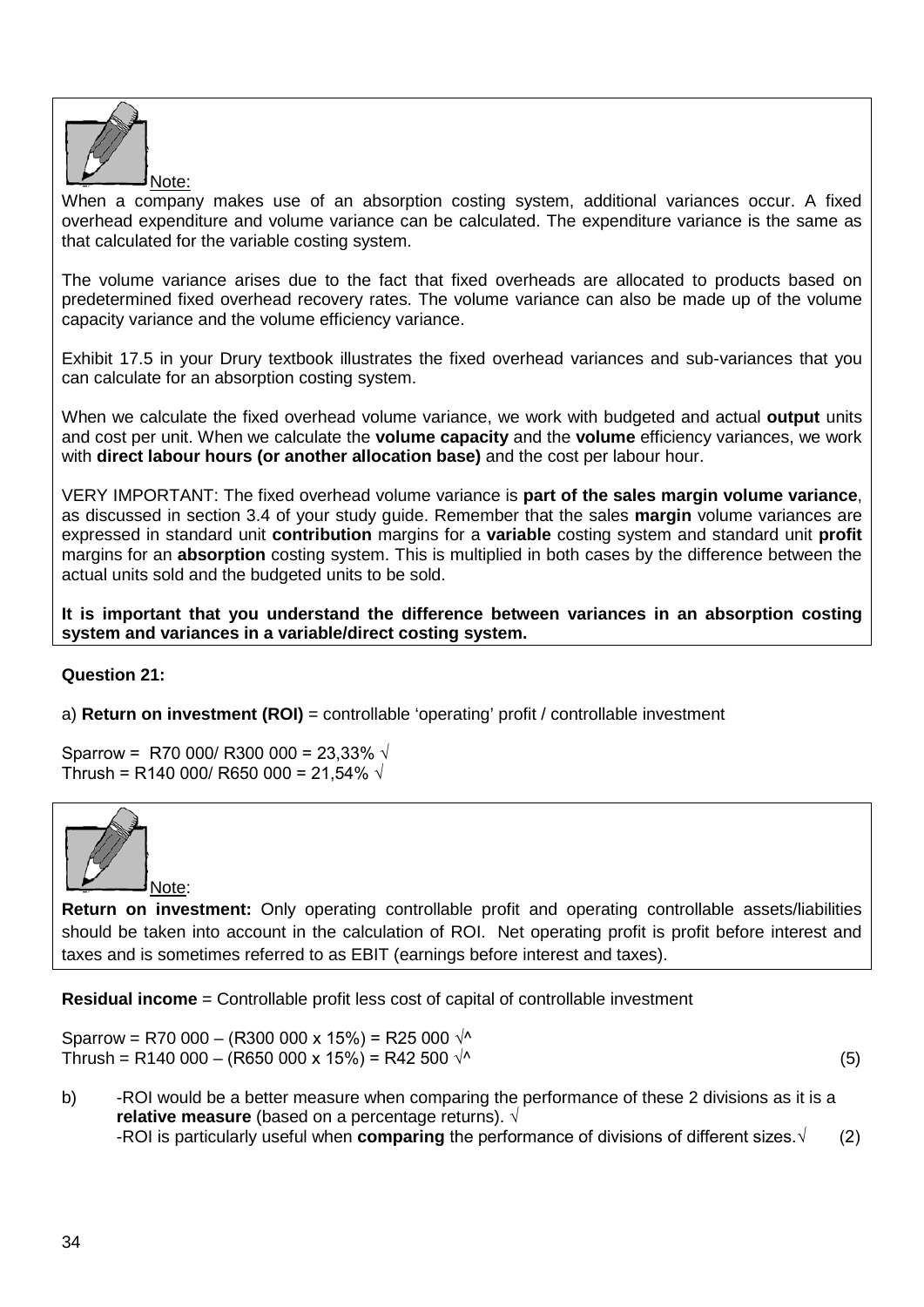c) -The proposed project offers a 22% return which is less than the current ROI of 23,33%.  $\sqrt{ }$ 

-The manager of the Sparrow division would therefore be reluctant to invest in this project.  $\sqrt{ }$ 

-This decision (of the divisional manager not to invest) would not be in the best interests of the company as a whole.  $\sqrt{ }$ 

-The proposed project should be invested in as the return of 22% that it is offering is in excess of the current cost of capital of 15%.  $\sqrt{ }$  (4) **[11]**

#### **Question 22:**

|                                                                               | <b>Total cost of</b><br>continuing to<br>make 8 000 circuit<br><b>boards</b> | Total cost of<br>purchasing 8 000<br>circuit boards |
|-------------------------------------------------------------------------------|------------------------------------------------------------------------------|-----------------------------------------------------|
|                                                                               | R                                                                            | R                                                   |
| Direct materials                                                              | 48 000                                                                       |                                                     |
| Direct labour (R32 000 x 1,10)                                                | 35 200                                                                       |                                                     |
| Variable overhead                                                             | 8 0 0 0                                                                      |                                                     |
| Supervisors salary (R24 000 x 1,10)                                           | 26 400                                                                       |                                                     |
| Depreciation of specialised equipment ①                                       |                                                                              |                                                     |
| Salvage value of specialised equipment 2                                      | 30 000                                                                       |                                                     |
| Allocated general overheads 3                                                 |                                                                              |                                                     |
| Outside purchase price (R19 x 8 000)                                          |                                                                              | $\sqrt{ }$<br>152 000                               |
| <b>Total cost</b>                                                             | 147 600                                                                      | 152 000                                             |
| Difference in favour of<br>continuing<br>to<br>manufacture the circuit boards | 4 4 0 0                                                                      |                                                     |

#### Depreciation of specialised equipment

Because the equipment has already been purchased, this depreciation is a sunk cost and is therefore irrelevant. √

#### Salvage value of specialised equipment

This is an opportunity cost as the proceeds of selling this equipment is foregone in order to continue manufacturing these circuit boards. √

### Allocated general overheads

It is likely that general overhead costs will remain unchanged if circuit boards are purchased from an outside supplier. They are therefore irrelevant as they are based on an accounting allocation (common fixed costs).  $\sqrt{ }$ 

Kid Buzz should therefore continue to manufacture the circuit boards.  $\sqrt{ }$  This would be R4 400 cheaper than purchasing them from an outside supplier.  $\sqrt{ }$  (11)

#### **Question 23:**

#### **Linear programming model**

Maximise C = 2C + 2,50S  $\sqrt{ }$ 

Subject to:<br>6C + 12S  $6C + 12S$   $\leq 1200$  (Machining department)  $\sqrt{10C + 6S}$   $\leq 1200$  (Finishing department)  $\sqrt{10C + 6S}$ (Finishing department)  $\sqrt{}$ 3S ≤ 270  $\sqrt{ }$  $C \geq 0$ ; S  $\geq 0$  Non-negativity constraints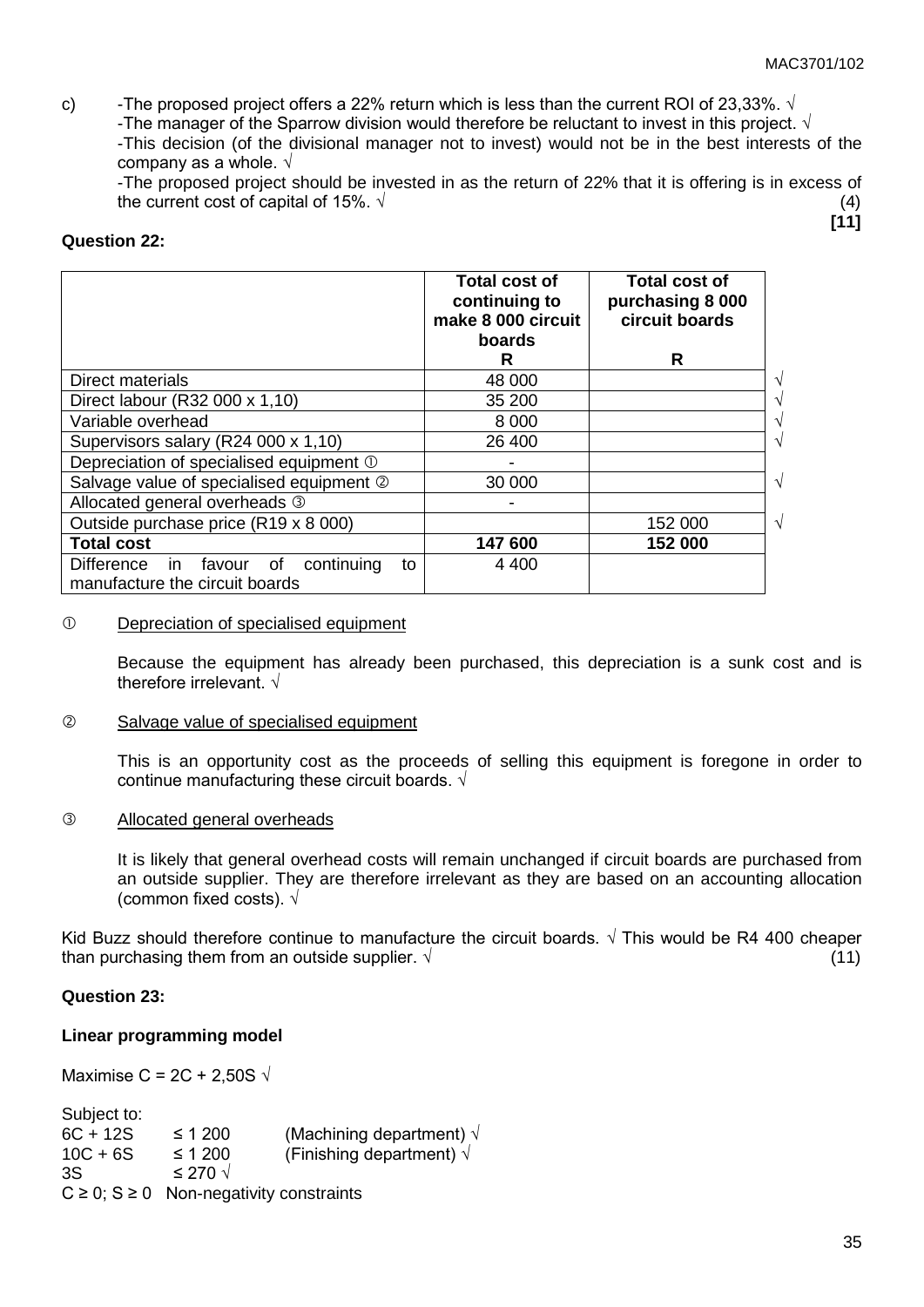|                                                      | <b>Y-axis (Coral)</b> | X- axis (Shell)  |
|------------------------------------------------------|-----------------------|------------------|
|                                                      | (substitute S=0)      | (substitute C=0) |
| Machining department                                 | $200^{\circ}$         | 100 <sub>0</sub> |
| Finishing department                                 | $120^$                | 200 <sub>0</sub> |
| Raw material (silica)                                |                       | $90^{\circ}$     |
| Contribution line (random<br>contribution = $R200$ ) | 100 √                 | 80v              |



*Optimal point:*

 $6C + 12S = 1200 \text{ O}^{\wedge}$ <br>10C + 6S = 1 200 2 ^  $= 1200 \text{ } \textcircled{2}$  ^

The aim of using the simultaneous equation method, is to solve one variable, either C or S.

In order to do this, we want to add two equations together or subtract two equations from each other and cancel out one variable all together.

We have therefore decided to multiply equation  $\oslash$  with 2, in order to get another "12S". If we then subtract the two equations from each other, it will result in being left with only one variable (C) to solve in a new equation (equation  $\circledA$ ).

|                                                                               |                                                                 | ③                                                                                                                                                                                                                                |
|-------------------------------------------------------------------------------|-----------------------------------------------------------------|----------------------------------------------------------------------------------------------------------------------------------------------------------------------------------------------------------------------------------|
|                                                                               |                                                                 |                                                                                                                                                                                                                                  |
|                                                                               |                                                                 |                                                                                                                                                                                                                                  |
|                                                                               |                                                                 |                                                                                                                                                                                                                                  |
| 14C                                                                           |                                                                 |                                                                                                                                                                                                                                  |
| 14C<br>C                                                                      | $= 1200 \text{ }$<br>$= 85,71$<br>$\approx$ 86 units $\sqrt{ }$ |                                                                                                                                                                                                                                  |
| Substitute $C = 86$ into $\odot$<br>$6(86) + 12S = 1200$<br>$S = 57 \sqrt{ }$ |                                                                 |                                                                                                                                                                                                                                  |
|                                                                               |                                                                 | Multiply equation $\oslash$ with 2: $20C + 12S = 2400$<br>Now, subtract equation $\mathbb O$ from equation $\mathbb O$ :<br>$\circled{3}$ - $\circled{1}$ : 20C + 12S = 2400 $\circled{3}$<br>$6 C + 12S = 1200$ ①<br>$= 1200$ ④ |

Therefore 86 units of Coral must be produced and 57 units of Shell. ^ (13)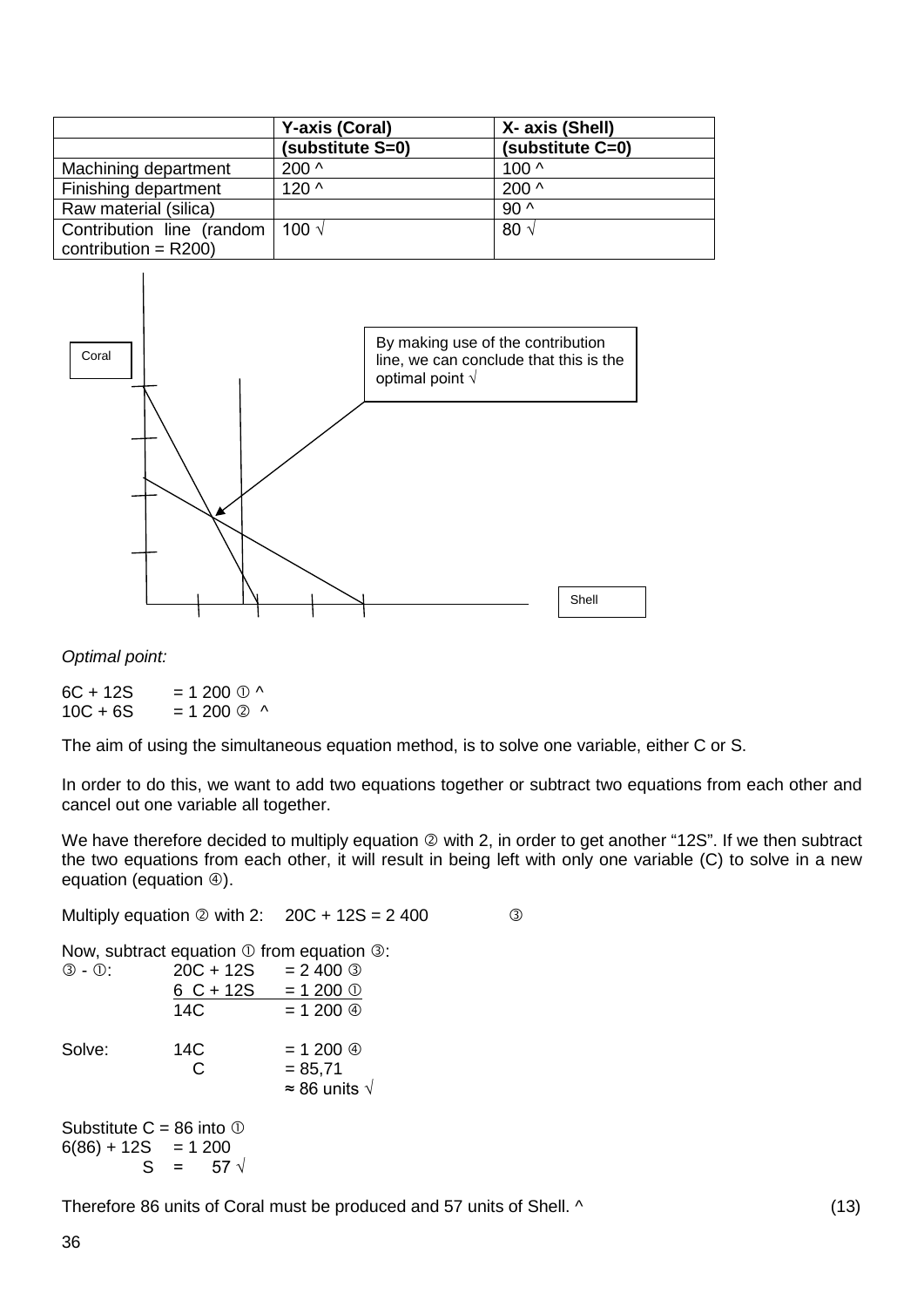## **Question 24:**

|                          | <b>Product TA</b> | <b>Product NU</b> | <b>Product Go</b> | Total     |
|--------------------------|-------------------|-------------------|-------------------|-----------|
| <b>Sales</b>             | 1 800 000         | 2 400 000         | 2 500 000         | 6 700 000 |
| Less: Variable costs     | 900 000           | 1 280 000         | 1 500 000         | 3 680 000 |
| <b>Contribution</b>      | 900 000           | 1 120 000         | 1 000 000         | 3 020 000 |
| Less: Direct fixed costs | 80 000            | 65 000            | 50 000            | 195 000   |
| <b>Product profit</b>    | 820 000           | 1 055 000         | 950 000           | 2 825 000 |
| Less: Common fixed costs |                   |                   |                   | 825 000   |
| <b>Total profit</b>      |                   |                   |                   | 2 000 000 |
|                          |                   |                   |                   |           |

a) The budgeted profit for product GO is R950 000



Common fixed costs of R825 000 were ignored in the calculation of individual products' profit as no basis of allocation to products was given in the scenario.

b) The total budgeted profit for Tanugo Plc is R2 000 000.

## **Question 25:**

a) The operating leverage of Dan CC and Goli Ltd.

|                     | Dan CC               | Goli Ltd               |
|---------------------|----------------------|------------------------|
| Net profit          | R500 000             | R <sub>1</sub> 200 000 |
| Add: Fixed costs    | R <sub>180</sub> 000 | R900 000               |
| <b>Contribution</b> | <b>R680 000</b>      | R <sub>2</sub> 100 000 |

| Operating leverage | Dan CC<br>R680 000/R500 000<br>$= 1.36$ | Goli Ltd<br>R2 100 000/R1 200 000<br>$= 1.75$ |
|--------------------|-----------------------------------------|-----------------------------------------------|
|                    |                                         |                                               |



Contribution margin or "Contribution" = Sales – Variable cost (Drury 2012:172; Drury 2015:176) Contribution margin ratio = Contribution/Sales (Drury 2012:173; Drury 2015:177) The term operating leverage is used as a measure of the sensitivity of profits to changes in sales. It is measured by dividing total contribution by total profit (Drury 2012:185; Drury 2015:190)

b) Goli Ltd has a higher operating leverage due to its high fixed costs (R900 000). They would need to sell much more units in order to break even and therefore are also more vulnerable to changes in their sales volumes.

(Thus option (5) is correct)



High levels of operating leverage lead to higher risk arising from highly volatile profits but the increase in risk also provides the potential for higher profit levels when sales are expanding (Drury 2012:185; Drury 2015:190)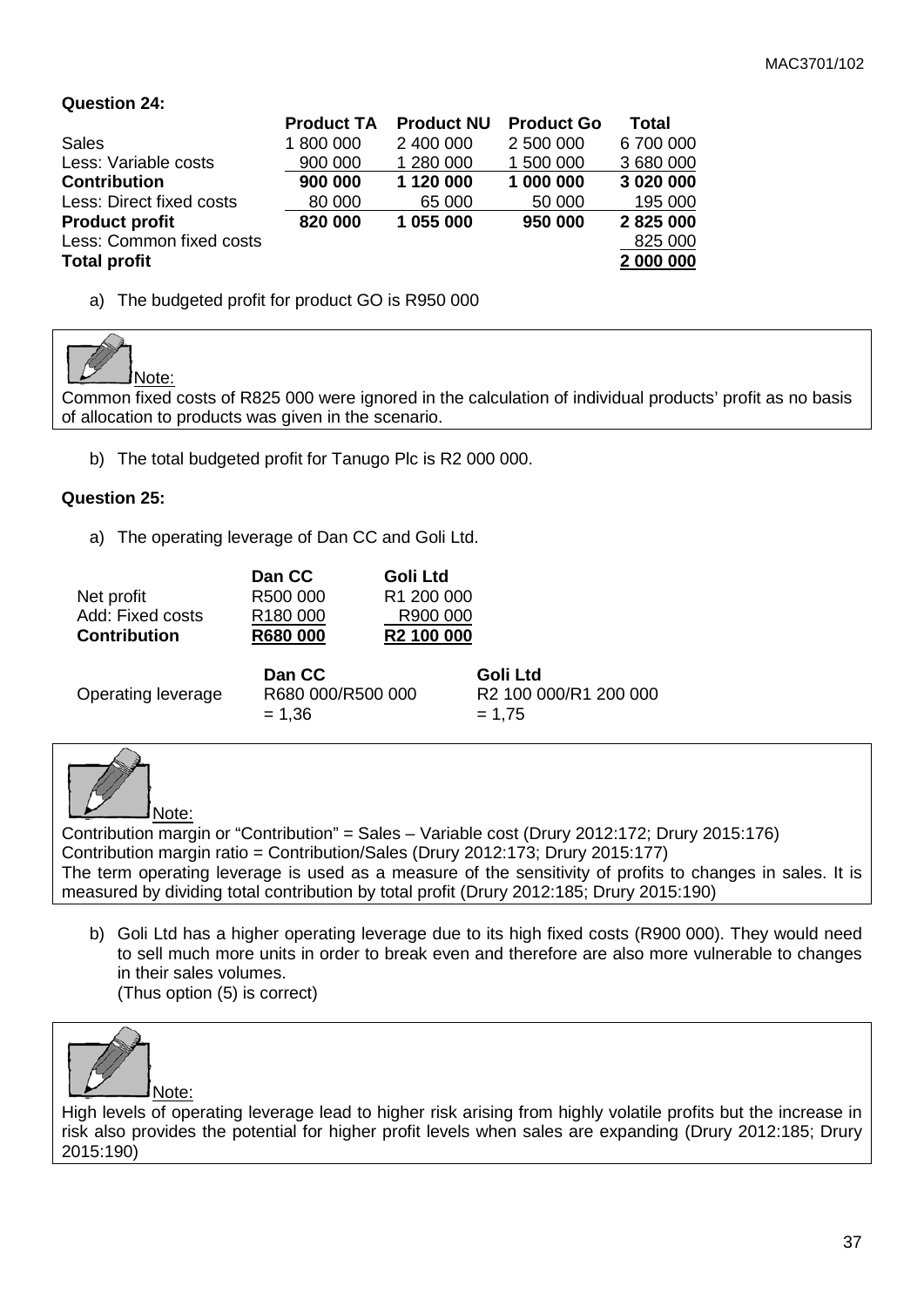## **Question 26:**

a) Calculation of raw material mixture variance:

| Formula<br>Rubber:<br>Plastic:<br>Total : | $=$ | 4 000 X 1,5/2 X R5<br>$4000 \times 0,5/2 \times R2 =$             | $=$<br>= | Actual quantity in standard mix proportions X standard price:<br>R <sub>15</sub> 000<br>R <sub>2</sub> 000<br>R <sub>17</sub> 000 |
|-------------------------------------------|-----|-------------------------------------------------------------------|----------|-----------------------------------------------------------------------------------------------------------------------------------|
| Formula<br>Rubber:<br>Plastic:<br>Total:  | $=$ | Actual quantity used X standard price:<br>1800 X R5<br>2 200 X R2 | $=$      | R9 000<br>R4 400<br>R13 400                                                                                                       |

Material mix variance = R17 000 – R13 400 = **R3 600 Favourable**

## **Or alternatively:**

Material mix variance  $=$  (actual quantity used in standard mix proportions – actual quantity used) x standard price

|         | Actual usage in<br>standard mix<br>proportions | Actual usage in<br>actual<br>proportions | <b>Standard</b><br>price | <b>Mix variance</b><br>R |
|---------|------------------------------------------------|------------------------------------------|--------------------------|--------------------------|
| Rubber  | 4 000 ① x 1,5/2 ②<br>$= 3000$                  | 1800                                     | R <sub>5</sub>           | 6000(F)                  |
| Plastic | 4 000 ① x 0,5/2 ② 2 200<br>$= 1000$            |                                          | R <sub>2</sub>           | 2400(A)                  |
|         |                                                |                                          |                          | 3600(F)                  |

 $\textcircled{1}$  Total number of kilogram issued to production = 1 800 kg + 2 200 kg

 $= 4000 kg$ 

 $\oslash$  Total kg required for 2 units = 1,5 kg + 0,5 kg and ratios 1,5/2 or 0,5/2 The above layout is preferable when causes of variances have to be dealt with.

b) Calculation of raw material yield variance:

| Formula        | <b>SECTION</b> | Actual output X standard cost per unit of output |   |                                                               |  |
|----------------|----------------|--------------------------------------------------|---|---------------------------------------------------------------|--|
|                | $=$ $-$        | $3000/2 \times R8,50 =$                          |   | R <sub>12</sub> 750                                           |  |
| <b>Formula</b> | $\mathbf{r}$   |                                                  |   | Standard output from actual input of material X standard cost |  |
| Rubber:        |                | $4000 \times 1.5/2 \times R5 =$                  |   | R <sub>15</sub> 000                                           |  |
| Plastic:       |                | $4000 \times 0.5/2 \times R2 =$                  |   | R <sub>2</sub> 000                                            |  |
| Total:         |                |                                                  | = | R <sub>17</sub> 000                                           |  |

Raw material yield variance = R12 750 – R17 000 = **R4 250 Unfavourable**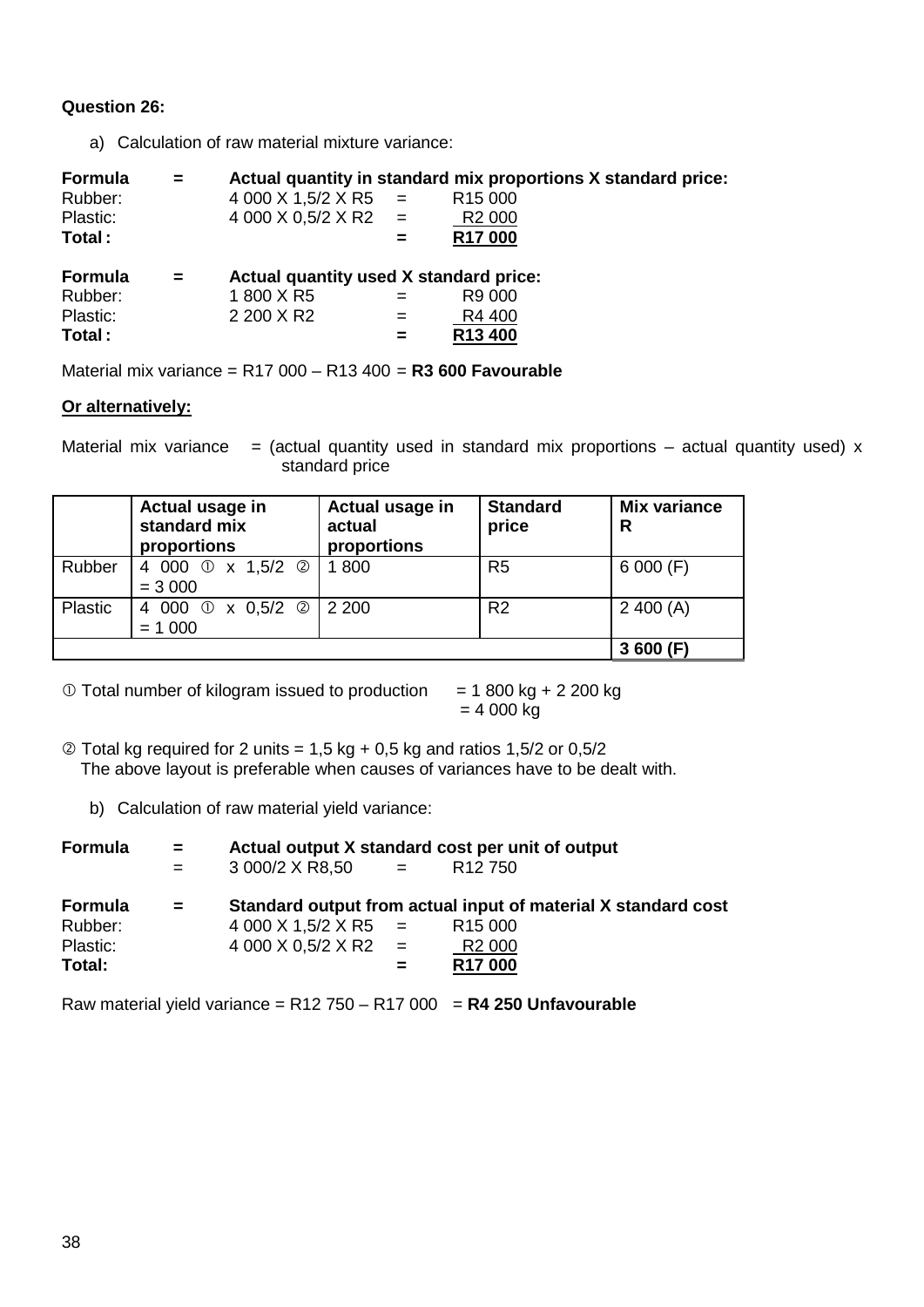## **Or alternatively:**

Material yield variance = (actual yield  $-$  standard yield from actual input of material) x standard cost per unit of output

|         | allowed for<br>Input<br>actual output (Input<br>allowed for actual<br>yield) | Actual usage in<br>standard<br>mix<br>proportions | <b>Difference</b><br>at<br>standard price | <b>Yield variance</b><br>R |
|---------|------------------------------------------------------------------------------|---------------------------------------------------|-------------------------------------------|----------------------------|
| Rubber  | 1 500 $\circ$ x 1,5kg =<br>2 250kg                                           | 3 000kg 4                                         | $(750) \times R5$                         | 3750(A)                    |
| Plastic | 1500 <sup>3</sup><br>0,5kg<br>$=$<br>X<br>750kg                              | 1 000kg 4                                         | $(250) \times R2$                         | 500 $(A)$                  |
|         |                                                                              |                                                   |                                           | 4 250 (A)                  |

: 3 000 units was completed during production run. Material specifications are given for the production of 2 units of Toy. Therefore  $3000/2 = 1500$ .

(Alternatively, you could have said  $3000 \times 0.75$ kg (for 1 unit) = 2 250kg and 3 000 x 0,25kg (for 1 unit) =  $750kg$ )

We have already arrived at these numbers in our material mix variance calculations.



Note:

It is very important that you use the input **allowed for actual output** in your calculation above. The output is also called the "yield".

#### **Question 27:**

Evaluation of statements:

Statement 1 is true Statement 2 is true

#### **Statements 3 and 4 are false and should have read as follows to be true:**

- 3. **Unit objectives** relate to the specific objectives of individual units within the organisation, such as a division or one company within a holding company.
- 4. **Corporate objectives** are normally set for the organisation as a whole and are then translated into **unit objectives**.

#### **Question 28:**

The incremental cost of placing an order is not a holding cost.

Option (4) is therefore correct.



Note: For a detailed explanation on what holding cost is made up of, refer to Drury  $8<sup>th</sup>$  Edition page 634;  $9<sup>th</sup>$  Edition page 654.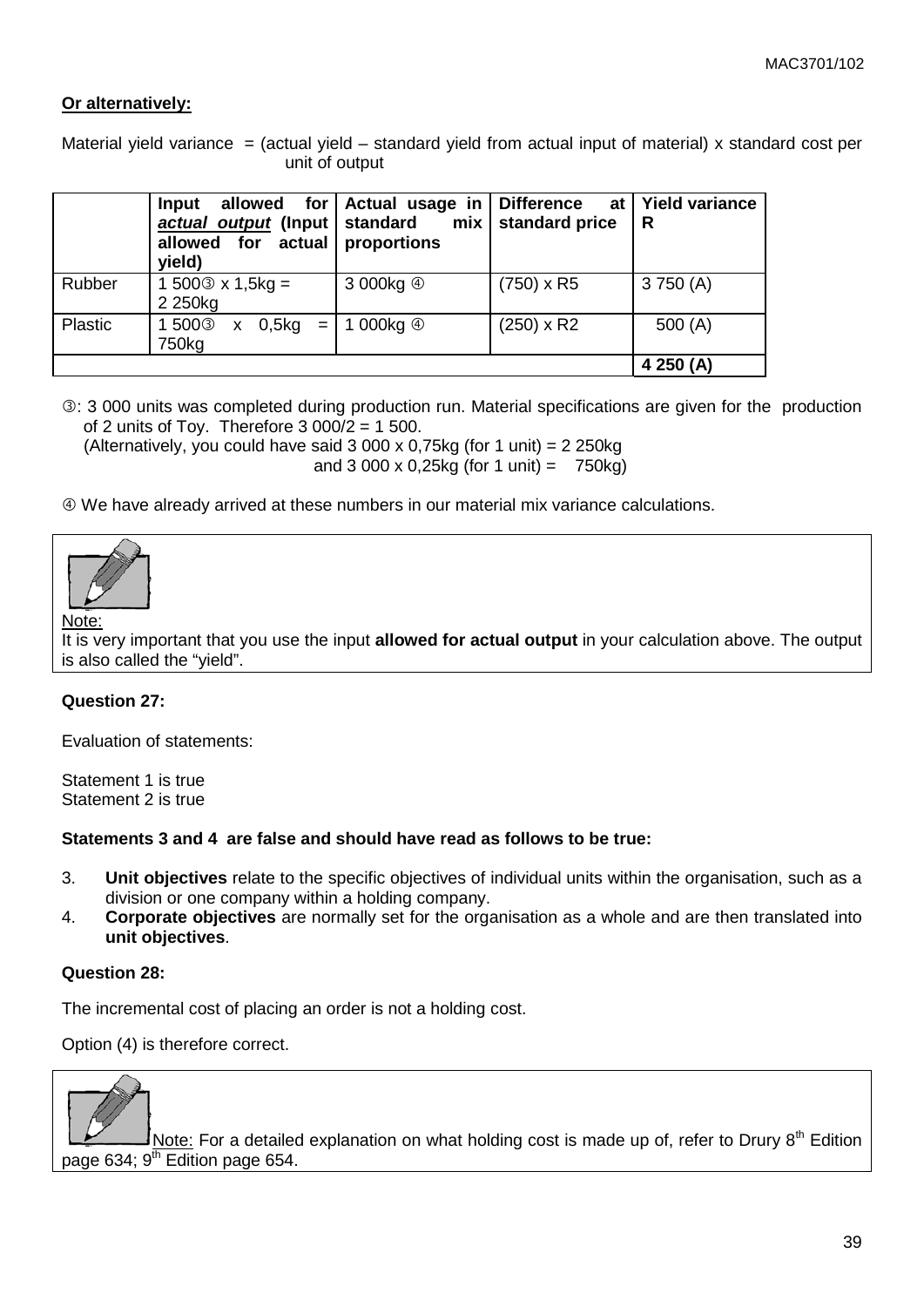## **Question 29:**

Head office costs will not be affected by the decision to close or not. These costs are therefore irrelevant and should be ignored.

Option (3) is therefore correct.



Allocated common fixed costs are irrelevant for decision-making.

Facility sustaining cost, such as general administrative cost and property sustaining costs are examples of common fixed costs. They are incurred to support the organisation as a whole and generally will not change whichever alternative is chosen (Drury 2012:195; Drury 2015:199)

#### **Question 30:**

| <b>Product</b>                                     | <b>Contribution per limiting factor</b> |                    | Ranking       |
|----------------------------------------------------|-----------------------------------------|--------------------|---------------|
| Product A                                          | $R1 500 \div 0.5 =$                     | R3 000             | (1)           |
| <b>Product B</b>                                   | $R1 200 \div 0.75 =$                    | R <sub>1</sub> 600 | ③             |
| Product C                                          | $R1912,50 \div 1,125 = R1700$           |                    | $\circled{2}$ |
|                                                    |                                         | <b>Hours</b>       |               |
| Available machine hours                            |                                         | 1500               |               |
| Less: utilised for 1 800 units of Product A        |                                         |                    |               |
| $(1800 \times 0.5)$                                |                                         | (900)              |               |
| $=$ Available for the production of product C      |                                         | 600                |               |
| 600 ÷ 1,125 = 533,33 $\approx$ 533 units Product C |                                         | (600)              |               |
|                                                    |                                         | NIL                |               |

Therefore 1 800 units of Product A and 533 units of Product C must be produced.



When limiting factors apply, profit is maximised when the greatest possible contribution to profit is obtained each time the scarce or limiting factor is used (Drury 2012:201; Drury 2015: 205)

If 534 units of Product C get manufactured, it would use 534 units x 1,125 hours = 600.75 hours, while only 600 hours are available for the production of product C.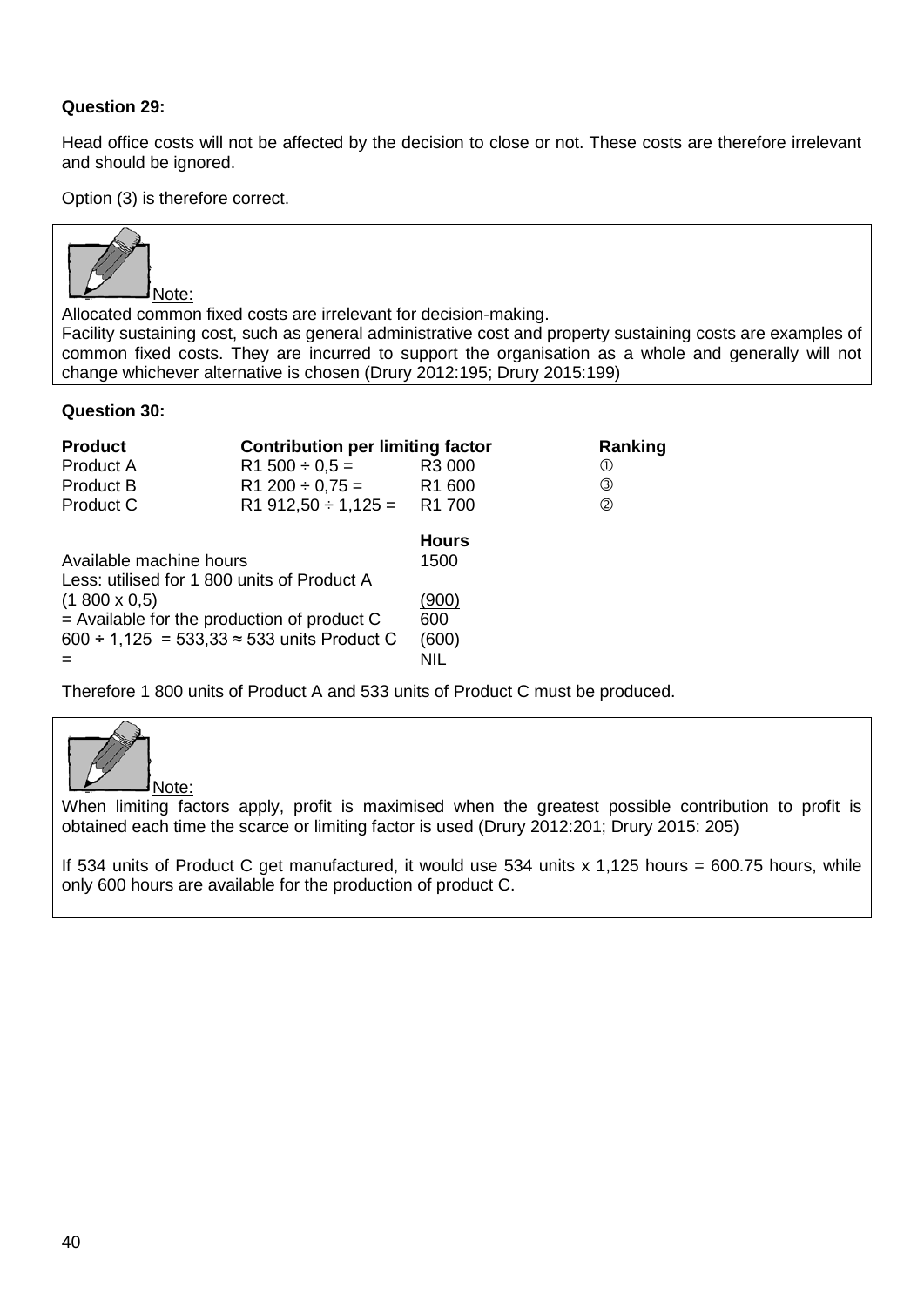#### **ANNEXURE A:**

#### **MAC3701 MAY/JUNE 2014 EXAMINATION:**

Please note that lecturers are by no means required to supply students with suggested solutions to past examination papers. The May/June 2014 MAC3701 examination question paper has been put on myUnisa (available in both English and Afrikaans) as a courtesy for students to get an idea on how syllabus may be examined.

#### **This is the suggested solution to the May/June 2014 MAC3701 examination which is available on MyUnisa.**

Please note that this suggested solution does not necessarily contain all the possible alternative approaches to these questions. Please also note that this paper should not be seen as an indication of the topics that will be asked in the next examination.

It is in your own interest to attempt the questions as if in an exam setting and thereafter to work through the suggested solution in conjunction with the questions and your own answer.

No part of this document may be reproduced or transmitted in any form or by any means without prior written permission of Unisa.

#### **QUESTION 1**

#### **Atlantic (Pty) Ltd**

#### **Calculations:**

| Number of orders | Total demand/EOQ |
|------------------|------------------|
|                  | 20.000105        |

- $=$  38 000/855
- $=$  44.44
- $=$  45 orders
- $\oslash$  Holding cost per unit =  $(R50 \times 14\%) + R3 + (R50 \times 5\%)$ 
	- $=$  R12.50



In order to calculate the ordering cost for the two options, the number of orders should be multiplied by the ordering cost per order that was given in the question. In order to calculate the number of orders for the EOQ model, the total demand should be divided by the economic order quantity (see calculation  $\mathbb O$ above).

Remember that it is not possible to place **"half an order"** – you either place an order or you don't. The ordering cost should thus be multiplied with a (full round number (integer)) number of orders and therefore the 44,44 orders was rounded up to 45 orders.

Holding cost per unit  $\rightarrow$  make sure you know what elements are included in holding cost. Students often did not take into account the insurance cost. For a detailed explanation on what holding cost is made up of, refer to Drury  $8<sup>th</sup>$  Edition page 634;  $9<sup>th</sup>$  Edition page 654.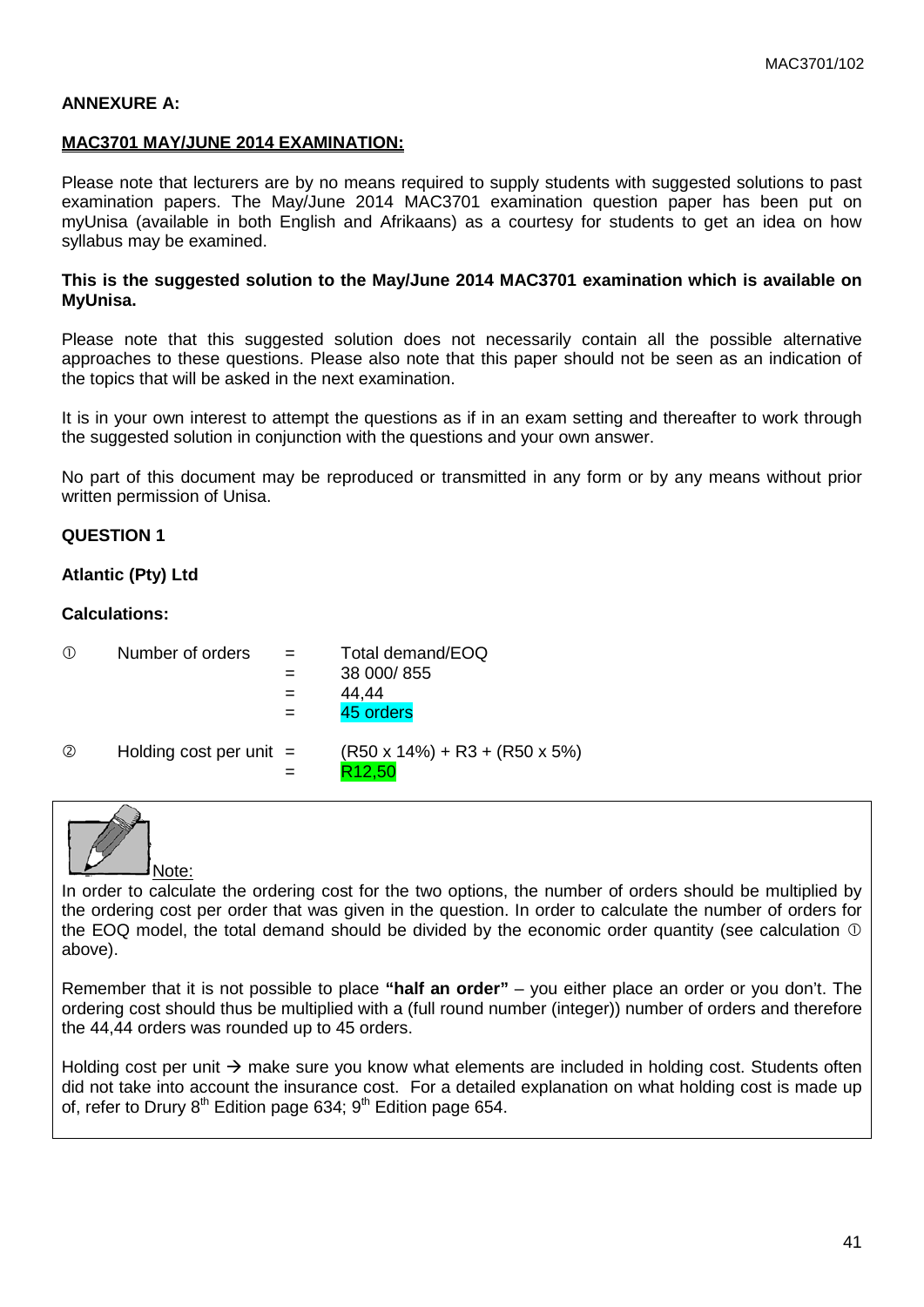Determine whether Atlantic (Pty) Ltd should accept the special offer.

|                                                | <b>EOQ</b><br>R | <b>Special offer</b><br>R |
|------------------------------------------------|-----------------|---------------------------|
| Unit cost:                                     |                 |                           |
| 38 000 x R50                                   | 1 900 000       |                           |
| 38 000 x R49                                   |                 | 1862000                   |
| <b>Ordering cost:</b>                          |                 |                           |
| R <sub>120</sub> x $45^\circ$                  | 5 4 0 0         |                           |
| R <sub>120</sub> x 38                          |                 | 4 5 6 0                   |
| <b>Holding cost:</b>                           |                 |                           |
| $(855/2^* + 150) \times R12,50$ 2              | 7 218,75        |                           |
| $[(38 000/38)/2^* + 150] \times R12,50]$       |                 | 8 125,00                  |
| *holding cost is based on average<br>inventory |                 |                           |
| <b>Additional storage</b>                      |                 | 7 200                     |
| R600 x 12                                      |                 |                           |
|                                                | 1912618.75      | 1881885,00                |

Note: Same marks are to be awarded if students leave the 150 out of both calculations.

The special offer should therefore be accepted as  $(R1 912 618,75 - R1 881 885) R30 733,75$  will be saved. saved. (10)



Students often recalculated the given EOQ. This wasted unnecessary time as this figure was given in the question.

Please take note that holding cost is calculated on average inventory (assuming that holding costs are constant per unit). Refer to page 636 Drury  $8<sup>th</sup>$  Edition; page 656 Drury  $9<sup>th</sup>$  Edition for a further explanation on the formula method.

Also remember to multiply the monthly additional storage cost with 12 to get an annual figure.

## **PART B**

Learning Curve = Cumulative average time per unit Previous cumulative average time per unit

> $=$  (50 000+46 000)/2 50 000

 $=$  96%

| <b>Units</b>    | <b>Total time</b><br>(hours) | Cumulative average time per<br>unit (hours) |
|-----------------|------------------------------|---------------------------------------------|
|                 | 50 000                       | 50 000                                      |
| ⌒               | 96 000                       | 48 000                                      |
|                 |                              | 46 080                                      |
| 8               |                              | 44 236,80                                   |
| 16              | 679 477,25                   | 42 467,33                                   |
| $\overline{32}$ | 304 596,32                   | 40 768,63                                   |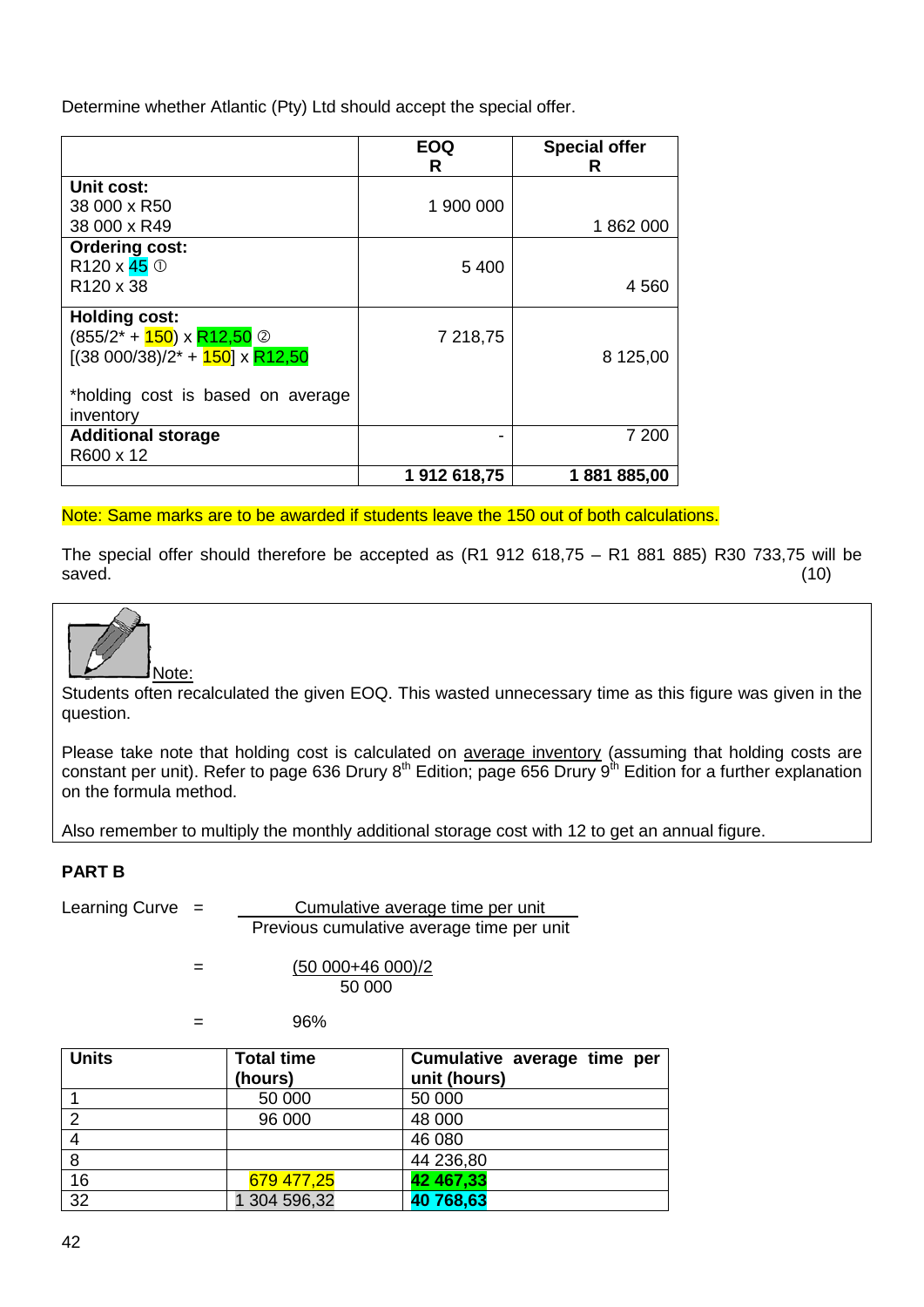Or:

Cumulative average time per unit to manufacture 16 units  $\qquad \qquad 50\ 000 \times 0.96^4 = \frac{42\ 467,33 \text{ hours}}{40\ 768.63 \text{ hours}}$ Cumulative average time per unit to manufacture 32 units

or<br>Y =  $ax^b$ = 50 000(16)<sup>(-0,040822/0,693147)</sup><br>= **42 467,33 hours** 

 $Y = ax^b$ <br>= 50 000(32)<sup>(log0,96/log2)</sup> = 50 000(16)<sup>(log0,96/log2)</sup> = 50 000(32)<sup>(log0,96/log2)</sup><br>= 50 000(16)<sup>(-0,040822/0,693147)</sup> = 50 000(32)<sup>(-0,040822/0,693147)</sup> = **42 467,33 hours** = **40 768,63 hours**



The logarithm function is indicated by (LN) on your calculator. The index of learning (b) is calculated as a logarithm of the learning curve divided by a logarithm of 2.

| Total time required to manufacture 32 units          | 1 304 596,32 |     |
|------------------------------------------------------|--------------|-----|
| Less: Time required for units 1-16                   | 679 477.25   |     |
| $=$ Time required to manufacture helicopters 17 – 32 | 625 119,07   | (6) |

**[16]**



Many students obtained full marks for this question. Take note that there is quite a few alternative ways of getting to the correct solution. Find and practise the method that works best for you.

It is important that students know how to apply a learning curve to a given set of information and not only how to calculate it.

On a third-year level, students have to know their formulae – no "formula sheet" will be provided. It is important that you know how to apply the formulae and how to interpret the answers to questions wherein formulae were used.

## **QUESTION 2**

## **Cleo Ltd**

| <b>Activities</b>    | Overhead<br>cost | <b>Cost driver</b><br>volumes | <b>Activity rates</b>        |
|----------------------|------------------|-------------------------------|------------------------------|
|                      | R.               |                               |                              |
| Material handling    | 150 000          | 150 movements                 | R1 000 per material movement |
| Material procurement | 50 750           | 350 orders                    | R <sub>145</sub> per order   |
| Set-ups              | 150 000          | 100 set-ups                   | R1 500 per set-up            |
| Quality control      | 250 700          | 230 inspections               | R1 090 per inspection        |
| Production           | 600 000          | 50 000 hours                  | R12 per direct labour hour   |

Marks were fully awarded if a student did not show these workings but got the calculations that now follows correct.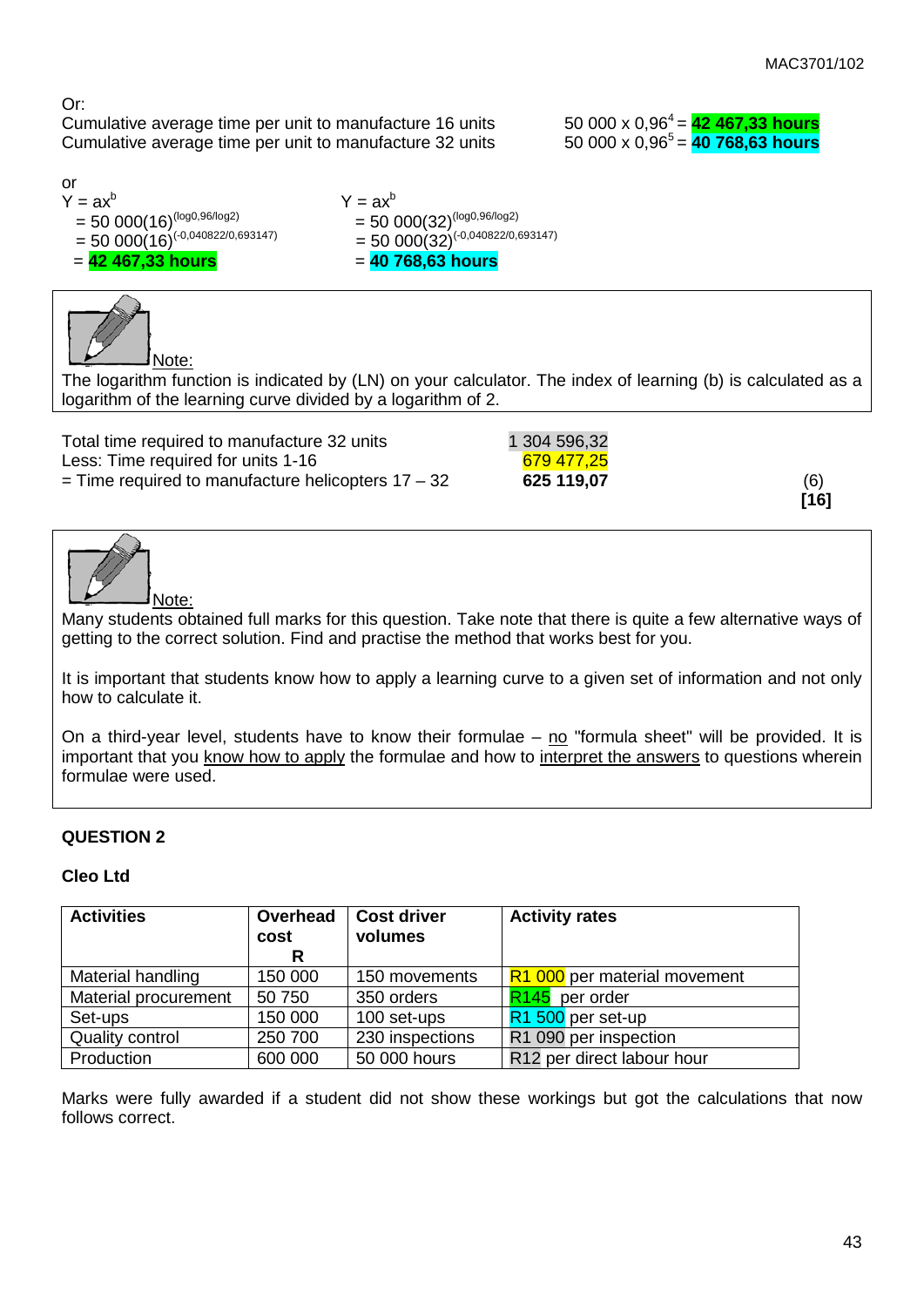Calculation of activities rates:

|                             | <b>Duff</b> |                       | <b>Buff</b> |
|-----------------------------|-------------|-----------------------|-------------|
| <b>Material handling</b>    |             |                       |             |
| $(100 \times R1 000)$       | 100 000     | $(50 \times R1 000)$  | 50 000      |
| <b>Material procurement</b> |             |                       |             |
| (250 x <mark>R145</mark> )  | 36 250      | $(100 \times R145)$   | 14 500      |
| Set-ups                     |             |                       |             |
| (60 x <mark>R1 500</mark> ) | 90 000      | $(40 \times R1 500)$  | 60 000      |
| <b>Quality control</b>      |             |                       |             |
| $(130 \times R1 090)$       | 141 700     | $(100 \times R1 090)$ | 109 000     |
| <b>Production</b>           |             |                       |             |
| (40 000 x R12)              | 480 000     | $(10000 \times R12)$  | 120 000     |
| <b>Total</b>                | 847 950     |                       | 353 500     |

| Number of products     | 80 000             | <b>20 000</b>      |
|------------------------|--------------------|--------------------|
| Overhead cost per unit | R <sub>10,60</sub> | R <sub>17,68</sub> |

or

Calculation of activities rates:

|                                  | <b>Duff</b> |                    | <b>Buff</b> |
|----------------------------------|-------------|--------------------|-------------|
| <b>Material handling</b>         |             |                    |             |
| (R100 000/ <mark>80 000</mark> ) | 1,25        | (R50 000/20 000)   | 2,50        |
| <b>Material procurement</b>      |             |                    |             |
| (R36 250/ <mark>80 000</mark> )  | 0,45        | (R14 500/20 000)   | 0,73        |
| Set-ups                          |             |                    |             |
| (R90 000/ <mark>80 000</mark> )  | 1,13        | (R60 000/20 000)   | 3,00        |
| <b>Quality control</b>           |             |                    |             |
| (R141 700/ <mark>80 000</mark> ) | 1,77        | (R109 000/ 20 000) | 5,45        |
| <b>Production</b>                |             |                    |             |
| (R480 000/ <mark>80 000</mark> ) | 6,00        | (R120 000/ 20 000) | 6,00        |
| Overhead cost per unit           | 10,60       |                    | 17,68       |

**[9]**



This question was straight-forward and very basic. Students may have used different formulae to get to the cost per unit. Rounding differences could also have occurred. Many students obtained full marks for this question.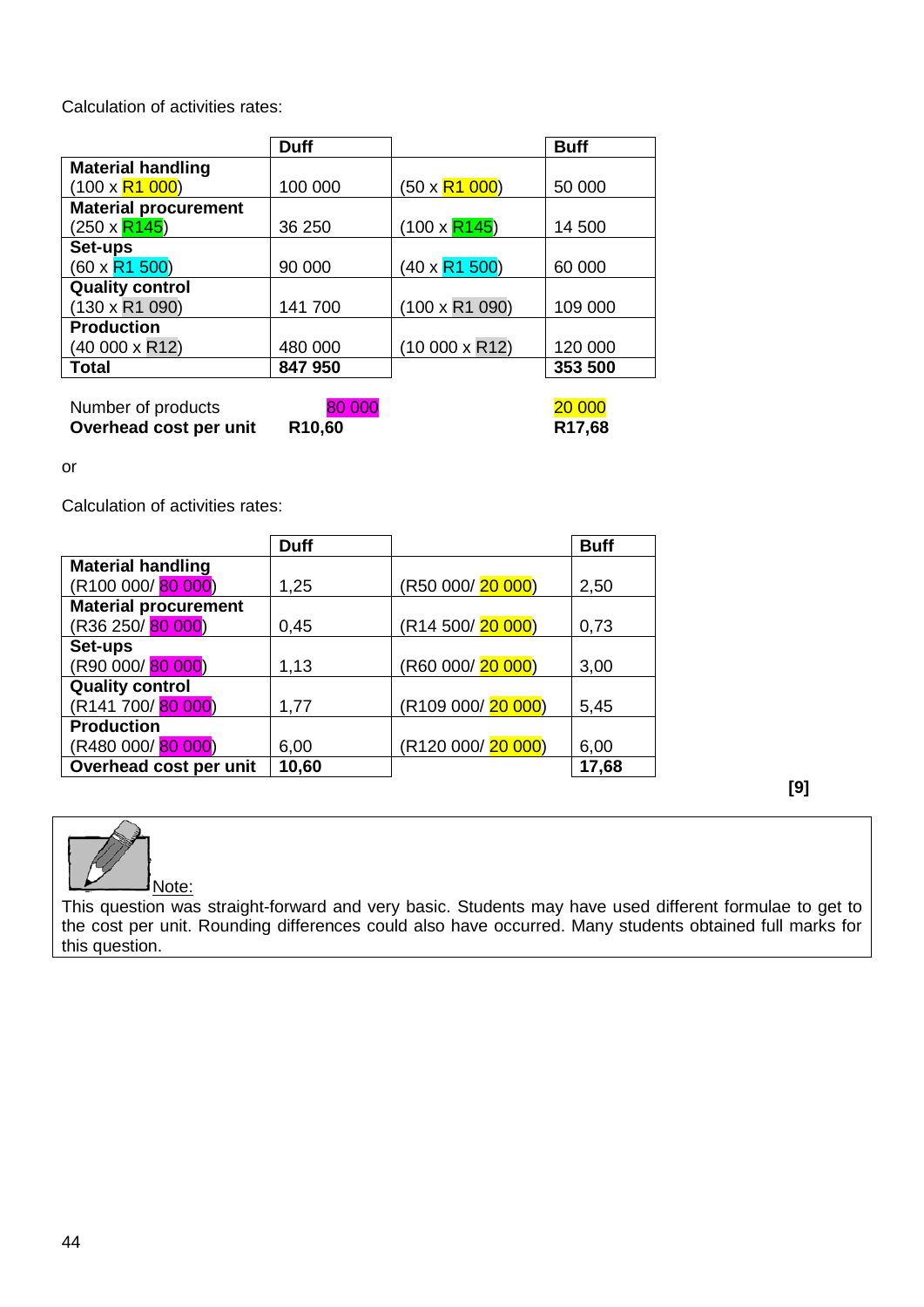#### **QUESTION 3**

**Daisy CC**

## **(a) Calculation of actual breakeven sales units for April 2014**

| Breakeven sales |     | <b>Fixed costs</b><br>Contribution per unit |
|-----------------|-----|---------------------------------------------|
|                 | =   | R45 250<br>R20,78 <sup>①</sup>              |
|                 | $=$ | 2 177,57                                    |
|                 | ≈   | 2 178 units                                 |
|                 |     |                                             |

## Calculation of contribution per unit

|                                                        | R     |
|--------------------------------------------------------|-------|
| Selling price (R410 000 $\div$ 10 000 units)           | 41    |
| <b>Less: Variable costs</b>                            |       |
| Material                                               |       |
| $R78750 \div 2500$ kg = R31,50 per kg                  |       |
| R31,50 x 2 050kg = R64 575 $\div$ 10 000 units = R6,46 | 6.46  |
|                                                        |       |
| Labour                                                 |       |
| R94 575 $\div$ 10 000 units = R9,46                    | 9,46  |
|                                                        |       |
| Variable overheads                                     | 4,30  |
|                                                        |       |
|                                                        |       |
| = Contribution per unit                                | 20.78 |



Please take note that this question required you to calculate the actual breakeven sales volume. You should thus have used actual and not standard information.

In the calculation of the contribution per unit, you could have calculated the total contribution first and then divided it by 10 000 necklaces to get to a "per unit" contribution-figure.

**R**

#### **(b) Calculation of budgeted profit**

| Sales                           | 40 |
|---------------------------------|----|
| Less costs:                     | 25 |
| Material                        |    |
| Labour                          | 10 |
| Variable overheads              |    |
| Fixed overheads 0,5 hours x R10 | 5  |
| Profit per unit                 | 15 |

Total budgeted profit  $= 10 000$  units x R15 = R150 000

(5)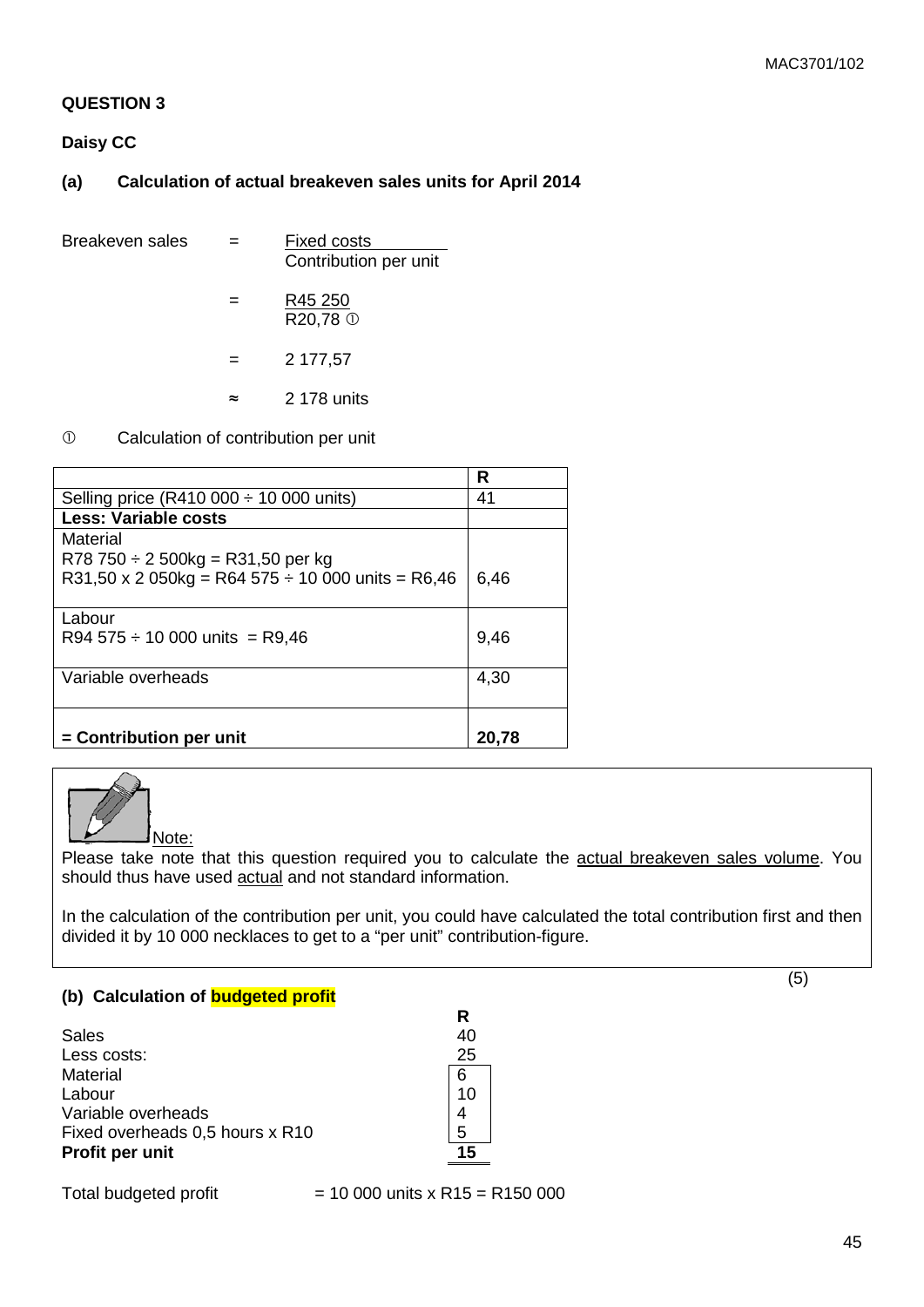## **Calculation of actual profit**

|                                         | R       |
|-----------------------------------------|---------|
| Sales                                   | 410 000 |
| Less costs:                             | 247 400 |
| Material (R78 750 $\div$ 2 500) x 2 050 | 64 575  |
| Labour                                  | 94 575  |
| Variable overheads                      | 43 000  |
| Fixed overheads 0,5 hours x R10         | 45 250  |
| Profit per unit                         | 162 600 |



If a standard costing question requires you to reconcile **budgeted profit with actual profit**, always remember to show calculations for budgeted profit and actual profit separately as these are easy marks that you do not want to miss. You could also have shown these calculations in brackets next to the headings "budgeted profit" and "actual profit" in your reconciling statement.

|                                                                               | $\mathsf{R}$ |
|-------------------------------------------------------------------------------|--------------|
| <b>Budgeted profit</b>                                                        | 150 000      |
|                                                                               |              |
| Add/Less: Sales margin volume variance                                        |              |
|                                                                               |              |
| <b>Standard profit</b>                                                        | 150 000      |
|                                                                               |              |
| Sales margin price variance                                                   | 10 000       |
| =(actual selling price - budgeted selling price) x actual sales volume        |              |
| $= [(R410 000 \div 10 000) - R40) \times 10 000$                              |              |
| $= R10000 (F)$                                                                |              |
|                                                                               |              |
| <b>MATERIAL</b>                                                               |              |
|                                                                               |              |
| <b>Issuing price variance</b>                                                 | (3075)       |
| $=$ (standard price – actual price) x quantity of material issued to          |              |
| production                                                                    |              |
| $= [(R6 \times 5) - (R78 \times 750 \div 2 \times 500)] \times 2 \times 050$  |              |
| $=(R30 - R31,50) \times 2050$                                                 |              |
| $=$ R3 075 (A)                                                                |              |
| <b>Material usage variance</b>                                                | (1500)       |
| $=$ (standard quantity of materials for actual production $-$ actual quantity |              |
| used) x standard price per unit                                               |              |
| $= [(0, 2 \text{ kg} \times 10\ 000) - 2\ 050 \text{ kg}] \times R30$         |              |
| $= (2000 kg - 2050kg) \times R30$                                             |              |
| $= R1 500 (A)$                                                                |              |
|                                                                               |              |
| <b>LABOUR</b>                                                                 |              |
|                                                                               |              |
| <b>Wage rate variance</b>                                                     | 2 4 2 5      |
| $=$ (standard wage rate per hour $-$ actual wage rate) x actual labour        |              |
| hours worked                                                                  |              |
| $= [(R10 \times 2) - (R94 575 \div 4 850)] \times 4 850$                      |              |
| $=(R20 - R19,50) \times 4850$                                                 |              |
| $=$ R2 426 (F)                                                                |              |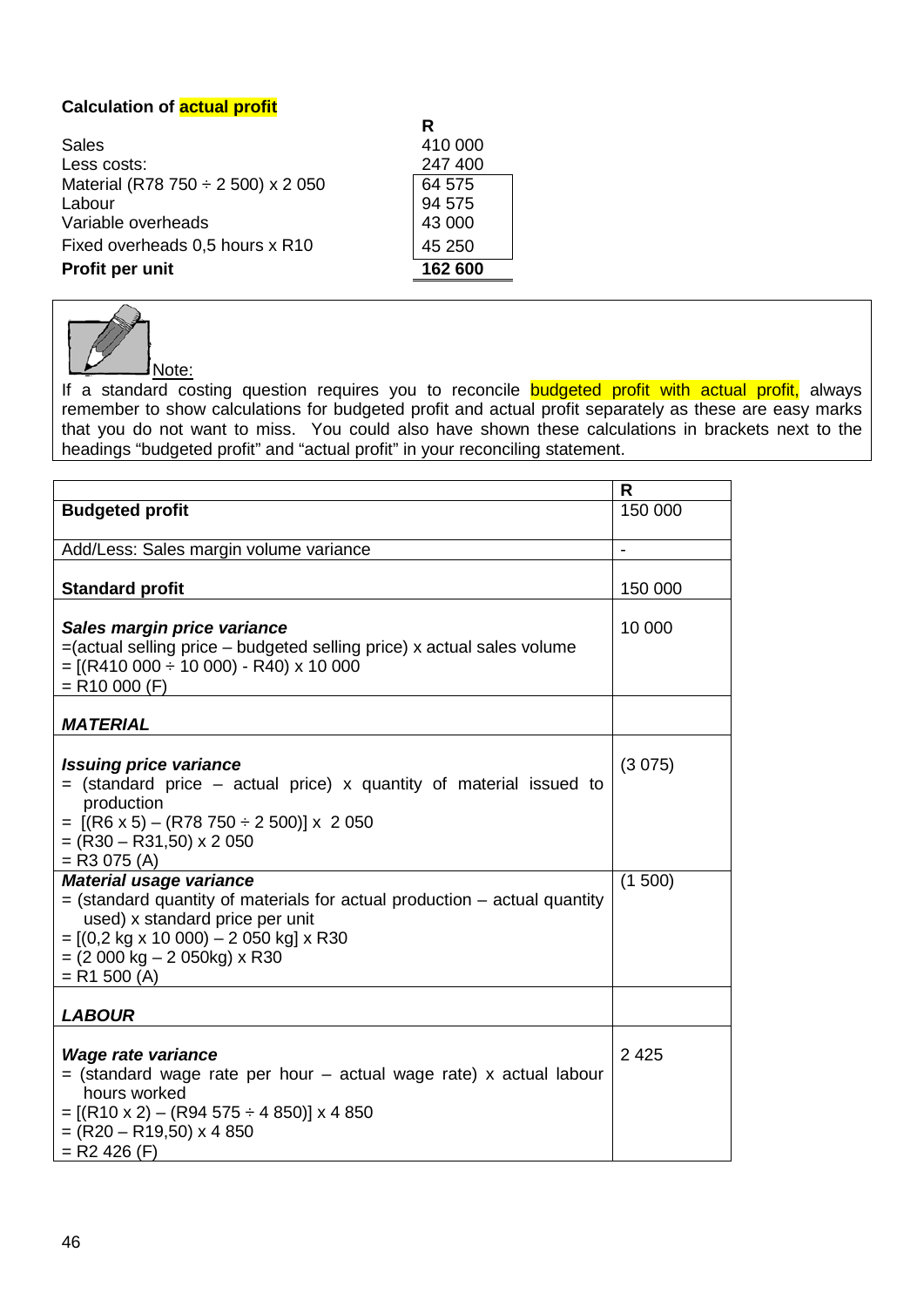| Labour efficiency variance<br>$=$ (standard quantity of labour hours for actual production $-$ actual<br>labour hours) x standard wage rate<br>$=$ [(0,5 hours x 10 000) – 4 850 hours] x R20 per hour<br>$= (5000 - 4850) \times R20$<br>$=$ R3 000 (F) | 3 000  |
|----------------------------------------------------------------------------------------------------------------------------------------------------------------------------------------------------------------------------------------------------------|--------|
| <b>VARIABLE OVERHEADS</b>                                                                                                                                                                                                                                |        |
| Variable overhead expenditure variance<br>$=$ (budgeted variable overheads for actual input volume $-$ actual<br>variable overhead cost)<br>$= (R4 \times 10\,000) - R43\,000$<br>$=$ R40 000 $-$ R43 000<br>$=$ R3 000 (A)                              | (3000) |



Note: **Variable costing system:** The total sales margin variance gets split into a sales margin price variance and a sales margin volume variance. The sales margin price variance is the difference between the actual selling price and the standard selling price multiplied by the actual sales volume. The sales margin volume variance is the difference between the actual sales volume and the budgeted sales volume multiplied by the standard contribution margin. In this exam question, the actual units sold were equal to the budgeted units and therefore the sales margin volume variance would be equal to zero.

Also take note that where more than one type of product is manufactured and sold, the sales volume variance is subdivided further into a mix and quantity variance. In this exam question, only one type of product was sold, therefore no sales mix and sales quantity variance should have been calculated.

Refer to your study guide to see how sales variances get treated in an absorption costing system.

In any manufacturing process where more than one type of raw material is used, one of the basic requirements is that these raw materials must be combined in a specific proportion. The mix and yield variances therefore only arise when more than one type of material is used to manufacture a product and the combination results in different final output quantities. In certain circumstances, the mix and yield variances are therefore a further analysis of the usage variance.

In this exam question, only one type of raw material was used, therefore no material mix and material yield variances should have been calculated.

It is always important to read the scenario very carefully to identify which variances are applicable.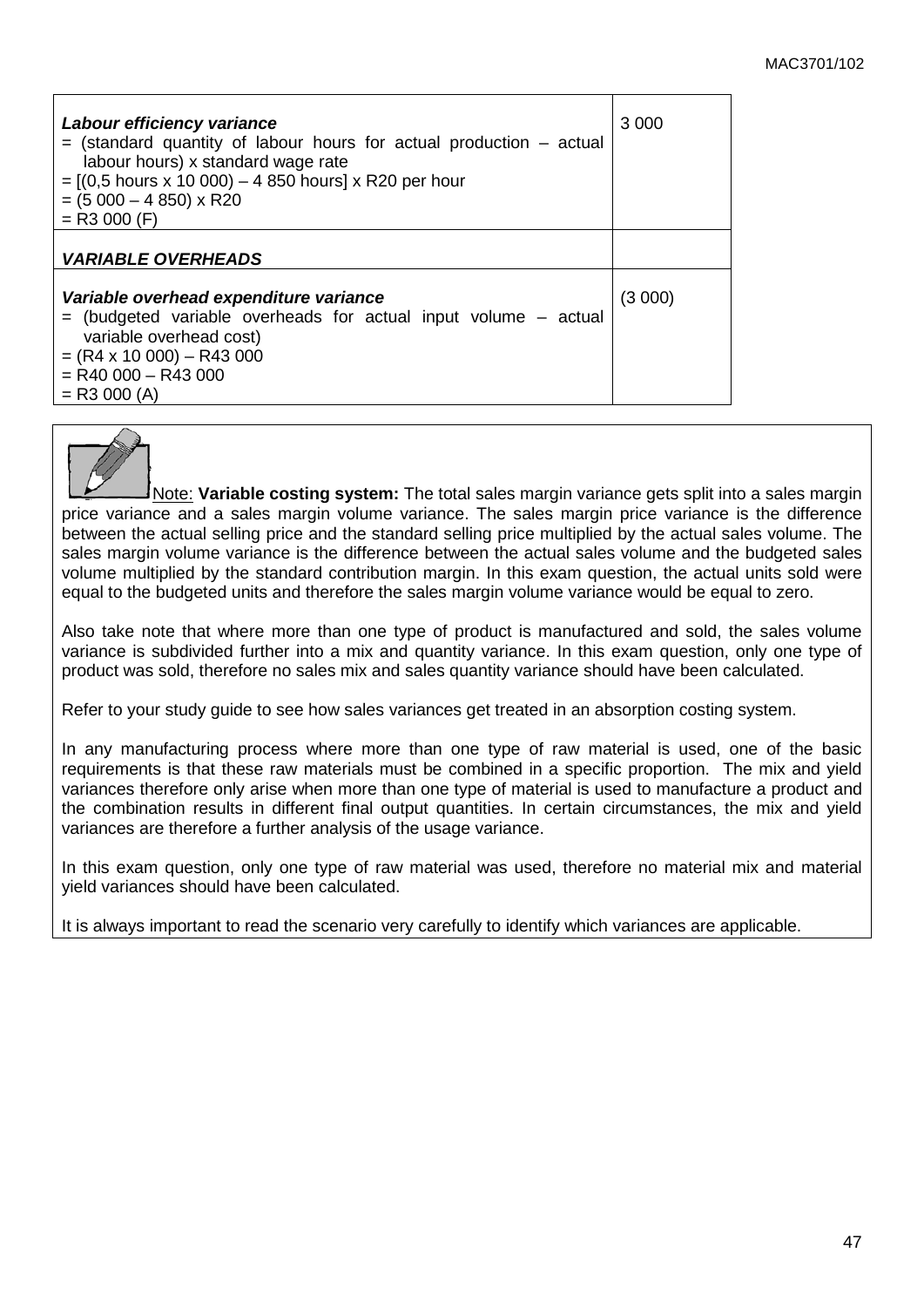| <b>FIXED OVERHEADS</b>                                                                                                                                                                                                 |         |
|------------------------------------------------------------------------------------------------------------------------------------------------------------------------------------------------------------------------|---------|
| <b>Fixed overhead expenditure variance</b><br>$=$ (Actual fixed overhead costs $-$ budgeted fixed overhead costs)<br>$= (45250 - 50000)$<br>$=$ R4 750 (F)                                                             | 4 750   |
| Volume capacity variance<br>$=$ (actual hours of input – budgeted hours of input) x standard fixed<br>overhead rate<br>$= (4850 - 5000)$ x (R50 000 $\div$ 5 000)<br>$=$ R1 500 (A)                                    | (1500)  |
| Volume efficiency variance<br>$=$ (standard quantity of input hours for actual production $-$ actual input<br>hours) x standard fixed overhead rate<br>$=[(0.5 \times 10\ 000) - 4\ 850] \times R10$<br>$=$ R1 500 (F) | 1 500   |
| <b>Actual profit</b>                                                                                                                                                                                                   | 162 600 |

Note:

The self-assessment assignment also had a question where budgeted and actual profit should be reconciled. It would be good practise to work through the self-assessment assignment again.

General comment about formulae: You have to know your formulae – no formula sheet will be provided. It is however not sufficient to simply know the formulae – you have to know how to apply the formulae and how to interpret the answers to questions wherein formulae were used. Simply writing down the formulae without any calculations will not necessarily earn you any marks.

#### **QUESTION 4**

a) Contract price using Mr Zenzele's normal pricing method:

| <b>Materials:</b>               |                             | R       |
|---------------------------------|-----------------------------|---------|
| $A - In$ inventory              | 400 units x R6              | 2 4 0 0 |
| $A - To$ purchase (2 200 - 400) | 1800 units x R10            | 18 000  |
| $B - In$ inventory              | 300 units x R30             | 9 0 0 0 |
| $C - In$ inventory              | 600 units x R48             | 28 800  |
| $C - To$ purchase (900 - 600)   | 300 units x R35             | 10 500  |
| $D - In$ inventory              | 400 units x R15             | 6 0 0 0 |
| Labour:                         |                             |         |
| Builders - Normal wage          | 2 builders x 6/12 x R60 000 | 60 000  |
| Builders - Once off bonus       | 2 builders x R1 000         | 2 0 0 0 |
| Casual labourers                | 4 casual labourers x R5 000 | 20 000  |
| <b>Total variable costs</b>     |                             | 156 700 |
| 100% mark-up                    |                             | 156 700 |
| <b>Contract price</b>           |                             | 313 400 |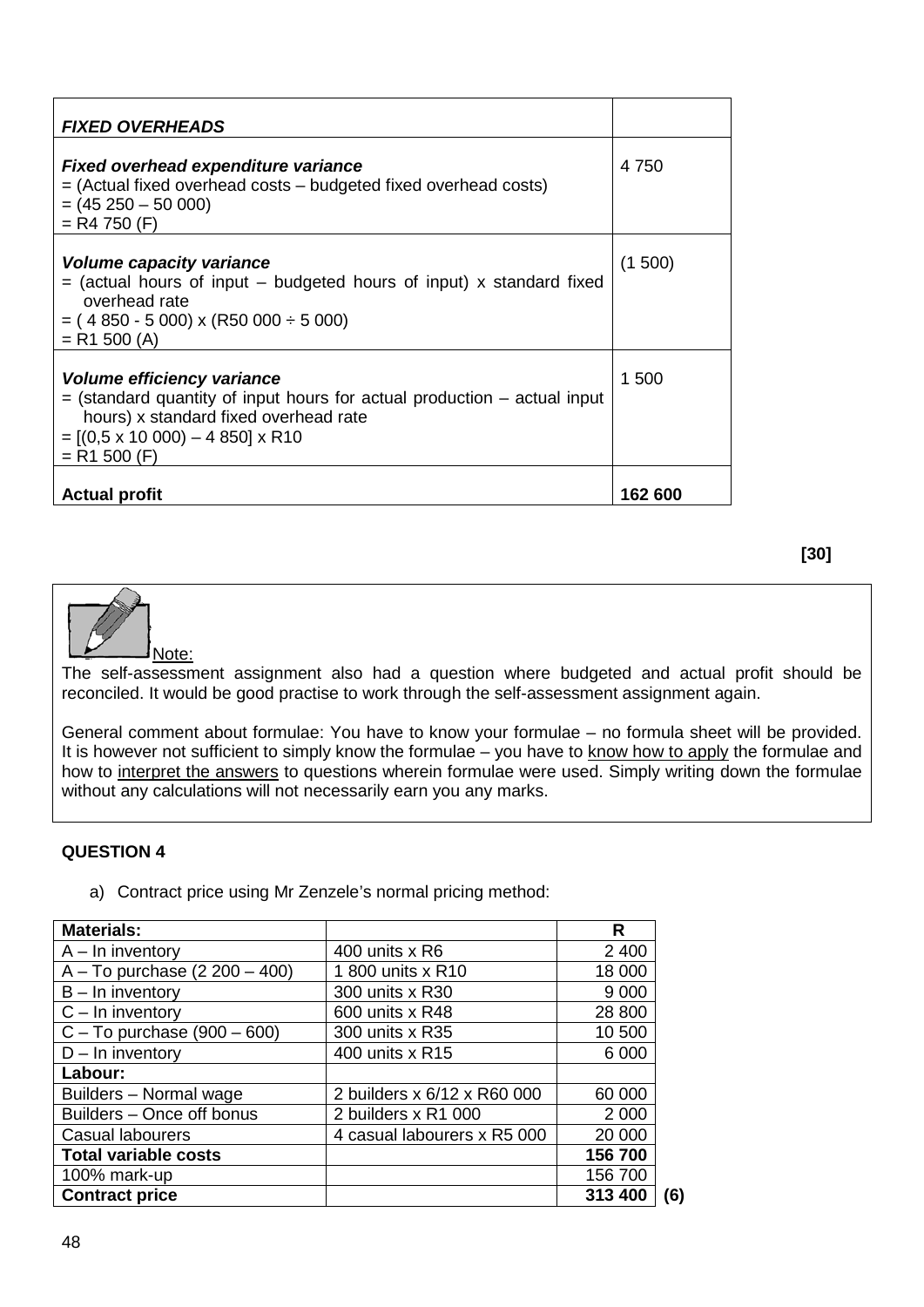b) Contract price using relevant costing:

| <b>Materials:</b>         |                      | <b>Comment</b>                           | R       |
|---------------------------|----------------------|------------------------------------------|---------|
| A                         | 2 200 units x R10    | In regular use, should be replaced       | 22 000  |
| B                         | 300 units x R34      | In regular use, should be replaced       | 10 200  |
| $\mathsf C$               | 600 units x R27      | These can be sold at the resale price    | 16 200  |
| $\mathsf C$               | 300 units x R35      | Additional units to be purchased         | 10 500  |
| D                         | 400 units x R16      | Not in regular use and can replace       | 6 4 0 0 |
|                           |                      | other material in other jobs             |         |
| Labour:                   |                      |                                          |         |
| Temporary workers         |                      | To be employed only if contract taken    | 49 000  |
| Builders - Once off bonus | 2 builders x R1 000  | To be incurred only if contract is taken | 2 0 0 0 |
| Casual labourers          | 4 labourers x R5 000 | To be incurred only if contract is taken | 20 000  |
| <b>Equipment:</b>         |                      |                                          |         |
| General purpose           | 6 x R5 000           | Opportunity cost of not renting it out   | 30 000  |
| Specialised               | R25 000 - R18 000    | Original cost less resale value          | 7 000   |
| <b>Premises</b>           |                      | Contract of lease already in place       |         |
| Administrative expenses   |                      | To be incurred only if contract is taken | 7 0 0 0 |
| <b>Contract price</b>     |                      |                                          | 180 300 |
|                           |                      |                                          | (10)    |



Comments were for clarity purposes only – it was not part of the required for the question.

- c) Factors to take into consideration:
- What are the expected weather conditions during the construction period?
- Are there contractual penalties for not completing the classrooms on time?
- Will the paying of bonuses set a precedent and its potential impact on staff morale?
- What are the labour law implications of letting the temporary workers go after six months?
- What are the long term benefits on the company's business? Will this contract lead to business being lost or perhaps to repeat business?
- What are the possibilities of renting out / leasing the premises?
- What marketing advantages are there to this project? It may be socially commendable and responsible to build classrooms extension and this could be used improve Mr Zenzele's public image?
- Are temporary workers available and do they require any training?
- Will the required materials be available and what is the lead time on these materials? (3)

**[19]** 

Note:

Any 1 other valid point were also accepted.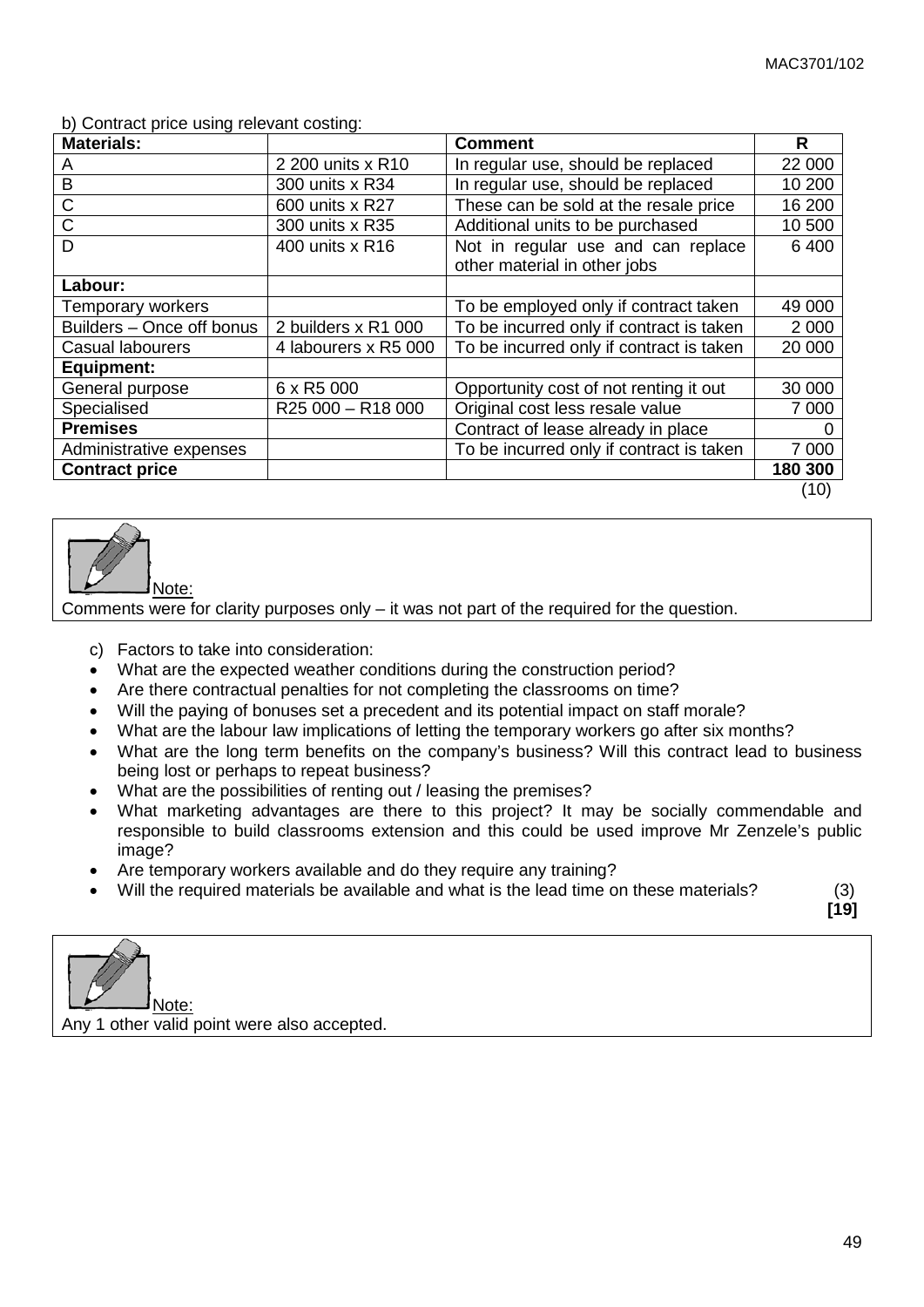## **QUESTION 5**

## **Part A**

(a)

**ROI** = Divisional profit/ Total divisional assets

Division  $1 = R105 000/R450 000 = 23.33%$ 

Division 2 = R210 000/ R975 000 = 21,54%

**RI** = Divisional profit – (net assets x minimum required rate of return)

Division 1 = R105 000 - (R450 000 x 15%) = R37 500

Division 2 = R210 000 - (R975 000 x 15%) = R63 750

Division 1 performed better than Division 2 ito ROI. (or any other valid comment) (5)

(2)

(b) ROI would be a better measure when comparing the performance of these 2 divisions as it is a relative measure (based on a percentage return). It is particularly useful when comparing the performance of divisions of different sizes. (2)

Note:

A similar question was asked in the self-assessment assignment. Also refer to activity 9.9

- (c) The proposed project offers a 22% return which is less than the current ROI of Division 1 of 23,33%.
	- The manager of Division 1 would therefore be reluctant to invest in this project.
	- This decision (not to invest) would not be in the best interests of the company as a whole.
	- The proposed project should be invested in as the return of 22% that it is offering is in excess of the current cost of capital for the company of 15%.
	- Or: It is in the best interest of the company as a whole to invest in the project. (4)



Read the question carefully – many students did not state whether the manager is acting in the best interest of the company as a whole.

## **Part B**

a) Coefficient of variation = Standard deviation / expected value

|                          | Television         | <b>Radio</b>        |
|--------------------------|--------------------|---------------------|
| Coefficient of variation | R55 446 / R810 432 | R231 737 / R960 305 |
|                          | $= 6.84\%$         | $= 24.13%$          |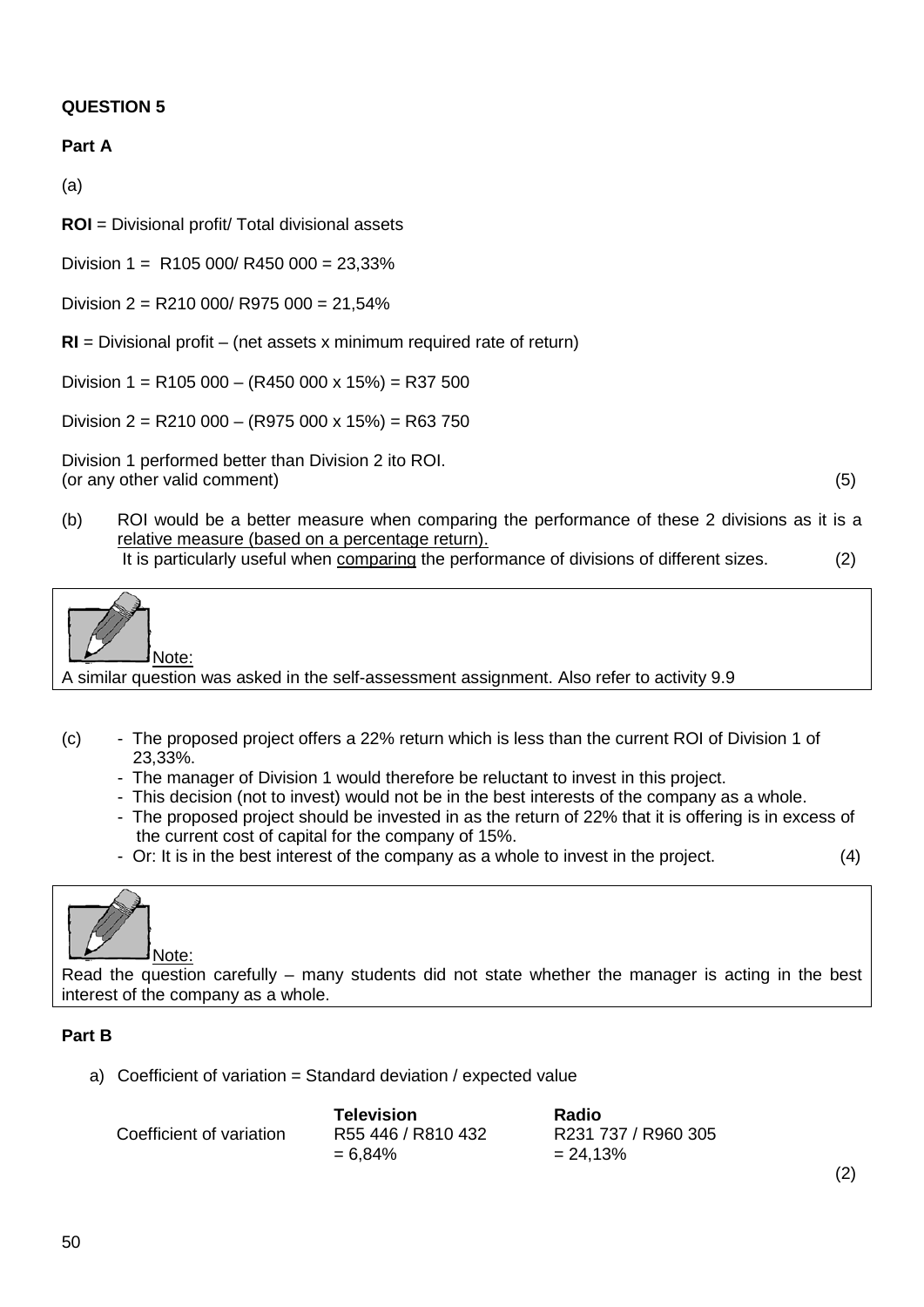b)

- On the surface, it seems as if the radio campaign is the most profitable.
- However, the uncertainty is higher, as evidenced by the higher standard deviation (higher risk).
- We should therefore calculate the coefficient of variation for each:
- The range of outcomes for the television campaign is grouped more closely together (smaller standard deviation).
- The coefficient of variation is also smaller for the television campaign.
- Because the outcome of the television campaign is more certain (less risky), you should recommend it.
- However, the risk appetite of management should also be taken into account.
- If managers are risk adverse, take on Television marketing plan.
- If management has a high appetite for risk, take on Radio marketing plan.
- A risk-seeking management team might be prepared to take a chance on a campaign with a 24% coefficient of variation. Coefficient of variation. Coefficient of variation.



See activity 14.10. The same principle was tested in this question.

## **PART C**

## **Hoan Limited**

## **(a) Sales budget for quarter ended 30 September 2014**

| July      | Volume<br>(units)<br>$\circledcirc$ 5 000 | <b>Selling price</b><br>R<br><b>③150</b> | <b>Revenue</b><br>R<br>750 000 |
|-----------|-------------------------------------------|------------------------------------------|--------------------------------|
| August    | 5 0 0 0                                   | 150                                      | 750 000                        |
| September | <b>25250</b>                              | @165                                     | 866 250                        |
| Total     | 15 250                                    |                                          | 2 366 250                      |

15 000/3 5 000 x 1.05 R2 250 000/15 000  $\oplus$  R150 x 1.10 (4)

## **(b) Production budget (units) for quarter ended 30 September 2014**

|                         | July              | <b>August</b> | <b>September</b> | Total   |  |
|-------------------------|-------------------|---------------|------------------|---------|--|
| <b>Sales</b>            | 5 0 0 0           | 5 0 0 0       | 5 2 5 0          | 15 250  |  |
| Plus: closing inventory | $\overline{0}500$ | 500           | <b>2525</b>      | 1 5 2 5 |  |
| Units required          | 5 500             | 5 500         | 5775             | 16 775  |  |
| Less: opening inventory | 500               | 500           | 500              | 1 500   |  |
| Units to be produced    | 5 0 0 0           | 5 0 0 0       | 5 2 7 5          | 15 275  |  |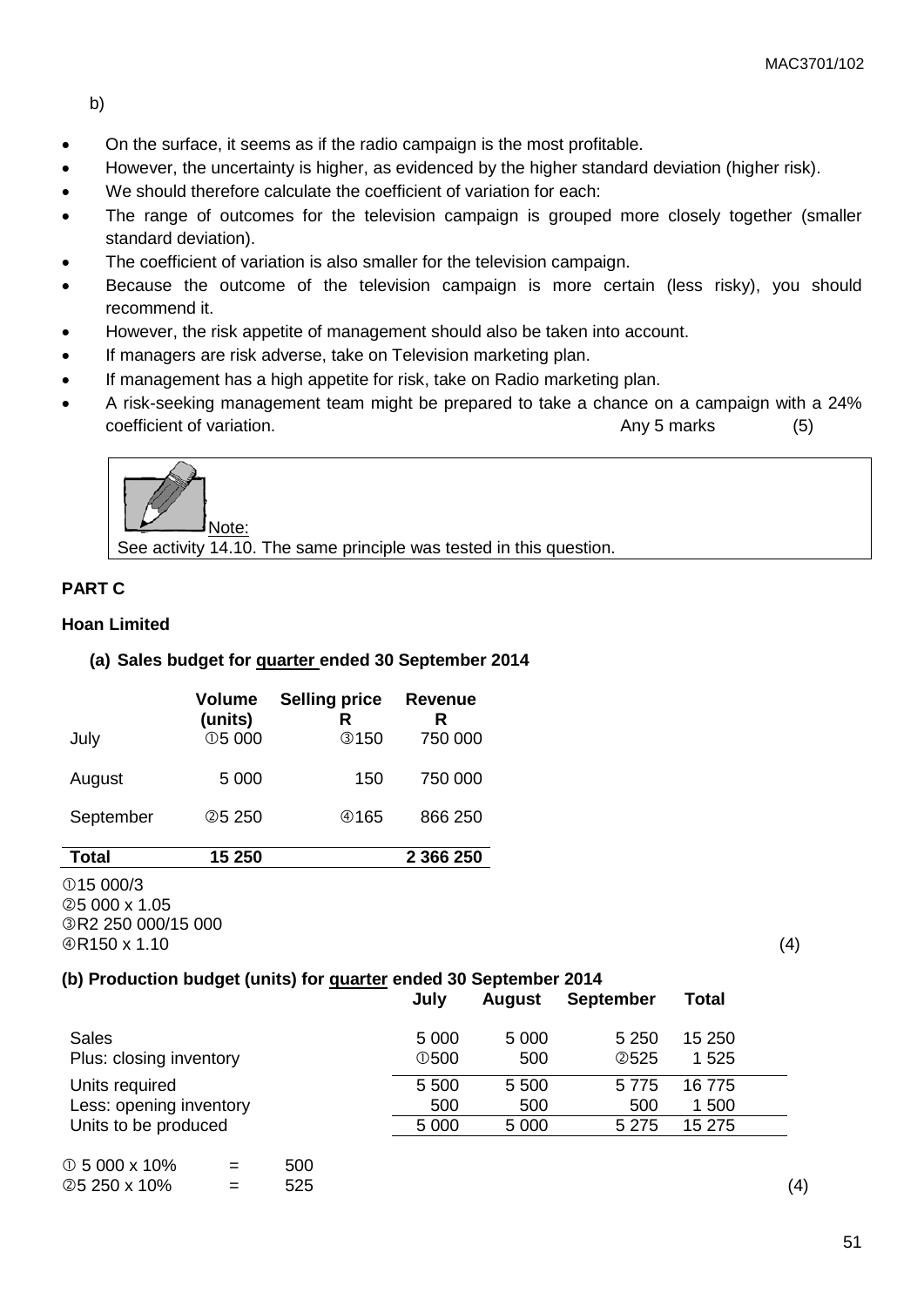**Alternative, if student only showed a total column for the quarter and took the opening and closing inventory for only one month into consideration:**

|                         | Total  |
|-------------------------|--------|
| Sales                   | 15 250 |
| Plus: closing inventory | 525    |
| Units required          | 15 775 |
| Less: opening inventory | 500    |
| Units to be produced    | 15 275 |



#### **ANNEXURE B:**

#### **MAC3701 OCT/NOV 2014 EXAMINATION:**

Please note that lecturers are by no means required to supply students with suggested solutions to past examination papers. The Oct/Nov 2014 MAC3701 examination question paper has been put on myUnisa (available in both English and Afrikaans) as a courtesy for students to get an idea on how syllabus may be examined.

#### **This is the suggested solution to the Oct/Nov 2014 MAC3701 examination.**

Please note that this suggested solution does not necessarily contain all the possible alternative approaches to these questions. Please also note that this paper should not be seen as an indication of the topics that will be asked in the next examination.

It is in your own interest to attempt the questions as if in an exam setting and thereafter to work through the suggested solution in conjunction with the questions and your own answer.

No part of this document may be reproduced or transmitted in any form or by any means without prior written permission of Unisa.

#### **QUESTION 1**

#### **a) Traditional method**

If the traditional absorption costing system was used and the production overhead was allocated based on the number of machine hours, calculate the overhead cost that would be apportioned to each product type.

| Cost driver   | <b>Fit Steps</b> | Fit<br>Distance | Fit<br>Calories     | Total |
|---------------|------------------|-----------------|---------------------|-------|
| Overhead cost | 1,000,000        | 2,000,000       | 1,000,000 4,000,000 |       |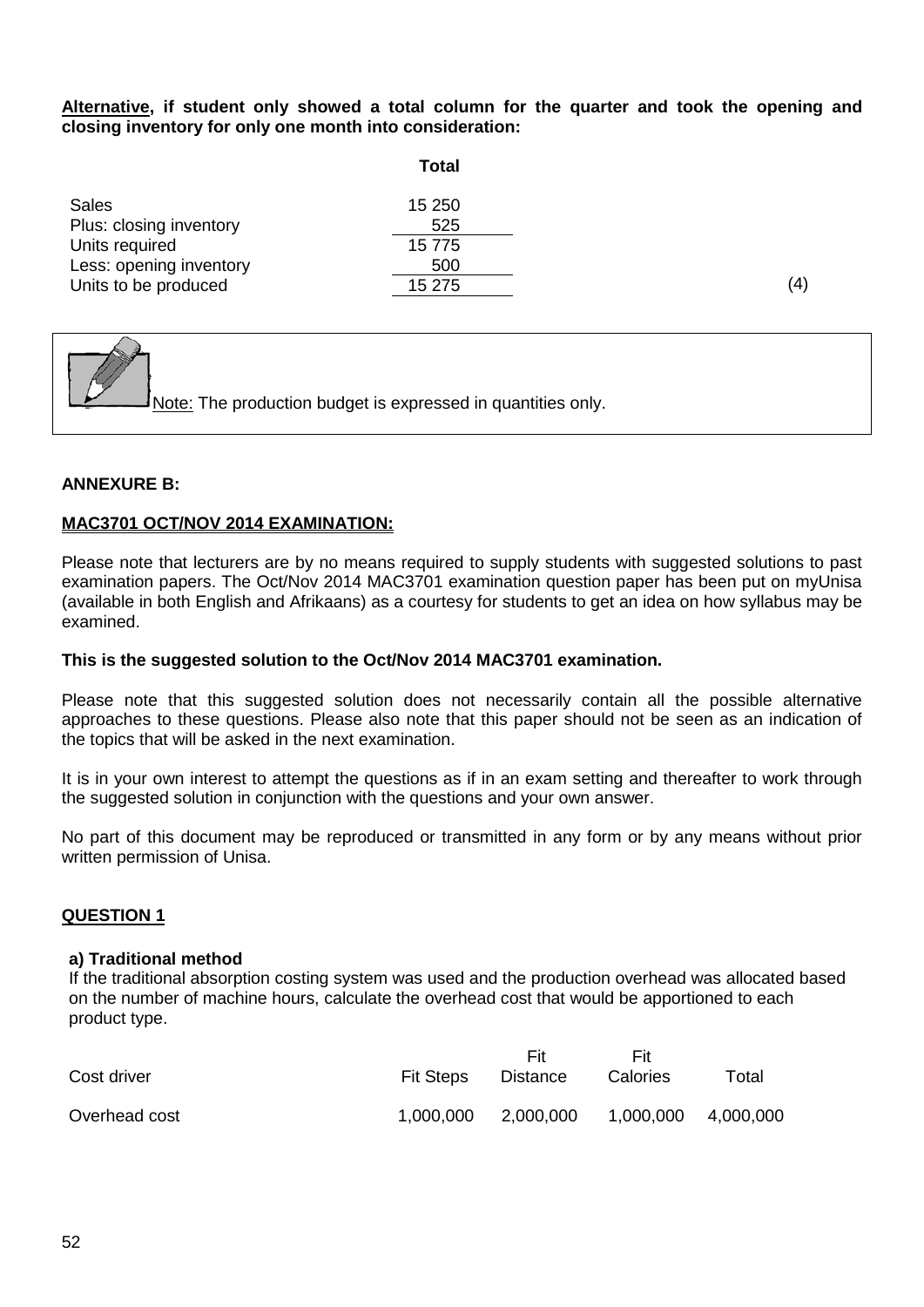#### **b) ABC method**

| Gross profit per product                          | <b>Fit Steps</b> | Fit<br><b>Distance</b> | Fit<br>Calories | Total<br>(column<br>not<br>required) |
|---------------------------------------------------|------------------|------------------------|-----------------|--------------------------------------|
| <b>Sales</b><br>Less: Variable cost:              | 1,600,000        | 4,750,000              | 3,560,000       | 9,910,000                            |
| Direct material (given)                           | 668,500          | 800,950                | 780,000         | 2,249,450                            |
| Direct labour<br>(given)                          | 589,230          | 344,300                | 674,470         | 1,608,000                            |
| Marginal income before manufacturing<br>overheads | 342,270          | 3,604,750              | 2,105,530       | 6,052,550                            |
| Machining: Machine hours                          | 377,500          | 755,000                | 377,500         | 1,510,000                            |
| Set up: Number of set-ups                         | 140,000          | 280,000                | 140,000         | 560,000                              |
| Inspections: Number of inspections                | 300,000          | 360,000                | 240,000         | 900,000                              |
| Stores issues: Number of stores issues            | 195,000          | 39,000                 | 156,000         | 390,000                              |
| Stores receiving: Number of deliveries            | 96,000           | 320,000                | 224,000         | 640,000                              |
| Gross profit                                      | -766,230         | 1,850,750              | 968,030         | 2,052,550                            |

#### **Calculation: Number of activities per product type**

|                  | Fit             | Fit      |        |
|------------------|-----------------|----------|--------|
| <b>Fit Steps</b> | <b>Distance</b> | Calories | Total  |
| 20,000           | 40,000          | 20,000   | 80,000 |
| 10               | 20              | 10       | 40     |
| 50               | 60              | 40       | 150    |
| 15               | 50              | 35       | 100    |
| 500              | 100             | 400      | 1,000  |
|                  |                 |          |        |

- c) Using the traditional method, Fit Steps will have R1 000 000 allocated manufacturing overheads. Using the activity-based costing method to allocated manufacturing overheads, Fit Steps will have only R1 108 500 manufacturing overheads allocated to it.
- The traditional system relies on **arbitrary allocations**.
- The major distinguishing feature of ABC compared with traditional costing systems is that ABC systems assign costs to activity cost centres using **cause-and-effect allocation bases**. (using activities as cost-drivers)
- The reason for the difference is because the Fit Steps product type proportionally **makes more use of activities that drive the cost** in relation to the other product types and as a result of using an ABC costing system, more manufacturing overheads were assigned to this product type. (R1 108 500 ABC vs R1 000 000 Traditional)

√√ (full marks for any two valid comments)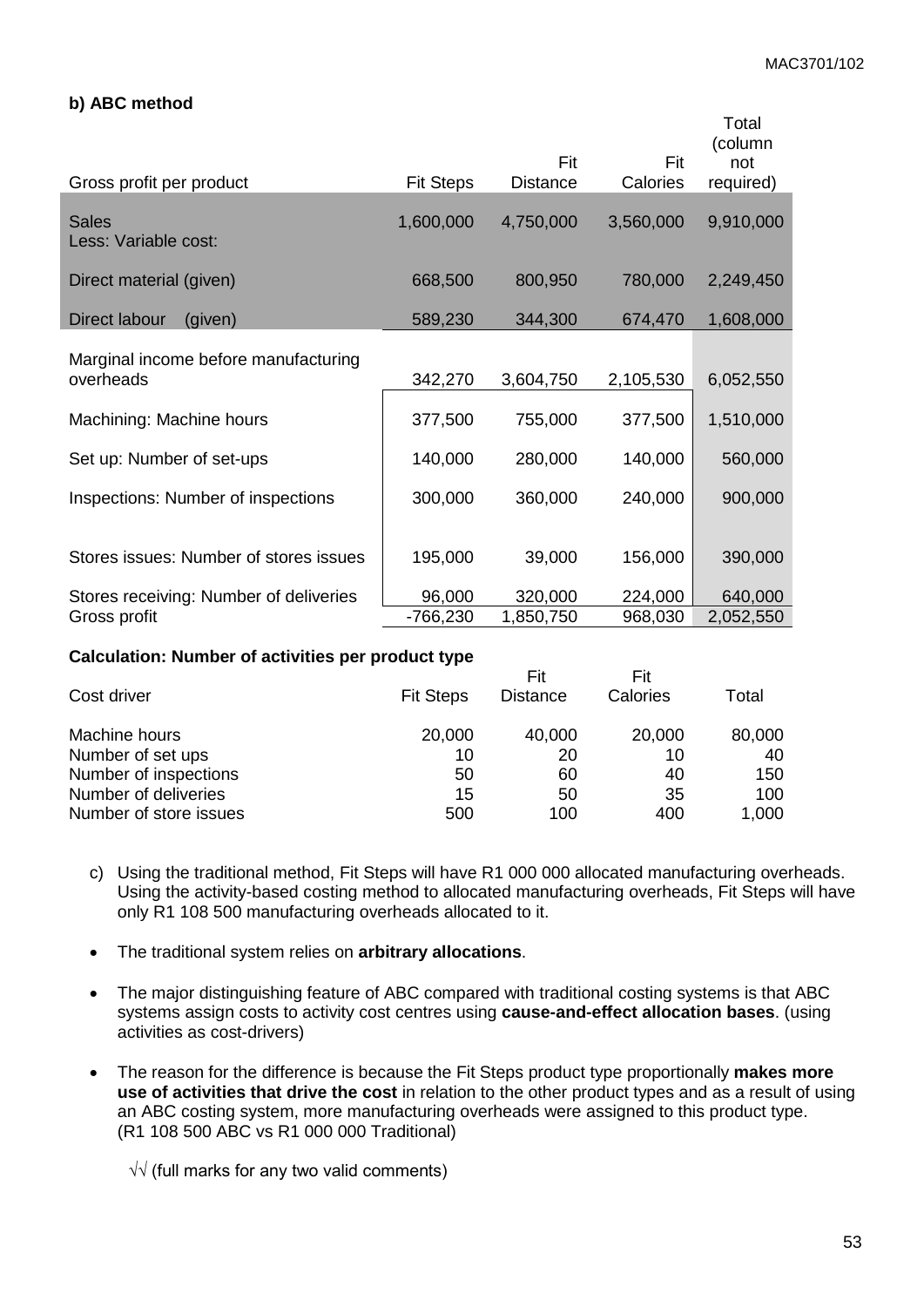## **QUESTION 2:**

## **PART A**

a. Economic order quantity (EOQ)

�2 x U x C  $H+(P x i)$ 

� 2 x 12 000 x R200 R18 +(R120 x 10%)

�R4 800 000 R30

 $= 400$  Cars

|  | b. Reorder point |  |
|--|------------------|--|
|--|------------------|--|

| b. Reorder point | $=$ | (Average rate of usage x lead time) + safety stock |     |
|------------------|-----|----------------------------------------------------|-----|
|                  | $=$ | $(12000 / 345) \times 5 + 250$                     |     |
|                  | $=$ | 423.913                                            | (2) |
|                  | $=$ | 424 units                                          |     |
|                  |     | (also accept 425 units, due to rounding)           |     |

| c. Should the special price be accepted:                          |              |     |
|-------------------------------------------------------------------|--------------|-----|
| Savings on purchase price ((12 000 x R120) - (12 000 X R100))     | R 240 000    | (1) |
| Inventory holding cost (R15 000 - R13 500)                        | $(R \t1500)$ | (1) |
| Increase in import duties (R19 000 x 12)                          | (R228 000)   | (1) |
| Savings on ordering cost ((12 000/ 400 EOQ) x R200) - (R200x12))) | R 3600       | (2) |
| Net savings                                                       | 14 100       |     |

## **Alternative**

| Purchase price         | 1 440 000 | 1 200 000 |
|------------------------|-----------|-----------|
| Inventory holding cost | 13 500    | 15 000    |
| Import duties          |           | 228 000   |
| Ordering cost          | 6000      | 2 4 0 0   |

On the basis of the net savings involved, Toyz (Pty) Ltd should accept the price offered by the supplier from the Middle East.  $P$ rinciple mark  $(1)$ 

It should, however, consider the effect this may have on its established relationships it has with its local suppliers, among other things. suppliers, among other things.

### **PART B**

| a. Value of closing inventory                                |         |
|--------------------------------------------------------------|---------|
| News printing paper                                          |         |
| $((R421 687 / 700 \text{ tons}) \times 100 \text{ tons})) =$ | R60 241 |
| Card box making paper                                        |         |
| $((R578 313 / 800 \text{ tons}) \times 100 \text{ tons})) =$ | R72 289 |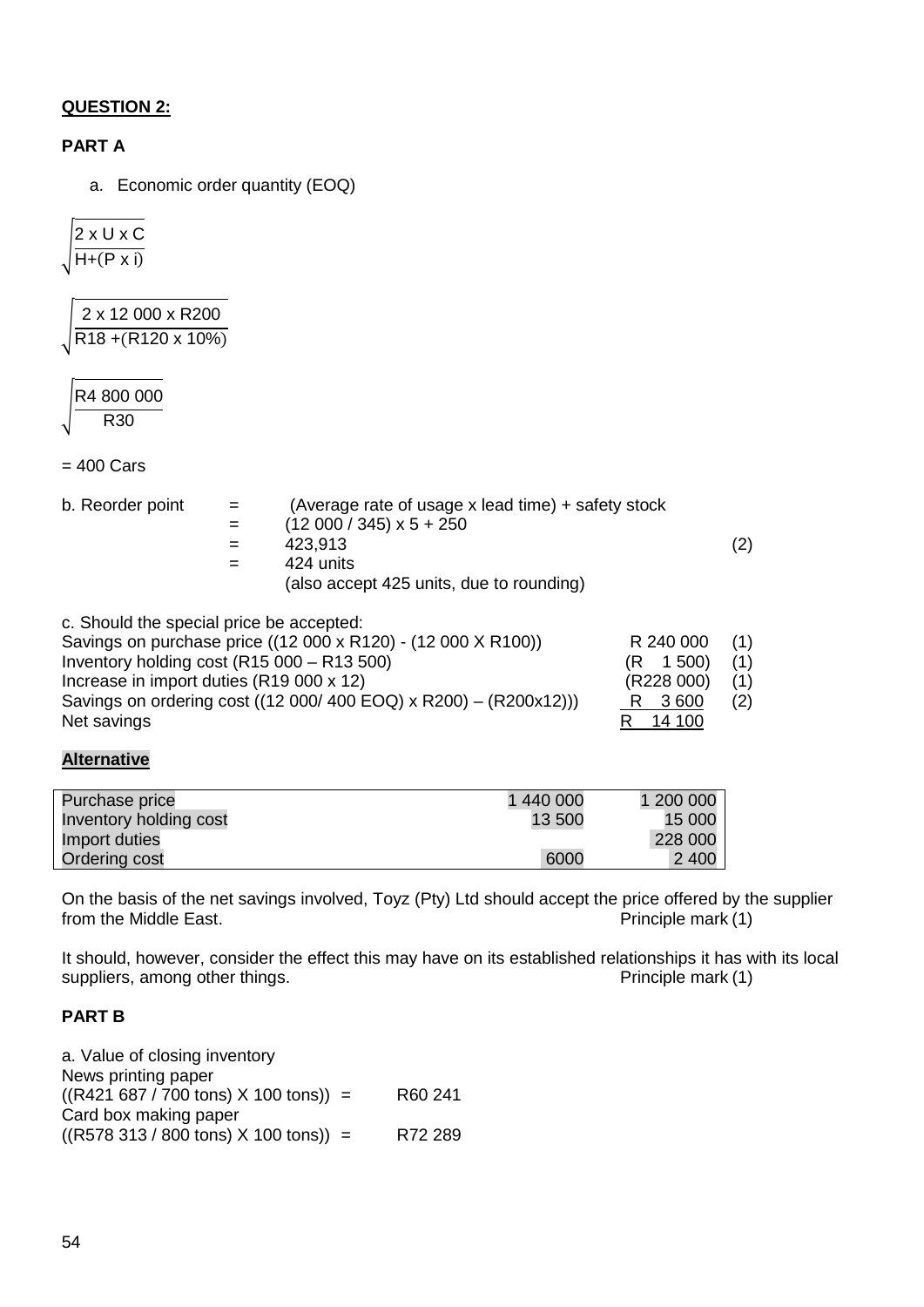| Joint products costs<br>Raw materials<br>Manufacturing labour<br>Manufacturing overheads<br>Insurance - administrative building<br>Head office security officer salary<br>Depreciation - head office building<br>Administrative overheads<br>Proceeds from sale of pulp (200 X R1 500) | R800 000<br>R200 000<br>R300 000<br>(R300 000)<br>000 000<br>R1. | (not part of product costs)<br>(Not part of product costs)<br>(Not part of product costs)<br>(Not part of product cost) |                                   |
|----------------------------------------------------------------------------------------------------------------------------------------------------------------------------------------------------------------------------------------------------------------------------------------|------------------------------------------------------------------|-------------------------------------------------------------------------------------------------------------------------|-----------------------------------|
|                                                                                                                                                                                                                                                                                        |                                                                  |                                                                                                                         | <b>Maximum 4</b>                  |
| Sales value<br>News printing paper (700 tons X R10 000)<br>Card box making paper (800 tons X R12 000)                                                                                                                                                                                  | $=$<br>$=$<br>=                                                  | R7 000 000<br>R9 600 000<br>R16 600 000                                                                                 |                                   |
| Joint costs allocation<br>News printing paper ((R7 000 000 / R16 600 000) X R1 000 000))<br>Card box making paper ((R9 600 000 / R16 600 000) X R1 000 000))                                                                                                                           |                                                                  |                                                                                                                         | $= R421687$<br>$=$ R578 313       |
| b. Should the company further process pulp?<br>Incremental income ((R2 $000 - R1$ 500) X 200 tons))<br>Incremental costs:<br>Raw materials<br>Manufacturing labour<br>$\overline{\phantom{0}}$<br>Insurance<br>$\overline{a}$<br>Machine rental                                        | R <sub>20</sub> 000<br>R25 000<br>700<br>R.<br>R 3000            | $=$<br>=                                                                                                                | R <sub>100</sub> 000<br>(R48 700) |
| Incremental monthly income                                                                                                                                                                                                                                                             |                                                                  | =                                                                                                                       | R51 300                           |

The company should process pulp further√ as it will earn an incremental income of R51 300.

#### Alternative presentation

| Do not process further | <b>Process further</b> | <b>Difference</b> |
|------------------------|------------------------|-------------------|
| R1500 x 200            | R2000 x 200            | R500 x 200        |
| $=$ R300 000           | $= R400000$            | $= R100000$       |
|                        | R 20 000)              | R 20 000)         |
|                        | R 25 000)              | R 25 000)         |
|                        | 700)<br>R)             | 700)<br>R         |
|                        | 3 0 0 0 )<br>Έ         | 3 0 0 0 )         |
| R300 000               | 351 300                | 51 300            |

## **PART C:**

| a. Learning curve |  |
|-------------------|--|
|                   |  |

| Cumulative average time per unit          | 100 |
|-------------------------------------------|-----|
| Previous cumulative average time per unit |     |

$$
= \frac{5,76/2}{3} \times \frac{100}{1}
$$

= 96%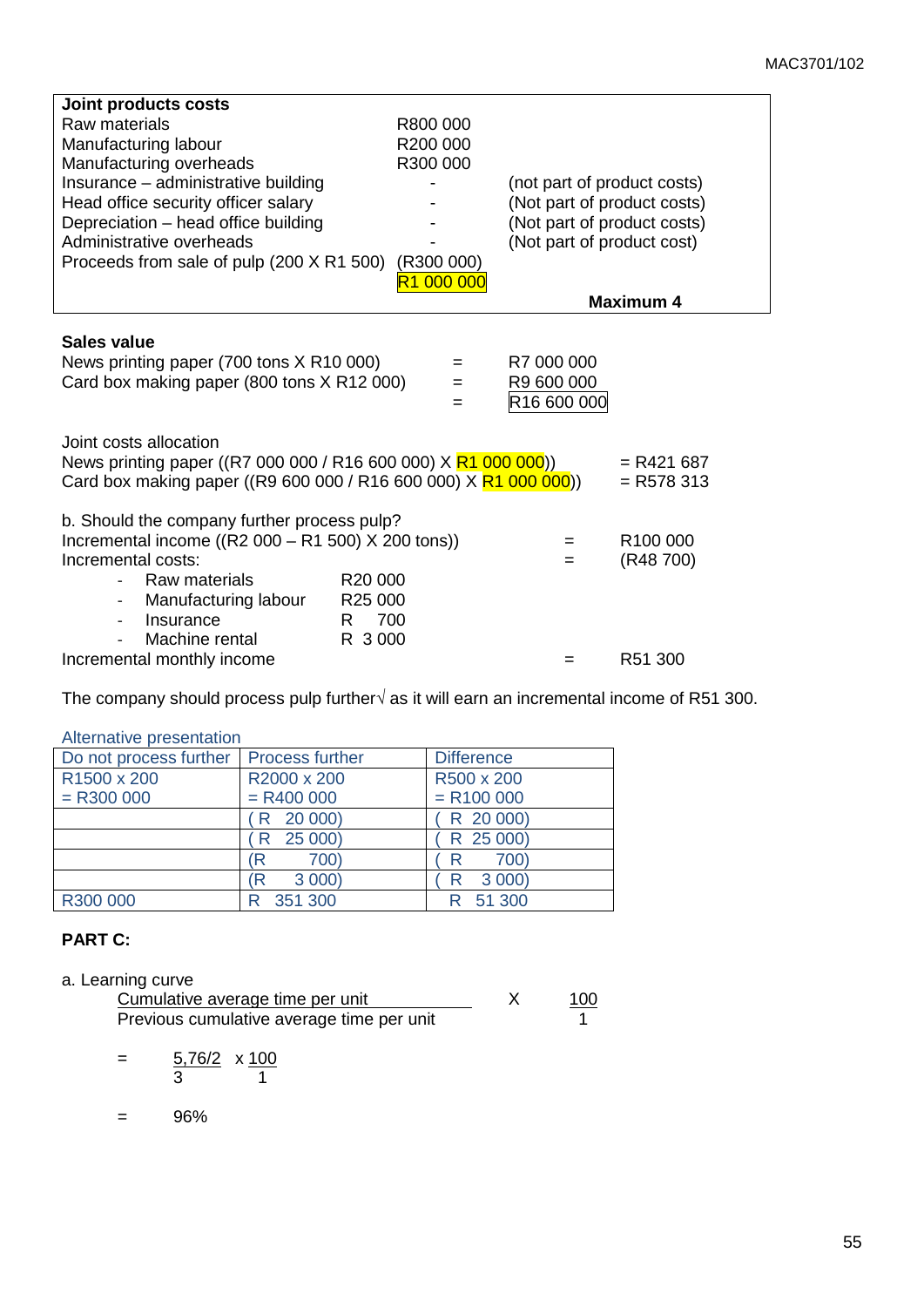b. Total number of hours to manufacture 14 laptops

| Formula method |     | time for 1 <sup>st</sup> unit x total number of units <sup>(log learning curve/log 2)</sup> |
|----------------|-----|---------------------------------------------------------------------------------------------|
|                | =   | $3 \times 16^{(-0.0408/0.693147)}$                                                          |
|                |     | $3 \times 16^{-0,0589}$                                                                     |
|                |     | 3 x 0,8493                                                                                  |
|                | $=$ | 2,5480                                                                                      |
|                |     |                                                                                             |

Time for 16 laptops  $=$  2,5480 x 16  $=$  40,7680

Time for the 14 laptops placed on order =  $40,7679 - 5,76 = 35,01$  hours

Note:

The logarithm function is indicated by (LN) on your calculator.

The index of learning (b) is calculated as a logarithm of the learning curve divided by a logarithm of 2.

#### OR Tabular method

| Cumulative<br>units | Doubling | Hours of cumulative average time<br>per laptop | Total time (hours) for<br>the number of laptops |
|---------------------|----------|------------------------------------------------|-------------------------------------------------|
|                     |          |                                                |                                                 |
|                     |          | 2,88 (3 x 96%)                                 | 5,76                                            |
|                     |          | 2,7648 (2,88 x 96%)                            | 11,0592                                         |
|                     |          | 2,6542 (2,7648 X 96%)                          | 21,2337                                         |
| 16                  |          | 2,5480 (2,6542 X 96%)                          | 40,7686                                         |

Time for the 14 laptops placed on order =  $40,7686 - 5,76 = 35,01$  hours

## OR

Time for the 14 laptops placed on order =  $3(0.96)^4$  x 16 = 40.7686 – 5.76 = 35.01 hours

Please take note that the final mark in the calculation of the 14 laptops is a principle mark (for if the student subtracted the total of the first 2 from the total of the 16).

## **PART D:**

(a) "the value of an independent marginal increase of a scarce resource, also known as the opportunity cost" √√

or:

the value of an additional unit of a scarce resource to the company  $\sqrt{\sqrt{}}$ premium a company will be willing to pay above the normal price for one additional unit of a scarce resource √√ opportunity cost √√ the increase in contribution if one additional unit of a scarce resource is obtained  $\sqrt{\sqrt{ }}$ 

| (b) Increase in contribution from Bargain-O $(2 \times R30)$                                                                       | R60                                       |
|------------------------------------------------------------------------------------------------------------------------------------|-------------------------------------------|
| Decrease in contribution from Bargain-E (1 x R50)                                                                                  | (R50)                                     |
| Increase in contribution (shadow price)<br>Premium to be paid for additional kg of scarce resource<br>Net increase in contribution | R <sub>10</sub><br>(R8)<br>R <sub>2</sub> |

The company should buy the additional kg of material as the shadow price exceeds the actual premium of R8 (or as there is a net increase in contribution if the extra kg is bought and used, or if they show a net increase of R2 in their calculations or if they show  $R10 > R8$ ).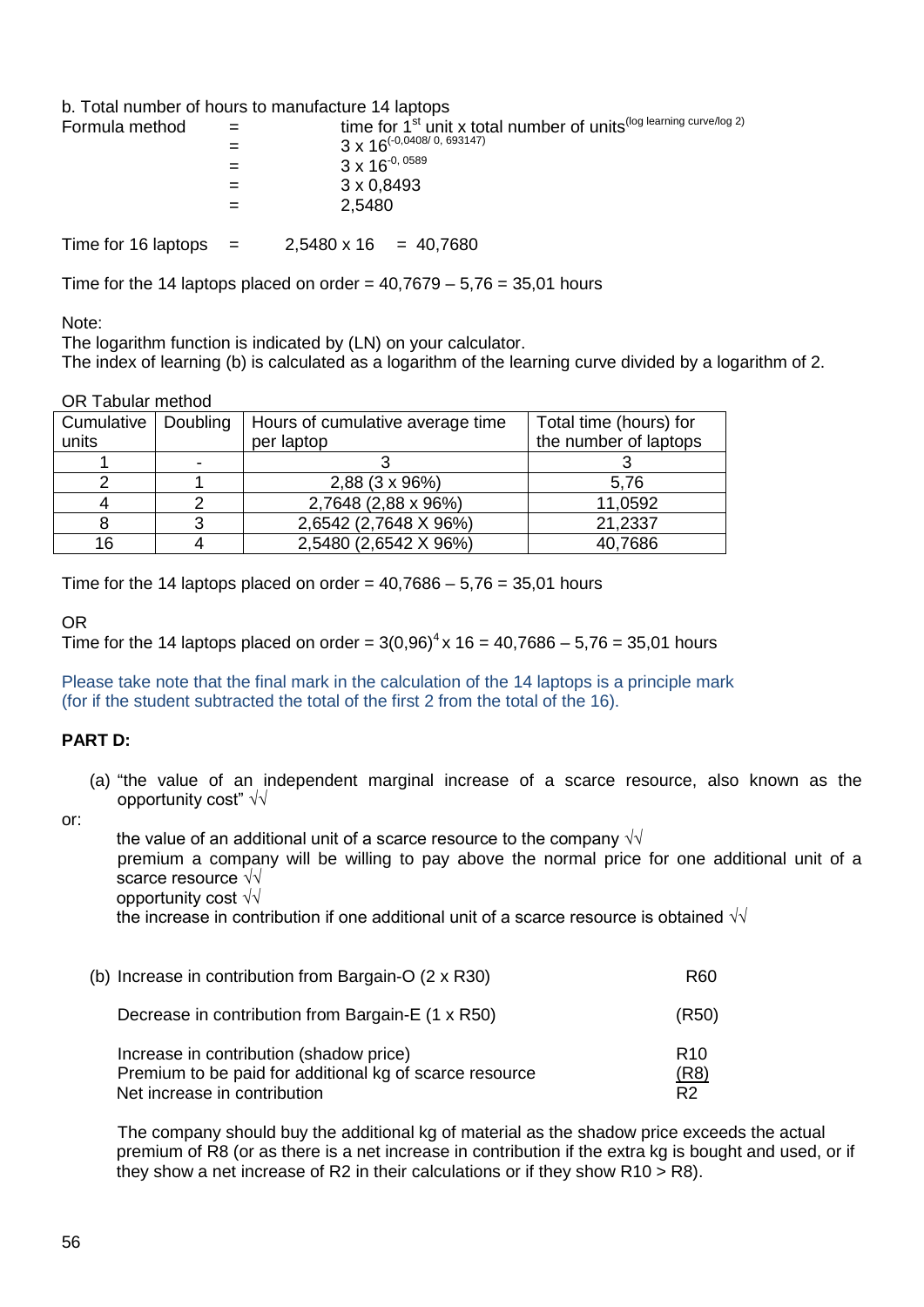Alternative:

Contribution from the additional two Bargain-O's using more expensive resource  $(2 \times [R30 - R8/2])$  R52<br>
Lost contribution from one less Bargain-E Lost contribution from one less Bargain-E<br>
Net increase in contribution<br>
R2 Net increase in contribution The company should buy the additional kg of material as there is a net increase in contribution if the extra kg is bought and used (or if net increase of R2 is shown in calculations – see above).

#### Take note of the following alternative:

If a student calculates total contribution before another unit of scarce resource is obtained:  $550 \times 30 = 16500$  $350 \times 50 = 17500$  **34 000**

Total contribution after another unit of scarce resource is obtained:  $\overline{552 \times 30} = 16560$  $349 \times 50 = 17450$  **34 010**

Difference  $=$  R10 which earns a mark

#### **QUESTION 3:**

| a) Direct material purchases budget:<br>16 000 units x 3,2 kg per unit | 51 200    |
|------------------------------------------------------------------------|-----------|
| Material purchases budget                                              |           |
| 1st 30 000 units at R25 per kg                                         | 750 000   |
| 2nd 20 000 units at R23 per kg                                         | 460 000   |
| 1 200 units at R21 per kg                                              | 25 200    |
| Total                                                                  | 1 235 200 |

#### **b) Direct labour budget**

| Learning curve                                          | = Cumulative average time per unit<br>Previous cumulative time per unit |                 |         |                    |            |
|---------------------------------------------------------|-------------------------------------------------------------------------|-----------------|---------|--------------------|------------|
|                                                         | $=$                                                                     | 912<br>950      |         |                    |            |
|                                                         |                                                                         | 96%             |         |                    |            |
|                                                         |                                                                         |                 |         | Cumulative average |            |
|                                                         |                                                                         | Total "batches" |         | time per batch     | Total time |
|                                                         |                                                                         | 1               | 4 0 0 0 | 950                | 950        |
| 1                                                       |                                                                         | $\overline{2}$  | 8 0 0 0 | 912                | 1824       |
| $\overline{2}$                                          |                                                                         | 4               | 16 000  | 875,52             | 3 502,08   |
| Direct labour skilled<br>R450 per hour x 3 502,08 hours |                                                                         |                 |         | 1 575 936          |            |
|                                                         |                                                                         |                 |         |                    |            |
| Direct labour unskilled                                 |                                                                         |                 |         |                    |            |
| R30 per hour x 16 000 hours                             |                                                                         |                 |         | 480 000            |            |
|                                                         |                                                                         |                 |         | 2 055 936          |            |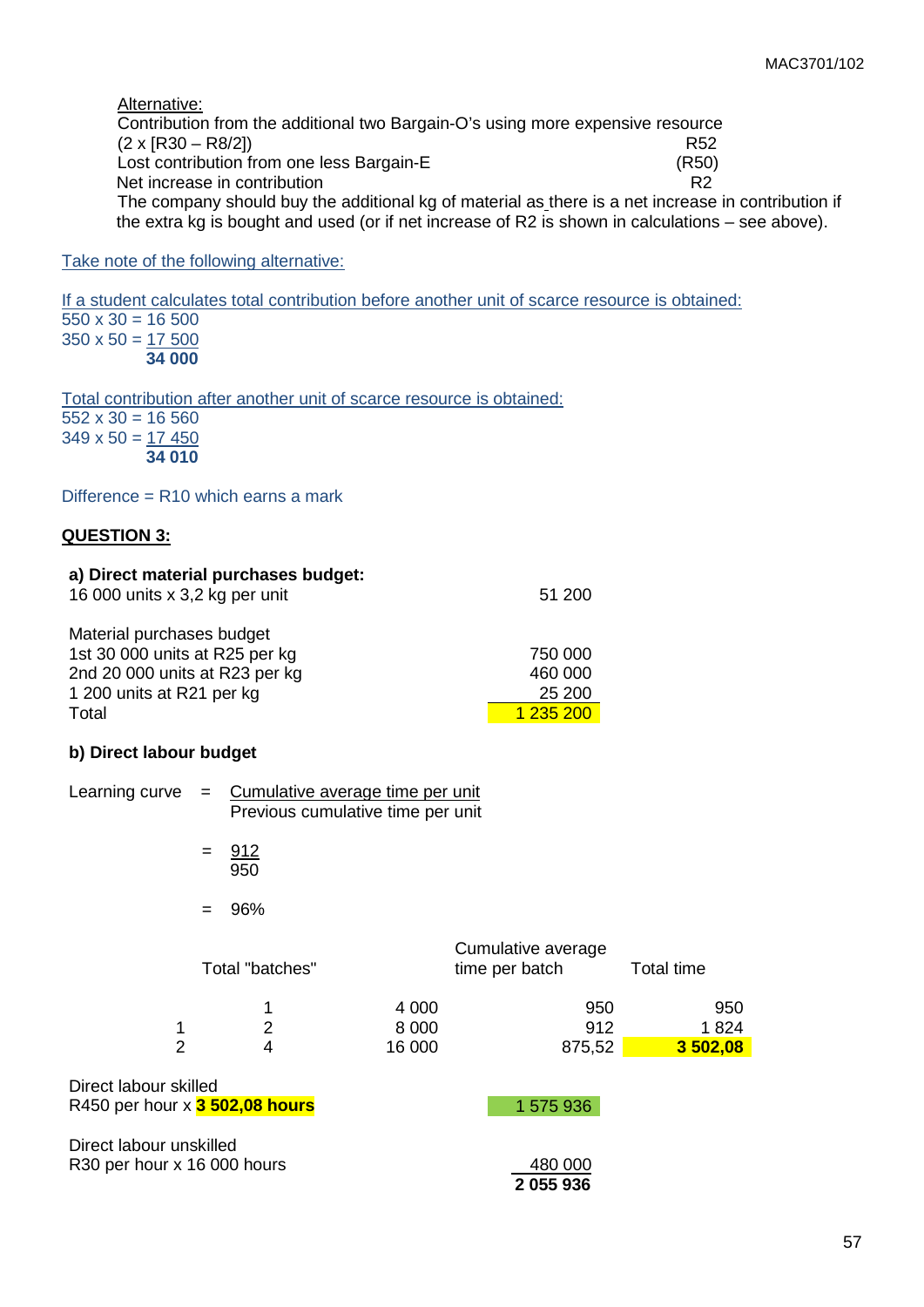## **c) Amount of variable factory overheads**

| Variable factory overhead budget |           |
|----------------------------------|-----------|
| 3 502,08 hours x R16 per hour    | 56 033,28 |

**d) i) TRUE**  $\rightarrow$  **Depreciation will not be a line-item in a cash budget** 

**ii) TRUE**  $\rightarrow$  Zero-based budgeting takes the view that projected expenses start from zero and is the best budget tool to use when dealing with discretionary costs.

### **QUESTION 4:**

- a) R80 *or* the variable manufacturing overheads of the Alpha Division
- b) R170 *or* the market selling price of the Alpha Division
- c) Each manager will only consider the costs that are variable to them as the fixed costs are unavoidable. R90 >R80, thus, yes, the manager of Alpha will want to produce the components.
- *d)* Each manager will only consider the costs that are variable to them as the fixed costs are unavoidable.  $R190 > R90 + R80 = R170$ , thus, yes, the manager of Beta will want to produce the product that he sells.
- e) R170 *or* the market selling price of the Alpha Division
- f) Residual income = controllable income (cost of capital charge on the investment controllable by the divisional manager) Residual income = R1 550 000 – (12% x R5000 000)  $= R1 550 000 - R600 000 = R950 000$
- g) Alpha Division's manager should no longer produce the components because: It would be **unethical** to produce components that are harmful to children. Qualitative/Non-financial factors should be taken into account. Negative publicity and reputational damage is possible if this information becomes available.

#### **QUESTION 5:**

#### **(a) (i) SALES MIX VARIANCE**

(Actual sales volume – actual sales volume in budgeted proportions) x standard contribution per bag

| <b>Product</b> | <b>Actual</b><br>sales<br>volume<br>(bags) | <b>Actual sales</b><br>volume in<br>budgeted<br>proportions<br>(bags) | <b>Differenc</b><br>e in<br>volume<br>(bags) | <b>Standard</b><br>contribution<br>(R) | Sales margin<br>mix variance<br>(R) |
|----------------|--------------------------------------------|-----------------------------------------------------------------------|----------------------------------------------|----------------------------------------|-------------------------------------|
|                | (1)                                        | (2)                                                                   | $(3) = (1) - (2)$                            | (4)                                    | $(3) \times (4)$                    |
| Handbag        | 900                                        | 960 <sup>①</sup>                                                      | (60)                                         | 238,00 <sup>3</sup>                    | $(14 280)$ (A)                      |
|                |                                            |                                                                       |                                              | (see below)                            |                                     |
| Sporty bag     | 300                                        | 240 <sup>2</sup>                                                      | 60                                           | 350,50 <sup>3</sup>                    | 21 030 (F)                          |
|                |                                            |                                                                       |                                              | (see below)                            |                                     |
|                | 1 200                                      | 1 200                                                                 |                                              | <b>Total</b>                           | 6750 (F)                            |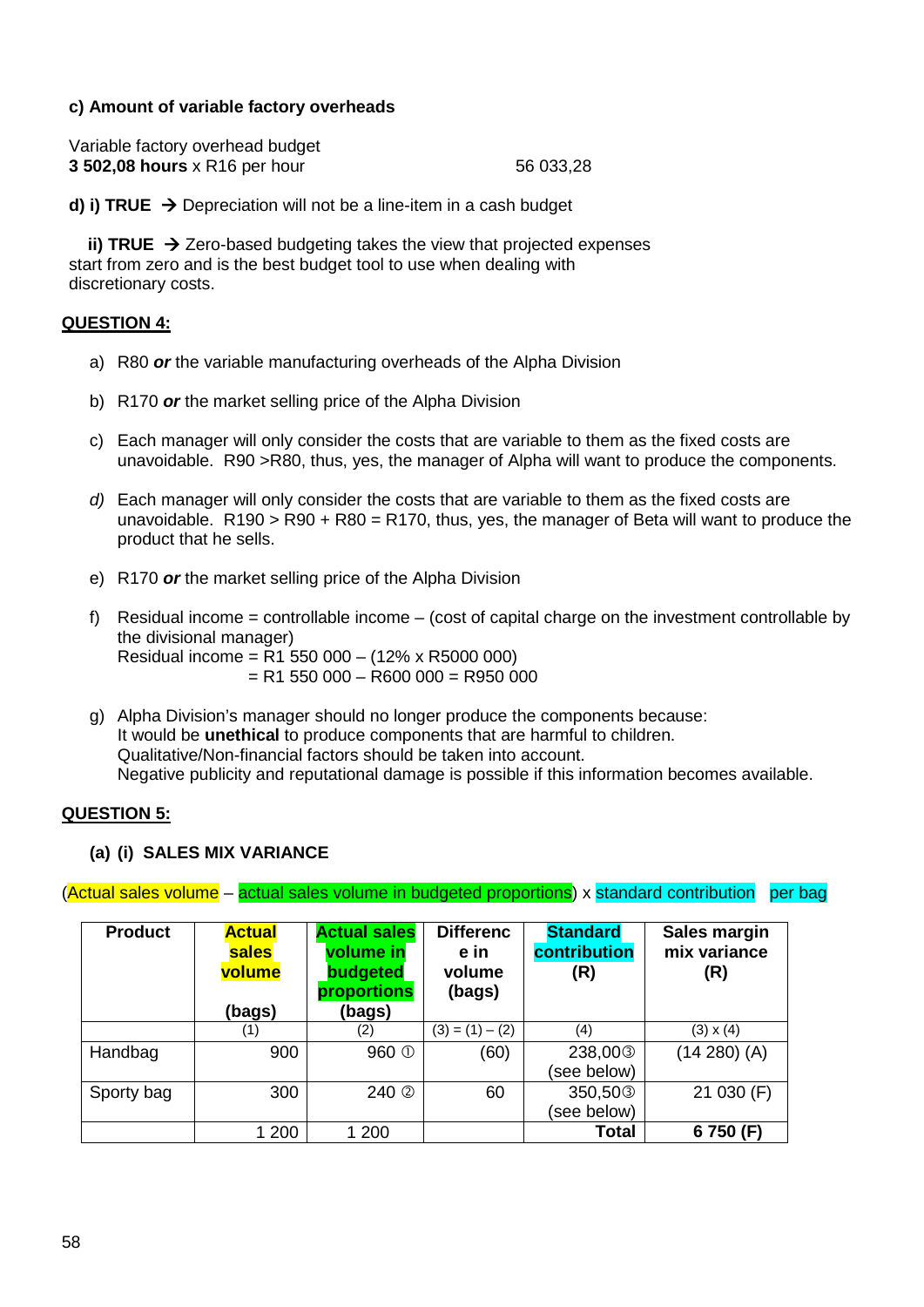Total budgeted sales volume =  $1\overline{000 + 250} = 1250$ 

- Actual sales volume in budgeted proportions (Handbag)
	- $= 1200 \times 1000 / 1250$
	- = 960 handbags
- Actual sales volume in budgeted proportions (Sporty bag)  $= 1200 \times 250 / 1250$ 
	- = 240 sporty bags

| <b>Standard contribution</b><br>จ                                                                                | Handbag              |              | Sporty bag              |                                        |  |
|------------------------------------------------------------------------------------------------------------------|----------------------|--------------|-------------------------|----------------------------------------|--|
|                                                                                                                  | Total                | Per unit (R) | <b>Total</b>            | Per unit<br>(R)                        |  |
| Standard selling price                                                                                           | 430 000              | 430          | 140 000                 | 560                                    |  |
| Less: Std variable costs per bag                                                                                 | (192 000)            | (192)        | (52 375)                | (209,50)                               |  |
| Std variable production costs per<br>unit                                                                        | 180 000              | 180*         | 50 000                  | $200*$                                 |  |
| Std variable selling costs per unit<br>$(12000 / 1000 = R12$ per<br>handbag)<br>$(2375 / 250 = R9,50$ per sporty | 12 000               | 12           | 2 3 7 5                 | 9,50                                   |  |
| bag)<br>Standard contribution per bag                                                                            | 238 000              | 238          | 87 625                  | 350,50                                 |  |
|                                                                                                                  | $\div$ 10 000        |              | $\div$ 250 units        |                                        |  |
|                                                                                                                  | units                |              |                         | Available marks: 9<br>Maximum marks: 6 |  |
|                                                                                                                  | $= R238$<br>per unit |              | $=$ R350,50<br>per unit |                                        |  |

-->Student could show workings in **total** or **per unit** to earn the marks for calculation of standard contribution.

#### **(a) (ii) SALES MARGIN VOLUME VARIANCE**

(Actual sales volume – budgeted sales volume) x standard contribution per bag

| <b>Product</b> | <b>Actual</b><br>sales<br>volume<br>(bags) | <b>Budgeted</b><br>sales<br>volume<br>(bags) | <b>Difference</b><br>in volume<br>(bags) | <b>Standard</b><br>contribution<br>(R) | Sales margin<br>volume<br>variance (R) |
|----------------|--------------------------------------------|----------------------------------------------|------------------------------------------|----------------------------------------|----------------------------------------|
|                |                                            | (2)                                          | $(3) = (1) - (2)$                        | (4)                                    | $(3) \times (4)$                       |
| Handbag        | 900                                        | 1 0 0 0                                      | (100)                                    | 238,00                                 | $(23 800)$ (A)                         |
| Sporty bag     | 300                                        | 250                                          | 50                                       | 350,50                                 | 17 525 (F)                             |
|                | 200                                        | 1 250                                        |                                          | <b>Totaal</b>                          | 6 275 (A)                              |

Available marks: 6 Maximum marks: 4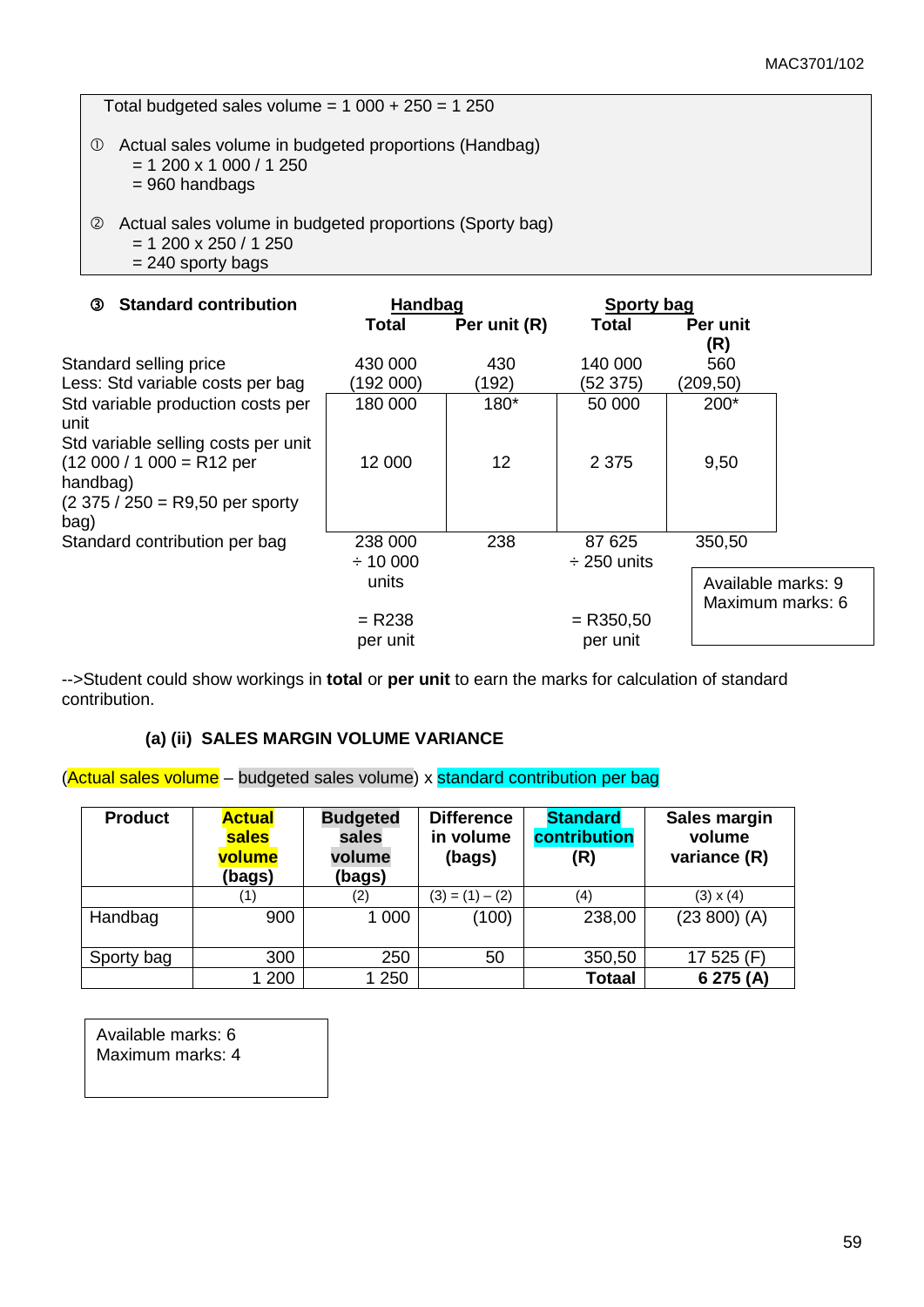#### **(a) (iii) MATERIAL PURCHASE PRICE VARIANCE**

## $(SP - AP)$  x AQ purchased

| <b>Material</b> | <b>Standard</b><br>price (per<br>metre) | <b>Actual</b><br>price (per<br>metre) | <b>Difference</b><br>in price<br>(per metre) | <b>Actual quantity</b><br>purchased<br>(metres) | <b>Material</b><br>purchase<br>price<br>variance (R) |
|-----------------|-----------------------------------------|---------------------------------------|----------------------------------------------|-------------------------------------------------|------------------------------------------------------|
|                 | (1)                                     | (2)                                   | $(3) = (1) - (2)$                            | (4)                                             | $(3) \times (4)$                                     |
| Handbag         | 36                                      | 32                                    | 4                                            | 51 840/32<br>$= 1620$                           | 6480(F)                                              |
| Sporty bag      | 36                                      | 32                                    | 4                                            | $18240/32 =$<br>570                             | 2280(F)                                              |
|                 |                                         |                                       |                                              | <b>Total</b>                                    | 8760 (F)                                             |

Available marks: 3 Maximum marks: 2

Alternative 1:

Handbags  $(36 - 32) \times 1620 = R6480$  (F) Sporty bags  $(36 - 32) \times 570 = R2 280$  (F) Total =  $6840$  (F) +  $2280$  (F) = R8 760 (F)

Alternative 2:

Or simply  $(36 - 32)$  x  $(1 620 + 570) = 4 \times 2 190 = R8 760$  (F)

Alternative 3: Actual cost – (AQ purchased x SP) or  $[AP \times AQ] - (AQ$  purchased x SP)

Handbags 51 840 – (1 620 x 36) = 51 840 – 58 320 = R6 480 (F) Sporty bags  $18\,240 - (570 \times 36) = 18\,240 - 20\,520 = R2\,280$  (F) Total =  $6840$  (F) + 2 280 (F) = R8 760 (F)

Or simply (51 840 + 18 240) - (1 620 + 570) x 36 = 70 080 - 78 840 = R8 760 (F)

## **(b) ABSORPTION COSTING vs DIRECT COSTING APPROACH:**

Summary:

- $\sqrt{ }$  Communication mark if attempted this question
- √√ Formula changes (or standard profit needs to be calculated)
- $\sqrt{\phantom{a}}$  Bonus for std profit = Handbag R186 and
- $\sqrt{\phantom{a}}$  Bonus for std profit = Sporty bag B R298,50
- √√ Fixed manufacturing overhead rate needs to be calculated or R52
- √√ Stating/showing in calc that ASV and ASV in budget proportion remains the same
- √√ Total variance stays constant because a **company-wide** rate **per unit** is used for allocating fixed manufacturing costs
- √√ Per product amounts decrease to Handbags R11 160 (A) and Sporty Bags R17 910 (F)

Available marks: 13 Maximum marks: 8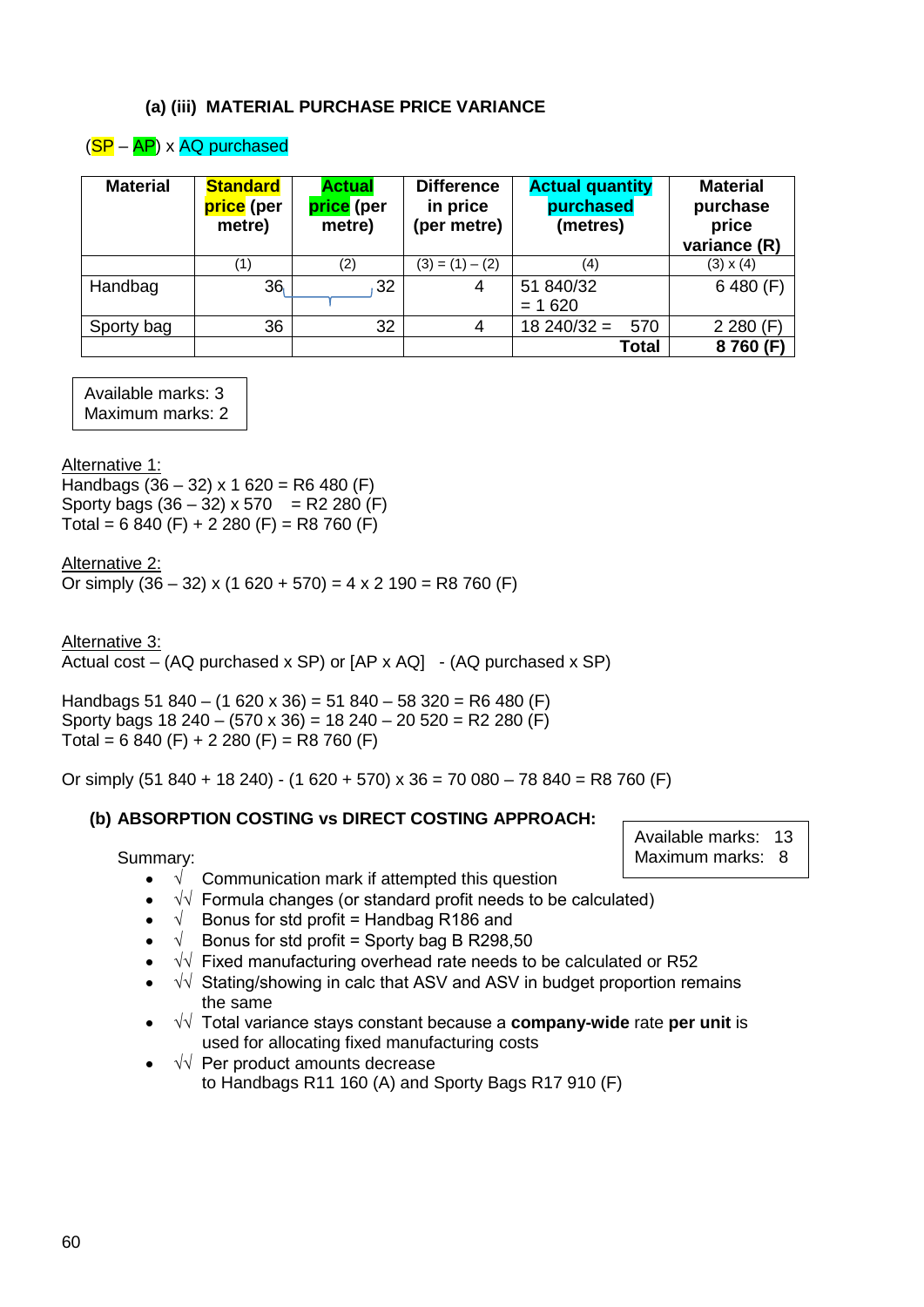The formula would change to the following:

(Actual sales volume – actual sales volume in budgeted proportions)

#### X standard **profit** margin per bag

I.e. standard **profit** margin per bag instead of standard contribution per bag has to be calculated and used. √√ for stating that formula changes or that std. profit per bag is now required

Standard profit per bag:

|                            | R                | R                  |
|----------------------------|------------------|--------------------|
| Standard contribution per  | 238,00           | 350,50             |
| bag (the same as           |                  |                    |
| previously)                |                  |                    |
| Less: Standard fixed       | (52,00)          | (52,00)            |
| production overhead cost   |                  |                    |
| per bag                    |                  |                    |
| Standard profit margin per | 186              | 298,50             |
| bag                        | bonus if correct | / bonus if correct |

To calculate **the standard fixed production overhead cost** per unit we have to calculate the fixed production overhead recovery rate per unit as the budgeted fixed production overheads divided by the budgeted production (bags):

65 000 / (1 000 + 250)

 $= 65000 / 1250$ 

= R52/bag and a stating that std fixed production overhead cost should be taken into account or for calculation

(**Actual sales volume – actual sales volume in budgeted proportions) will remain the same**

as before but this will be multiplied by R186 (handbags) and R298,50 (sporty bags) instead of the contribution per respective bag:  $\sqrt{v}$ 

| <b>Product</b> | Difference in<br>volume (bags) | <b>Standard profit</b><br>(R) | Sales margin<br>volume<br>variance (R) |
|----------------|--------------------------------|-------------------------------|----------------------------------------|
|                | $(1)$ : (from $1(i)$ )         |                               | $(1) \times (2)$                       |
| Handbag        | (60)                           | 186,00(above)                 | (11160)<br>(A)                         |
| Sporty bag     | 60                             | 298,50(above)                 | 17 910 (F)                             |
|                |                                | Total                         | 6750 (F)                               |

If Blue Bags (Pty) Ltd uses an absorption costing system, they will arrive at the same total sales margin mix variance√√ than with the direct costing system (R6 750 (F)) as a **company-wide** rate **per unit** is used for allocating fixed manufacturing costs.

However, the individual amounts for the two products that contribute to the sales margin mix variance will be less than before  $\sqrt{v}$  as they are now based on standard profit, which is less than standard contribution due to the subtraction of fixed manufacturing overheads based on an overhead absorption rate.

(Previously the amount pertaining to handbags was R14 280 (A) and now it is R11 160 (A) – i.e.<br>R3 120 less – and the variance amount pertaining to sporty bags was R3 120 less – and the variance amount pertaining to sporty bags was R21 030 (F) and now it is R17 910 (F) – i.e. also R3 120 less.)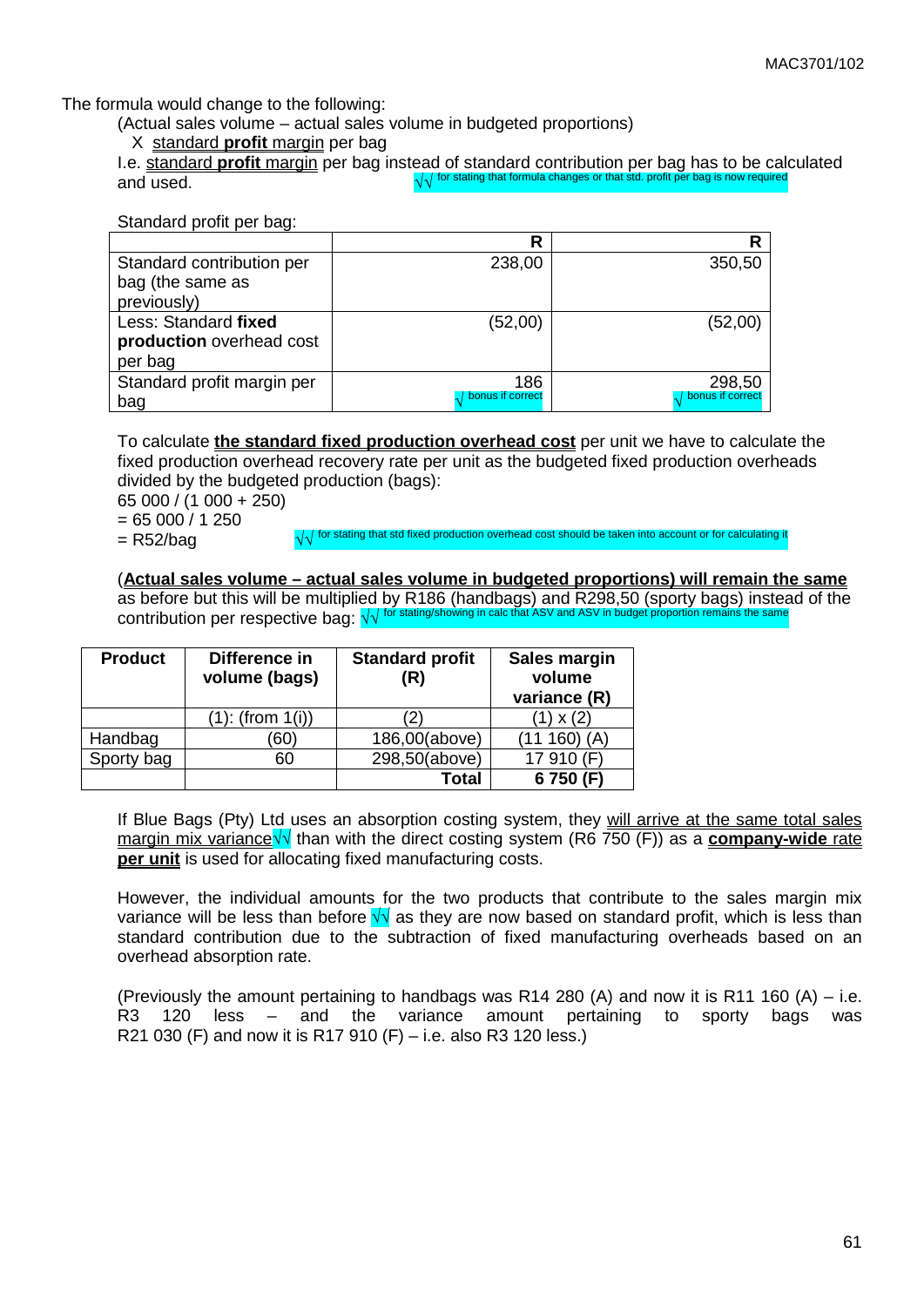Available marks: 7 Maximum marks: 5

#### **5** (c)(i) **TOTAL BUDGETED BREAKEVEN SALES VALUE** Based on the **budgeted** figures:

| Sales mix (budgeted) = $1000 : 250$                                                   |                                                                                                                                        |  |  |
|---------------------------------------------------------------------------------------|----------------------------------------------------------------------------------------------------------------------------------------|--|--|
|                                                                                       | $= 4 : 1$                                                                                                                              |  |  |
|                                                                                       | Contribution in sales mix: $(4 \times R238) + (1 \times R350,50) = R952 + 350,50 = R1 302,50$ $\sqrt{\text{principle if x std contr}}$ |  |  |
| <b>Breakeven units</b>                                                                | $=$ Total fixed cost<br>Contribution per unit in mix ratio                                                                             |  |  |
|                                                                                       | $=$ (R13 500 x 6) + R65 000<br>R1 302,50                                                                                               |  |  |
| $=$ R81 000 + R65 000<br>R1 302,50                                                    |                                                                                                                                        |  |  |
| $=$ R146 000/R1 302,50                                                                |                                                                                                                                        |  |  |
| $= 113 \times 5$ units per sales mix                                                  |                                                                                                                                        |  |  |
|                                                                                       | $= 565$ units in total                                                                                                                 |  |  |
| Handbags $= 4/5 \times 565 = 452$ units<br>Sporty bags = $1/5 \times 565 = 113$ units | <b>Breakeven Q</b><br><b>Breakeven Value</b><br>$x R430 = R194360$<br>$x R560 = R 63 280$<br>$Total =$<br>R257 640                     |  |  |

#### **ALTERNATIVE**